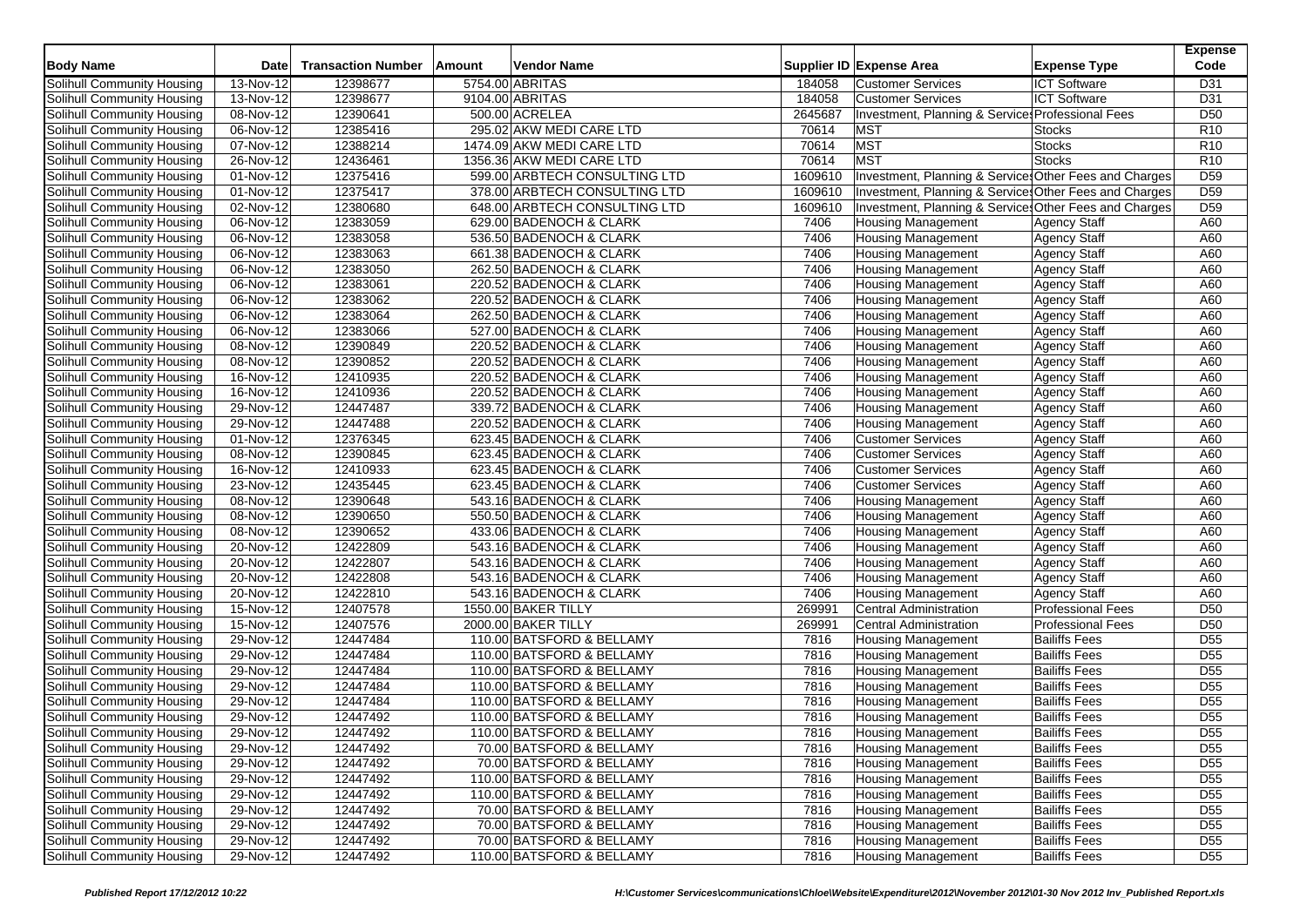| 110.00 BATSFORD & BELLAMY<br>29-Nov-12<br>12447492<br><b>Bailiffs Fees</b><br>D <sub>55</sub><br>7816<br><b>Housing Management</b><br>Investment, Planning & Services Other Fees and Charges<br>D <sub>59</sub><br>02-Nov-12<br>12381416<br>2700.00 BBLB ARCHITECTS<br>201898<br>12385430<br>270.60 BECKETT ABRASIVES LTD<br>7916<br><b>MST</b><br>R <sub>10</sub><br>06-Nov-12<br><b>Stocks</b><br>MST<br>$\overline{06-N}$ ov-12<br>12385417<br>417.49 BECKETT ABRASIVES LTD<br>7916<br><b>Stocks</b><br>R <sub>10</sub><br><b>MST</b><br>12385427<br>R <sub>10</sub><br>$\overline{06}$ -Nov-12<br>421.45 BECKETT ABRASIVES LTD<br>7916<br><b>Stocks</b><br><b>MST</b><br>12385425<br>R <sub>10</sub><br>Solihull Community Housing<br>$06-Nov-12$<br>210.00 BECKETT ABRASIVES LTD<br>7916<br>Stocks<br>MST<br>R <sub>10</sub><br>06-Nov-12<br>12385435<br>252.40 BECKETT ABRASIVES LTD<br>7916<br><b>Stocks</b><br>MST<br>07-Nov-12<br>12388147<br>223.78 BECKETT ABRASIVES LTD<br>7916<br>R <sub>10</sub><br><b>Stocks</b><br>12436473<br>MST<br>26-Nov-12<br>598.27 BECKETT ABRASIVES LTD<br>7916<br><b>Stocks</b><br>R <sub>10</sub><br>MST<br>R <sub>10</sub><br>26-Nov-12<br>12436468<br>259.00 BECKETT ABRASIVES LTD<br>7916<br><b>Stocks</b><br><b>MST</b><br>27-Nov-12<br>12436642<br>272.00 BECKETT ABRASIVES LTD<br>7916<br>R <sub>10</sub><br><b>Stocks</b><br><b>MST</b><br>12436641<br>R <sub>10</sub><br>27-Nov-12<br>223.78 BECKETT ABRASIVES LTD<br>7916<br><b>Stocks</b><br>12433425<br><b>B70</b><br>Solihull Community Housing<br>22-Nov-12<br>17032.23 BERBEN INSTALLATIONS LTD<br>20346<br>Capital<br>Contractor Payments<br><b>B70</b><br>$\overline{06-N}$ ov-12<br>12383019<br>9847.92 BERBEN INSTALLATIONS LTD<br>20346<br>Capital<br>Contractor Payments<br><b>B70</b><br><b>Solihull Community Housing</b><br>23-Nov-12<br>12435437<br>17033.76 BERBEN INSTALLATIONS LTD<br>20346<br>Capital<br>Contractor Payments<br>12403522<br><b>MST</b><br><b>B31</b><br>Solihull Community Housing<br>14-Nov-12<br>938.00 BERBEN INSTALLATIONS LTD<br>20346<br><b>Internal Works</b><br>12390653<br><b>B70</b><br>Solihull Community Housing<br>$08-Nov-12$<br>25677.44 BERBEN INSTALLATIONS LTD<br>20346<br>Contractor Payments<br>Capital<br>Solihull Community Housing<br>08-Nov-12<br>12390658<br>21815.82 BERBEN INSTALLATIONS LTD<br>Capital<br>Contractor Payments<br><b>B70</b><br>20346<br>12435447<br><b>B70</b><br>Solihull Community Housing<br>23-Nov-12<br>15082.00 BERBEN INSTALLATIONS LTD<br>20346<br>Capital<br>Contractor Payments<br>12435450<br><b>B70</b><br>Solihull Community Housing<br>23-Nov-12<br>20195.00 BERBEN INSTALLATIONS LTD<br>20346<br>Contractor Payments<br>Capital<br><b>B70</b><br>Solihull Community Housing<br>08-Nov-12<br>12390661<br>637.50 BERBEN INSTALLATIONS LTD<br>20346<br>Capital<br>Contractor Payments<br><b>B70</b><br>Solihull Community Housing<br>12390660<br>1662.50 BERBEN INSTALLATIONS LTD<br>20346<br>08-Nov-12<br>Capital<br><b>Contractor Payments</b><br><b>MST</b><br>12383068<br>D <sub>16</sub><br><b>Solihull Community Housing</b><br>06-Nov-12<br>487.40 BRIGGS EQUIPMENT UK LIMITED<br>147768<br>Tools<br>Gas<br>Solihull Community Housing<br>22-Nov-12<br>12433420<br>684.61 BRITISH GAS BUSINESS<br>11498<br><b>Housing Management</b><br><b>B10</b><br>12433421<br><b>B10</b><br>Solihull Community Housing<br>22-Nov-12<br>300.53 BRITISH GAS BUSINESS<br>11498<br>Gas<br><b>Housing Management</b><br>12447480<br>9637<br><b>B11</b><br>Solihull Community Housing<br>29-Nov-12<br>253.37 BRITISH GAS TRADING LTD<br><b>Housing Management</b><br>Electricity<br>12447482<br>9637<br>Solihull Community Housing<br>29-Nov-12<br>248.42 BRITISH GAS TRADING LTD<br>Electricity<br><b>B11</b><br><b>Housing Management</b><br>167258<br><b>B70</b><br>Solihull Community Housing<br>12398587<br>683.40 BROPHY RIAZ AND PARTNERS CHARTERED<br><b>Contractor Payments</b><br>13-Nov-12<br>Capital<br>12388168<br><b>MST</b><br>420.00 BUILDBASE<br>56468<br>R <sub>10</sub><br>Solihull Community Housing<br>07-Nov-12<br><b>Stocks</b><br>07-Nov-12<br>12388532<br>746.82 BUILDBASE<br>MST<br>R <sub>10</sub><br>Solihull Community Housing<br>56468<br><b>Stocks</b><br>12407606<br><b>MST</b><br>R10<br>Solihull Community Housing<br>$15-Nov-12$<br>294.31 BUILDBASE<br>56468<br>Stocks<br>MST<br>Solihull Community Housing<br>12407609<br>213.15 BUILDBASE<br>Stocks<br>R <sub>10</sub><br>15-Nov-12<br>56468<br>12416823<br>MST<br>R <sub>10</sub><br>Solihull Community Housing<br>$19-Nov-12$<br>1114.83 BUILDBASE<br>56468<br><b>Stocks</b><br><b>MST</b><br>R <sub>10</sub><br>Solihull Community Housing<br>$\overline{19}$ -Nov-12<br>12416796<br>267.06 BUILDBASE<br>56468<br>Stocks<br>1558.77 BUILDBASE<br>MST<br>Solihull Community Housing<br>12436678<br><b>Stocks</b><br>R <sub>10</sub><br>27-Nov-12<br>56468<br>MST<br>12436679<br>R <sub>10</sub><br>Solihull Community Housing<br>27-Nov-12<br>210.63 BUILDBASE<br>56468<br><b>Stocks</b><br>D38<br>Solihull Community Housing<br>12398681<br>2550.00 BYTES TECHNOLOGY GROUP<br>149549<br>13-Nov-12<br>Capital<br><b>IT Services and consultar</b><br>Solihull Community Housing<br>12403532<br>120.74 BYTES TECHNOLOGY GROUP<br>149549<br>Capital<br>ICT - General<br>D <sub>30</sub><br>14-Nov-12<br>149549<br>ICT - General<br>D <sub>30</sub><br>Solihull Community Housing<br>$14-Nov-12$<br>12403532<br>3724.20 BYTES TECHNOLOGY GROUP<br>Capital<br>Solihull Community Housing<br>12391096<br>164498<br><b>Housing Management</b><br><b>Materials</b><br>D <sub>13</sub><br>09-Nov-12<br>1487.04 C & C FLOORING<br>12389462<br>08-Nov-12<br>661.71 C & C FLOORING<br>164498<br><b>MST</b><br><b>Internal Works</b><br><b>B31</b><br>Solihull Community Housing<br>MST<br>12383071<br>102083<br>C90<br>Solihull Community Housing<br>06-Nov-12<br>236.60 CAMERON FORECOURT LTD<br><b>Other Transport Costs</b><br>D30<br><b>Solihull Community Housing</b><br>99513<br>ICT - General<br>21-Nov-12<br>12430421<br>33425.00 CAPITA BUSINESS SERVICES LTD<br>Capital<br>Solihull Community Housing<br>13-Nov-12<br>12398632<br>460.00 CAPITAL FURNISHINGS<br>2071841<br><b>Housing Management</b><br>Furniture<br>D11<br>Solihull Community Housing<br>13-Nov-12<br>12398591<br>330.00 CAPITAL FURNISHINGS<br>2071841<br><b>Housing Management</b><br>Furniture<br>D11<br>Solihull Community Housing<br>13-Nov-12<br>460.00 CAPITAL FURNISHINGS<br><b>Housing Management</b><br>12398597<br>2071841<br>Furniture<br>D <sub>11</sub><br>12398599<br>Solihull Community Housing<br>13-Nov-12<br>330.00 CAPITAL FURNISHINGS<br>2071841<br><b>Housing Management</b><br>D11<br>Furniture<br>Solihull Community Housing<br>29-Nov-12<br>12447485<br>505.00 CAPITAL FURNISHINGS<br>2071841<br><b>Housing Management</b><br>D11<br>Furniture<br>Solihull Community Housing<br>$\overline{07-N}$ ov-12<br>330.00 CAPITOL JOINERY<br><b>MST</b><br><b>Stocks</b><br>12388533<br>66253<br>R <sub>10</sub><br>Solihull Community Housing<br>06-Nov-12<br>12383076<br>370.00 CHARTER OFFICE EQUIPMENT LTD<br>9886<br>Finance<br>D <sub>25</sub><br>Stationery | <b>Body Name</b>           | <b>Date</b> | <b>Transaction Number</b> | Amount | Vendor Name | Supplier ID Expense Area | <b>Expense Type</b> | <b>Expense</b><br>Code |
|--------------------------------------------------------------------------------------------------------------------------------------------------------------------------------------------------------------------------------------------------------------------------------------------------------------------------------------------------------------------------------------------------------------------------------------------------------------------------------------------------------------------------------------------------------------------------------------------------------------------------------------------------------------------------------------------------------------------------------------------------------------------------------------------------------------------------------------------------------------------------------------------------------------------------------------------------------------------------------------------------------------------------------------------------------------------------------------------------------------------------------------------------------------------------------------------------------------------------------------------------------------------------------------------------------------------------------------------------------------------------------------------------------------------------------------------------------------------------------------------------------------------------------------------------------------------------------------------------------------------------------------------------------------------------------------------------------------------------------------------------------------------------------------------------------------------------------------------------------------------------------------------------------------------------------------------------------------------------------------------------------------------------------------------------------------------------------------------------------------------------------------------------------------------------------------------------------------------------------------------------------------------------------------------------------------------------------------------------------------------------------------------------------------------------------------------------------------------------------------------------------------------------------------------------------------------------------------------------------------------------------------------------------------------------------------------------------------------------------------------------------------------------------------------------------------------------------------------------------------------------------------------------------------------------------------------------------------------------------------------------------------------------------------------------------------------------------------------------------------------------------------------------------------------------------------------------------------------------------------------------------------------------------------------------------------------------------------------------------------------------------------------------------------------------------------------------------------------------------------------------------------------------------------------------------------------------------------------------------------------------------------------------------------------------------------------------------------------------------------------------------------------------------------------------------------------------------------------------------------------------------------------------------------------------------------------------------------------------------------------------------------------------------------------------------------------------------------------------------------------------------------------------------------------------------------------------------------------------------------------------------------------------------------------------------------------------------------------------------------------------------------------------------------------------------------------------------------------------------------------------------------------------------------------------------------------------------------------------------------------------------------------------------------------------------------------------------------------------------------------------------------------------------------------------------------------------------------------------------------------------------------------------------------------------------------------------------------------------------------------------------------------------------------------------------------------------------------------------------------------------------------------------------------------------------------------------------------------------------------------------------------------------------------------------------------------------------------------------------------------------------------------------------------------------------------------------------------------------------------------------------------------------------------------------------------------------------------------------------------------------------------------------------------------------------------------------------------------------------------------------------------------------------------------------------------------------------------------------------------------------------------------------------------------------------------------------------------------------------------------------------------------------------------------------------------------------------------------------------------------------------------------------------------------------------------------------------------------------------------------------------------------------------------------------------------------------------------------------------------------------------------------------------------------------------------------------------------------------------------------------------------------------------------------------------------------------------------------------------------------------------------------------------------------------------------------------------------------------------------------------------------------------------------------------------------------------------------------------------------------------------------------------------------------------------------------------------------------------------------------------------------------------------------------------------------------------------------------------------------------------------------------------------------------------------------------------------------------------------|----------------------------|-------------|---------------------------|--------|-------------|--------------------------|---------------------|------------------------|
|                                                                                                                                                                                                                                                                                                                                                                                                                                                                                                                                                                                                                                                                                                                                                                                                                                                                                                                                                                                                                                                                                                                                                                                                                                                                                                                                                                                                                                                                                                                                                                                                                                                                                                                                                                                                                                                                                                                                                                                                                                                                                                                                                                                                                                                                                                                                                                                                                                                                                                                                                                                                                                                                                                                                                                                                                                                                                                                                                                                                                                                                                                                                                                                                                                                                                                                                                                                                                                                                                                                                                                                                                                                                                                                                                                                                                                                                                                                                                                                                                                                                                                                                                                                                                                                                                                                                                                                                                                                                                                                                                                                                                                                                                                                                                                                                                                                                                                                                                                                                                                                                                                                                                                                                                                                                                                                                                                                                                                                                                                                                                                                                                                                                                                                                                                                                                                                                                                                                                                                                                                                                                                                                                                                                                                                                                                                                                                                                                                                                                                                                                                                                                                                                                                                                                                                                                                                                                                                                                                                                                                                                                                                                                                                                                                | Solihull Community Housing |             |                           |        |             |                          |                     |                        |
|                                                                                                                                                                                                                                                                                                                                                                                                                                                                                                                                                                                                                                                                                                                                                                                                                                                                                                                                                                                                                                                                                                                                                                                                                                                                                                                                                                                                                                                                                                                                                                                                                                                                                                                                                                                                                                                                                                                                                                                                                                                                                                                                                                                                                                                                                                                                                                                                                                                                                                                                                                                                                                                                                                                                                                                                                                                                                                                                                                                                                                                                                                                                                                                                                                                                                                                                                                                                                                                                                                                                                                                                                                                                                                                                                                                                                                                                                                                                                                                                                                                                                                                                                                                                                                                                                                                                                                                                                                                                                                                                                                                                                                                                                                                                                                                                                                                                                                                                                                                                                                                                                                                                                                                                                                                                                                                                                                                                                                                                                                                                                                                                                                                                                                                                                                                                                                                                                                                                                                                                                                                                                                                                                                                                                                                                                                                                                                                                                                                                                                                                                                                                                                                                                                                                                                                                                                                                                                                                                                                                                                                                                                                                                                                                                                | Solihull Community Housing |             |                           |        |             |                          |                     |                        |
|                                                                                                                                                                                                                                                                                                                                                                                                                                                                                                                                                                                                                                                                                                                                                                                                                                                                                                                                                                                                                                                                                                                                                                                                                                                                                                                                                                                                                                                                                                                                                                                                                                                                                                                                                                                                                                                                                                                                                                                                                                                                                                                                                                                                                                                                                                                                                                                                                                                                                                                                                                                                                                                                                                                                                                                                                                                                                                                                                                                                                                                                                                                                                                                                                                                                                                                                                                                                                                                                                                                                                                                                                                                                                                                                                                                                                                                                                                                                                                                                                                                                                                                                                                                                                                                                                                                                                                                                                                                                                                                                                                                                                                                                                                                                                                                                                                                                                                                                                                                                                                                                                                                                                                                                                                                                                                                                                                                                                                                                                                                                                                                                                                                                                                                                                                                                                                                                                                                                                                                                                                                                                                                                                                                                                                                                                                                                                                                                                                                                                                                                                                                                                                                                                                                                                                                                                                                                                                                                                                                                                                                                                                                                                                                                                                | Solihull Community Housing |             |                           |        |             |                          |                     |                        |
|                                                                                                                                                                                                                                                                                                                                                                                                                                                                                                                                                                                                                                                                                                                                                                                                                                                                                                                                                                                                                                                                                                                                                                                                                                                                                                                                                                                                                                                                                                                                                                                                                                                                                                                                                                                                                                                                                                                                                                                                                                                                                                                                                                                                                                                                                                                                                                                                                                                                                                                                                                                                                                                                                                                                                                                                                                                                                                                                                                                                                                                                                                                                                                                                                                                                                                                                                                                                                                                                                                                                                                                                                                                                                                                                                                                                                                                                                                                                                                                                                                                                                                                                                                                                                                                                                                                                                                                                                                                                                                                                                                                                                                                                                                                                                                                                                                                                                                                                                                                                                                                                                                                                                                                                                                                                                                                                                                                                                                                                                                                                                                                                                                                                                                                                                                                                                                                                                                                                                                                                                                                                                                                                                                                                                                                                                                                                                                                                                                                                                                                                                                                                                                                                                                                                                                                                                                                                                                                                                                                                                                                                                                                                                                                                                                | Solihull Community Housing |             |                           |        |             |                          |                     |                        |
|                                                                                                                                                                                                                                                                                                                                                                                                                                                                                                                                                                                                                                                                                                                                                                                                                                                                                                                                                                                                                                                                                                                                                                                                                                                                                                                                                                                                                                                                                                                                                                                                                                                                                                                                                                                                                                                                                                                                                                                                                                                                                                                                                                                                                                                                                                                                                                                                                                                                                                                                                                                                                                                                                                                                                                                                                                                                                                                                                                                                                                                                                                                                                                                                                                                                                                                                                                                                                                                                                                                                                                                                                                                                                                                                                                                                                                                                                                                                                                                                                                                                                                                                                                                                                                                                                                                                                                                                                                                                                                                                                                                                                                                                                                                                                                                                                                                                                                                                                                                                                                                                                                                                                                                                                                                                                                                                                                                                                                                                                                                                                                                                                                                                                                                                                                                                                                                                                                                                                                                                                                                                                                                                                                                                                                                                                                                                                                                                                                                                                                                                                                                                                                                                                                                                                                                                                                                                                                                                                                                                                                                                                                                                                                                                                                | Solihull Community Housing |             |                           |        |             |                          |                     |                        |
|                                                                                                                                                                                                                                                                                                                                                                                                                                                                                                                                                                                                                                                                                                                                                                                                                                                                                                                                                                                                                                                                                                                                                                                                                                                                                                                                                                                                                                                                                                                                                                                                                                                                                                                                                                                                                                                                                                                                                                                                                                                                                                                                                                                                                                                                                                                                                                                                                                                                                                                                                                                                                                                                                                                                                                                                                                                                                                                                                                                                                                                                                                                                                                                                                                                                                                                                                                                                                                                                                                                                                                                                                                                                                                                                                                                                                                                                                                                                                                                                                                                                                                                                                                                                                                                                                                                                                                                                                                                                                                                                                                                                                                                                                                                                                                                                                                                                                                                                                                                                                                                                                                                                                                                                                                                                                                                                                                                                                                                                                                                                                                                                                                                                                                                                                                                                                                                                                                                                                                                                                                                                                                                                                                                                                                                                                                                                                                                                                                                                                                                                                                                                                                                                                                                                                                                                                                                                                                                                                                                                                                                                                                                                                                                                                                |                            |             |                           |        |             |                          |                     |                        |
|                                                                                                                                                                                                                                                                                                                                                                                                                                                                                                                                                                                                                                                                                                                                                                                                                                                                                                                                                                                                                                                                                                                                                                                                                                                                                                                                                                                                                                                                                                                                                                                                                                                                                                                                                                                                                                                                                                                                                                                                                                                                                                                                                                                                                                                                                                                                                                                                                                                                                                                                                                                                                                                                                                                                                                                                                                                                                                                                                                                                                                                                                                                                                                                                                                                                                                                                                                                                                                                                                                                                                                                                                                                                                                                                                                                                                                                                                                                                                                                                                                                                                                                                                                                                                                                                                                                                                                                                                                                                                                                                                                                                                                                                                                                                                                                                                                                                                                                                                                                                                                                                                                                                                                                                                                                                                                                                                                                                                                                                                                                                                                                                                                                                                                                                                                                                                                                                                                                                                                                                                                                                                                                                                                                                                                                                                                                                                                                                                                                                                                                                                                                                                                                                                                                                                                                                                                                                                                                                                                                                                                                                                                                                                                                                                                | Solihull Community Housing |             |                           |        |             |                          |                     |                        |
|                                                                                                                                                                                                                                                                                                                                                                                                                                                                                                                                                                                                                                                                                                                                                                                                                                                                                                                                                                                                                                                                                                                                                                                                                                                                                                                                                                                                                                                                                                                                                                                                                                                                                                                                                                                                                                                                                                                                                                                                                                                                                                                                                                                                                                                                                                                                                                                                                                                                                                                                                                                                                                                                                                                                                                                                                                                                                                                                                                                                                                                                                                                                                                                                                                                                                                                                                                                                                                                                                                                                                                                                                                                                                                                                                                                                                                                                                                                                                                                                                                                                                                                                                                                                                                                                                                                                                                                                                                                                                                                                                                                                                                                                                                                                                                                                                                                                                                                                                                                                                                                                                                                                                                                                                                                                                                                                                                                                                                                                                                                                                                                                                                                                                                                                                                                                                                                                                                                                                                                                                                                                                                                                                                                                                                                                                                                                                                                                                                                                                                                                                                                                                                                                                                                                                                                                                                                                                                                                                                                                                                                                                                                                                                                                                                | Solihull Community Housing |             |                           |        |             |                          |                     |                        |
|                                                                                                                                                                                                                                                                                                                                                                                                                                                                                                                                                                                                                                                                                                                                                                                                                                                                                                                                                                                                                                                                                                                                                                                                                                                                                                                                                                                                                                                                                                                                                                                                                                                                                                                                                                                                                                                                                                                                                                                                                                                                                                                                                                                                                                                                                                                                                                                                                                                                                                                                                                                                                                                                                                                                                                                                                                                                                                                                                                                                                                                                                                                                                                                                                                                                                                                                                                                                                                                                                                                                                                                                                                                                                                                                                                                                                                                                                                                                                                                                                                                                                                                                                                                                                                                                                                                                                                                                                                                                                                                                                                                                                                                                                                                                                                                                                                                                                                                                                                                                                                                                                                                                                                                                                                                                                                                                                                                                                                                                                                                                                                                                                                                                                                                                                                                                                                                                                                                                                                                                                                                                                                                                                                                                                                                                                                                                                                                                                                                                                                                                                                                                                                                                                                                                                                                                                                                                                                                                                                                                                                                                                                                                                                                                                                | Solihull Community Housing |             |                           |        |             |                          |                     |                        |
|                                                                                                                                                                                                                                                                                                                                                                                                                                                                                                                                                                                                                                                                                                                                                                                                                                                                                                                                                                                                                                                                                                                                                                                                                                                                                                                                                                                                                                                                                                                                                                                                                                                                                                                                                                                                                                                                                                                                                                                                                                                                                                                                                                                                                                                                                                                                                                                                                                                                                                                                                                                                                                                                                                                                                                                                                                                                                                                                                                                                                                                                                                                                                                                                                                                                                                                                                                                                                                                                                                                                                                                                                                                                                                                                                                                                                                                                                                                                                                                                                                                                                                                                                                                                                                                                                                                                                                                                                                                                                                                                                                                                                                                                                                                                                                                                                                                                                                                                                                                                                                                                                                                                                                                                                                                                                                                                                                                                                                                                                                                                                                                                                                                                                                                                                                                                                                                                                                                                                                                                                                                                                                                                                                                                                                                                                                                                                                                                                                                                                                                                                                                                                                                                                                                                                                                                                                                                                                                                                                                                                                                                                                                                                                                                                                | Solihull Community Housing |             |                           |        |             |                          |                     |                        |
|                                                                                                                                                                                                                                                                                                                                                                                                                                                                                                                                                                                                                                                                                                                                                                                                                                                                                                                                                                                                                                                                                                                                                                                                                                                                                                                                                                                                                                                                                                                                                                                                                                                                                                                                                                                                                                                                                                                                                                                                                                                                                                                                                                                                                                                                                                                                                                                                                                                                                                                                                                                                                                                                                                                                                                                                                                                                                                                                                                                                                                                                                                                                                                                                                                                                                                                                                                                                                                                                                                                                                                                                                                                                                                                                                                                                                                                                                                                                                                                                                                                                                                                                                                                                                                                                                                                                                                                                                                                                                                                                                                                                                                                                                                                                                                                                                                                                                                                                                                                                                                                                                                                                                                                                                                                                                                                                                                                                                                                                                                                                                                                                                                                                                                                                                                                                                                                                                                                                                                                                                                                                                                                                                                                                                                                                                                                                                                                                                                                                                                                                                                                                                                                                                                                                                                                                                                                                                                                                                                                                                                                                                                                                                                                                                                | Solihull Community Housing |             |                           |        |             |                          |                     |                        |
|                                                                                                                                                                                                                                                                                                                                                                                                                                                                                                                                                                                                                                                                                                                                                                                                                                                                                                                                                                                                                                                                                                                                                                                                                                                                                                                                                                                                                                                                                                                                                                                                                                                                                                                                                                                                                                                                                                                                                                                                                                                                                                                                                                                                                                                                                                                                                                                                                                                                                                                                                                                                                                                                                                                                                                                                                                                                                                                                                                                                                                                                                                                                                                                                                                                                                                                                                                                                                                                                                                                                                                                                                                                                                                                                                                                                                                                                                                                                                                                                                                                                                                                                                                                                                                                                                                                                                                                                                                                                                                                                                                                                                                                                                                                                                                                                                                                                                                                                                                                                                                                                                                                                                                                                                                                                                                                                                                                                                                                                                                                                                                                                                                                                                                                                                                                                                                                                                                                                                                                                                                                                                                                                                                                                                                                                                                                                                                                                                                                                                                                                                                                                                                                                                                                                                                                                                                                                                                                                                                                                                                                                                                                                                                                                                                | Solihull Community Housing |             |                           |        |             |                          |                     |                        |
|                                                                                                                                                                                                                                                                                                                                                                                                                                                                                                                                                                                                                                                                                                                                                                                                                                                                                                                                                                                                                                                                                                                                                                                                                                                                                                                                                                                                                                                                                                                                                                                                                                                                                                                                                                                                                                                                                                                                                                                                                                                                                                                                                                                                                                                                                                                                                                                                                                                                                                                                                                                                                                                                                                                                                                                                                                                                                                                                                                                                                                                                                                                                                                                                                                                                                                                                                                                                                                                                                                                                                                                                                                                                                                                                                                                                                                                                                                                                                                                                                                                                                                                                                                                                                                                                                                                                                                                                                                                                                                                                                                                                                                                                                                                                                                                                                                                                                                                                                                                                                                                                                                                                                                                                                                                                                                                                                                                                                                                                                                                                                                                                                                                                                                                                                                                                                                                                                                                                                                                                                                                                                                                                                                                                                                                                                                                                                                                                                                                                                                                                                                                                                                                                                                                                                                                                                                                                                                                                                                                                                                                                                                                                                                                                                                |                            |             |                           |        |             |                          |                     |                        |
|                                                                                                                                                                                                                                                                                                                                                                                                                                                                                                                                                                                                                                                                                                                                                                                                                                                                                                                                                                                                                                                                                                                                                                                                                                                                                                                                                                                                                                                                                                                                                                                                                                                                                                                                                                                                                                                                                                                                                                                                                                                                                                                                                                                                                                                                                                                                                                                                                                                                                                                                                                                                                                                                                                                                                                                                                                                                                                                                                                                                                                                                                                                                                                                                                                                                                                                                                                                                                                                                                                                                                                                                                                                                                                                                                                                                                                                                                                                                                                                                                                                                                                                                                                                                                                                                                                                                                                                                                                                                                                                                                                                                                                                                                                                                                                                                                                                                                                                                                                                                                                                                                                                                                                                                                                                                                                                                                                                                                                                                                                                                                                                                                                                                                                                                                                                                                                                                                                                                                                                                                                                                                                                                                                                                                                                                                                                                                                                                                                                                                                                                                                                                                                                                                                                                                                                                                                                                                                                                                                                                                                                                                                                                                                                                                                | Solihull Community Housing |             |                           |        |             |                          |                     |                        |
|                                                                                                                                                                                                                                                                                                                                                                                                                                                                                                                                                                                                                                                                                                                                                                                                                                                                                                                                                                                                                                                                                                                                                                                                                                                                                                                                                                                                                                                                                                                                                                                                                                                                                                                                                                                                                                                                                                                                                                                                                                                                                                                                                                                                                                                                                                                                                                                                                                                                                                                                                                                                                                                                                                                                                                                                                                                                                                                                                                                                                                                                                                                                                                                                                                                                                                                                                                                                                                                                                                                                                                                                                                                                                                                                                                                                                                                                                                                                                                                                                                                                                                                                                                                                                                                                                                                                                                                                                                                                                                                                                                                                                                                                                                                                                                                                                                                                                                                                                                                                                                                                                                                                                                                                                                                                                                                                                                                                                                                                                                                                                                                                                                                                                                                                                                                                                                                                                                                                                                                                                                                                                                                                                                                                                                                                                                                                                                                                                                                                                                                                                                                                                                                                                                                                                                                                                                                                                                                                                                                                                                                                                                                                                                                                                                |                            |             |                           |        |             |                          |                     |                        |
|                                                                                                                                                                                                                                                                                                                                                                                                                                                                                                                                                                                                                                                                                                                                                                                                                                                                                                                                                                                                                                                                                                                                                                                                                                                                                                                                                                                                                                                                                                                                                                                                                                                                                                                                                                                                                                                                                                                                                                                                                                                                                                                                                                                                                                                                                                                                                                                                                                                                                                                                                                                                                                                                                                                                                                                                                                                                                                                                                                                                                                                                                                                                                                                                                                                                                                                                                                                                                                                                                                                                                                                                                                                                                                                                                                                                                                                                                                                                                                                                                                                                                                                                                                                                                                                                                                                                                                                                                                                                                                                                                                                                                                                                                                                                                                                                                                                                                                                                                                                                                                                                                                                                                                                                                                                                                                                                                                                                                                                                                                                                                                                                                                                                                                                                                                                                                                                                                                                                                                                                                                                                                                                                                                                                                                                                                                                                                                                                                                                                                                                                                                                                                                                                                                                                                                                                                                                                                                                                                                                                                                                                                                                                                                                                                                |                            |             |                           |        |             |                          |                     |                        |
|                                                                                                                                                                                                                                                                                                                                                                                                                                                                                                                                                                                                                                                                                                                                                                                                                                                                                                                                                                                                                                                                                                                                                                                                                                                                                                                                                                                                                                                                                                                                                                                                                                                                                                                                                                                                                                                                                                                                                                                                                                                                                                                                                                                                                                                                                                                                                                                                                                                                                                                                                                                                                                                                                                                                                                                                                                                                                                                                                                                                                                                                                                                                                                                                                                                                                                                                                                                                                                                                                                                                                                                                                                                                                                                                                                                                                                                                                                                                                                                                                                                                                                                                                                                                                                                                                                                                                                                                                                                                                                                                                                                                                                                                                                                                                                                                                                                                                                                                                                                                                                                                                                                                                                                                                                                                                                                                                                                                                                                                                                                                                                                                                                                                                                                                                                                                                                                                                                                                                                                                                                                                                                                                                                                                                                                                                                                                                                                                                                                                                                                                                                                                                                                                                                                                                                                                                                                                                                                                                                                                                                                                                                                                                                                                                                |                            |             |                           |        |             |                          |                     |                        |
|                                                                                                                                                                                                                                                                                                                                                                                                                                                                                                                                                                                                                                                                                                                                                                                                                                                                                                                                                                                                                                                                                                                                                                                                                                                                                                                                                                                                                                                                                                                                                                                                                                                                                                                                                                                                                                                                                                                                                                                                                                                                                                                                                                                                                                                                                                                                                                                                                                                                                                                                                                                                                                                                                                                                                                                                                                                                                                                                                                                                                                                                                                                                                                                                                                                                                                                                                                                                                                                                                                                                                                                                                                                                                                                                                                                                                                                                                                                                                                                                                                                                                                                                                                                                                                                                                                                                                                                                                                                                                                                                                                                                                                                                                                                                                                                                                                                                                                                                                                                                                                                                                                                                                                                                                                                                                                                                                                                                                                                                                                                                                                                                                                                                                                                                                                                                                                                                                                                                                                                                                                                                                                                                                                                                                                                                                                                                                                                                                                                                                                                                                                                                                                                                                                                                                                                                                                                                                                                                                                                                                                                                                                                                                                                                                                |                            |             |                           |        |             |                          |                     |                        |
|                                                                                                                                                                                                                                                                                                                                                                                                                                                                                                                                                                                                                                                                                                                                                                                                                                                                                                                                                                                                                                                                                                                                                                                                                                                                                                                                                                                                                                                                                                                                                                                                                                                                                                                                                                                                                                                                                                                                                                                                                                                                                                                                                                                                                                                                                                                                                                                                                                                                                                                                                                                                                                                                                                                                                                                                                                                                                                                                                                                                                                                                                                                                                                                                                                                                                                                                                                                                                                                                                                                                                                                                                                                                                                                                                                                                                                                                                                                                                                                                                                                                                                                                                                                                                                                                                                                                                                                                                                                                                                                                                                                                                                                                                                                                                                                                                                                                                                                                                                                                                                                                                                                                                                                                                                                                                                                                                                                                                                                                                                                                                                                                                                                                                                                                                                                                                                                                                                                                                                                                                                                                                                                                                                                                                                                                                                                                                                                                                                                                                                                                                                                                                                                                                                                                                                                                                                                                                                                                                                                                                                                                                                                                                                                                                                |                            |             |                           |        |             |                          |                     |                        |
|                                                                                                                                                                                                                                                                                                                                                                                                                                                                                                                                                                                                                                                                                                                                                                                                                                                                                                                                                                                                                                                                                                                                                                                                                                                                                                                                                                                                                                                                                                                                                                                                                                                                                                                                                                                                                                                                                                                                                                                                                                                                                                                                                                                                                                                                                                                                                                                                                                                                                                                                                                                                                                                                                                                                                                                                                                                                                                                                                                                                                                                                                                                                                                                                                                                                                                                                                                                                                                                                                                                                                                                                                                                                                                                                                                                                                                                                                                                                                                                                                                                                                                                                                                                                                                                                                                                                                                                                                                                                                                                                                                                                                                                                                                                                                                                                                                                                                                                                                                                                                                                                                                                                                                                                                                                                                                                                                                                                                                                                                                                                                                                                                                                                                                                                                                                                                                                                                                                                                                                                                                                                                                                                                                                                                                                                                                                                                                                                                                                                                                                                                                                                                                                                                                                                                                                                                                                                                                                                                                                                                                                                                                                                                                                                                                |                            |             |                           |        |             |                          |                     |                        |
|                                                                                                                                                                                                                                                                                                                                                                                                                                                                                                                                                                                                                                                                                                                                                                                                                                                                                                                                                                                                                                                                                                                                                                                                                                                                                                                                                                                                                                                                                                                                                                                                                                                                                                                                                                                                                                                                                                                                                                                                                                                                                                                                                                                                                                                                                                                                                                                                                                                                                                                                                                                                                                                                                                                                                                                                                                                                                                                                                                                                                                                                                                                                                                                                                                                                                                                                                                                                                                                                                                                                                                                                                                                                                                                                                                                                                                                                                                                                                                                                                                                                                                                                                                                                                                                                                                                                                                                                                                                                                                                                                                                                                                                                                                                                                                                                                                                                                                                                                                                                                                                                                                                                                                                                                                                                                                                                                                                                                                                                                                                                                                                                                                                                                                                                                                                                                                                                                                                                                                                                                                                                                                                                                                                                                                                                                                                                                                                                                                                                                                                                                                                                                                                                                                                                                                                                                                                                                                                                                                                                                                                                                                                                                                                                                                |                            |             |                           |        |             |                          |                     |                        |
|                                                                                                                                                                                                                                                                                                                                                                                                                                                                                                                                                                                                                                                                                                                                                                                                                                                                                                                                                                                                                                                                                                                                                                                                                                                                                                                                                                                                                                                                                                                                                                                                                                                                                                                                                                                                                                                                                                                                                                                                                                                                                                                                                                                                                                                                                                                                                                                                                                                                                                                                                                                                                                                                                                                                                                                                                                                                                                                                                                                                                                                                                                                                                                                                                                                                                                                                                                                                                                                                                                                                                                                                                                                                                                                                                                                                                                                                                                                                                                                                                                                                                                                                                                                                                                                                                                                                                                                                                                                                                                                                                                                                                                                                                                                                                                                                                                                                                                                                                                                                                                                                                                                                                                                                                                                                                                                                                                                                                                                                                                                                                                                                                                                                                                                                                                                                                                                                                                                                                                                                                                                                                                                                                                                                                                                                                                                                                                                                                                                                                                                                                                                                                                                                                                                                                                                                                                                                                                                                                                                                                                                                                                                                                                                                                                |                            |             |                           |        |             |                          |                     |                        |
|                                                                                                                                                                                                                                                                                                                                                                                                                                                                                                                                                                                                                                                                                                                                                                                                                                                                                                                                                                                                                                                                                                                                                                                                                                                                                                                                                                                                                                                                                                                                                                                                                                                                                                                                                                                                                                                                                                                                                                                                                                                                                                                                                                                                                                                                                                                                                                                                                                                                                                                                                                                                                                                                                                                                                                                                                                                                                                                                                                                                                                                                                                                                                                                                                                                                                                                                                                                                                                                                                                                                                                                                                                                                                                                                                                                                                                                                                                                                                                                                                                                                                                                                                                                                                                                                                                                                                                                                                                                                                                                                                                                                                                                                                                                                                                                                                                                                                                                                                                                                                                                                                                                                                                                                                                                                                                                                                                                                                                                                                                                                                                                                                                                                                                                                                                                                                                                                                                                                                                                                                                                                                                                                                                                                                                                                                                                                                                                                                                                                                                                                                                                                                                                                                                                                                                                                                                                                                                                                                                                                                                                                                                                                                                                                                                |                            |             |                           |        |             |                          |                     |                        |
|                                                                                                                                                                                                                                                                                                                                                                                                                                                                                                                                                                                                                                                                                                                                                                                                                                                                                                                                                                                                                                                                                                                                                                                                                                                                                                                                                                                                                                                                                                                                                                                                                                                                                                                                                                                                                                                                                                                                                                                                                                                                                                                                                                                                                                                                                                                                                                                                                                                                                                                                                                                                                                                                                                                                                                                                                                                                                                                                                                                                                                                                                                                                                                                                                                                                                                                                                                                                                                                                                                                                                                                                                                                                                                                                                                                                                                                                                                                                                                                                                                                                                                                                                                                                                                                                                                                                                                                                                                                                                                                                                                                                                                                                                                                                                                                                                                                                                                                                                                                                                                                                                                                                                                                                                                                                                                                                                                                                                                                                                                                                                                                                                                                                                                                                                                                                                                                                                                                                                                                                                                                                                                                                                                                                                                                                                                                                                                                                                                                                                                                                                                                                                                                                                                                                                                                                                                                                                                                                                                                                                                                                                                                                                                                                                                |                            |             |                           |        |             |                          |                     |                        |
|                                                                                                                                                                                                                                                                                                                                                                                                                                                                                                                                                                                                                                                                                                                                                                                                                                                                                                                                                                                                                                                                                                                                                                                                                                                                                                                                                                                                                                                                                                                                                                                                                                                                                                                                                                                                                                                                                                                                                                                                                                                                                                                                                                                                                                                                                                                                                                                                                                                                                                                                                                                                                                                                                                                                                                                                                                                                                                                                                                                                                                                                                                                                                                                                                                                                                                                                                                                                                                                                                                                                                                                                                                                                                                                                                                                                                                                                                                                                                                                                                                                                                                                                                                                                                                                                                                                                                                                                                                                                                                                                                                                                                                                                                                                                                                                                                                                                                                                                                                                                                                                                                                                                                                                                                                                                                                                                                                                                                                                                                                                                                                                                                                                                                                                                                                                                                                                                                                                                                                                                                                                                                                                                                                                                                                                                                                                                                                                                                                                                                                                                                                                                                                                                                                                                                                                                                                                                                                                                                                                                                                                                                                                                                                                                                                |                            |             |                           |        |             |                          |                     |                        |
|                                                                                                                                                                                                                                                                                                                                                                                                                                                                                                                                                                                                                                                                                                                                                                                                                                                                                                                                                                                                                                                                                                                                                                                                                                                                                                                                                                                                                                                                                                                                                                                                                                                                                                                                                                                                                                                                                                                                                                                                                                                                                                                                                                                                                                                                                                                                                                                                                                                                                                                                                                                                                                                                                                                                                                                                                                                                                                                                                                                                                                                                                                                                                                                                                                                                                                                                                                                                                                                                                                                                                                                                                                                                                                                                                                                                                                                                                                                                                                                                                                                                                                                                                                                                                                                                                                                                                                                                                                                                                                                                                                                                                                                                                                                                                                                                                                                                                                                                                                                                                                                                                                                                                                                                                                                                                                                                                                                                                                                                                                                                                                                                                                                                                                                                                                                                                                                                                                                                                                                                                                                                                                                                                                                                                                                                                                                                                                                                                                                                                                                                                                                                                                                                                                                                                                                                                                                                                                                                                                                                                                                                                                                                                                                                                                |                            |             |                           |        |             |                          |                     |                        |
|                                                                                                                                                                                                                                                                                                                                                                                                                                                                                                                                                                                                                                                                                                                                                                                                                                                                                                                                                                                                                                                                                                                                                                                                                                                                                                                                                                                                                                                                                                                                                                                                                                                                                                                                                                                                                                                                                                                                                                                                                                                                                                                                                                                                                                                                                                                                                                                                                                                                                                                                                                                                                                                                                                                                                                                                                                                                                                                                                                                                                                                                                                                                                                                                                                                                                                                                                                                                                                                                                                                                                                                                                                                                                                                                                                                                                                                                                                                                                                                                                                                                                                                                                                                                                                                                                                                                                                                                                                                                                                                                                                                                                                                                                                                                                                                                                                                                                                                                                                                                                                                                                                                                                                                                                                                                                                                                                                                                                                                                                                                                                                                                                                                                                                                                                                                                                                                                                                                                                                                                                                                                                                                                                                                                                                                                                                                                                                                                                                                                                                                                                                                                                                                                                                                                                                                                                                                                                                                                                                                                                                                                                                                                                                                                                                |                            |             |                           |        |             |                          |                     |                        |
|                                                                                                                                                                                                                                                                                                                                                                                                                                                                                                                                                                                                                                                                                                                                                                                                                                                                                                                                                                                                                                                                                                                                                                                                                                                                                                                                                                                                                                                                                                                                                                                                                                                                                                                                                                                                                                                                                                                                                                                                                                                                                                                                                                                                                                                                                                                                                                                                                                                                                                                                                                                                                                                                                                                                                                                                                                                                                                                                                                                                                                                                                                                                                                                                                                                                                                                                                                                                                                                                                                                                                                                                                                                                                                                                                                                                                                                                                                                                                                                                                                                                                                                                                                                                                                                                                                                                                                                                                                                                                                                                                                                                                                                                                                                                                                                                                                                                                                                                                                                                                                                                                                                                                                                                                                                                                                                                                                                                                                                                                                                                                                                                                                                                                                                                                                                                                                                                                                                                                                                                                                                                                                                                                                                                                                                                                                                                                                                                                                                                                                                                                                                                                                                                                                                                                                                                                                                                                                                                                                                                                                                                                                                                                                                                                                |                            |             |                           |        |             |                          |                     |                        |
|                                                                                                                                                                                                                                                                                                                                                                                                                                                                                                                                                                                                                                                                                                                                                                                                                                                                                                                                                                                                                                                                                                                                                                                                                                                                                                                                                                                                                                                                                                                                                                                                                                                                                                                                                                                                                                                                                                                                                                                                                                                                                                                                                                                                                                                                                                                                                                                                                                                                                                                                                                                                                                                                                                                                                                                                                                                                                                                                                                                                                                                                                                                                                                                                                                                                                                                                                                                                                                                                                                                                                                                                                                                                                                                                                                                                                                                                                                                                                                                                                                                                                                                                                                                                                                                                                                                                                                                                                                                                                                                                                                                                                                                                                                                                                                                                                                                                                                                                                                                                                                                                                                                                                                                                                                                                                                                                                                                                                                                                                                                                                                                                                                                                                                                                                                                                                                                                                                                                                                                                                                                                                                                                                                                                                                                                                                                                                                                                                                                                                                                                                                                                                                                                                                                                                                                                                                                                                                                                                                                                                                                                                                                                                                                                                                |                            |             |                           |        |             |                          |                     |                        |
|                                                                                                                                                                                                                                                                                                                                                                                                                                                                                                                                                                                                                                                                                                                                                                                                                                                                                                                                                                                                                                                                                                                                                                                                                                                                                                                                                                                                                                                                                                                                                                                                                                                                                                                                                                                                                                                                                                                                                                                                                                                                                                                                                                                                                                                                                                                                                                                                                                                                                                                                                                                                                                                                                                                                                                                                                                                                                                                                                                                                                                                                                                                                                                                                                                                                                                                                                                                                                                                                                                                                                                                                                                                                                                                                                                                                                                                                                                                                                                                                                                                                                                                                                                                                                                                                                                                                                                                                                                                                                                                                                                                                                                                                                                                                                                                                                                                                                                                                                                                                                                                                                                                                                                                                                                                                                                                                                                                                                                                                                                                                                                                                                                                                                                                                                                                                                                                                                                                                                                                                                                                                                                                                                                                                                                                                                                                                                                                                                                                                                                                                                                                                                                                                                                                                                                                                                                                                                                                                                                                                                                                                                                                                                                                                                                |                            |             |                           |        |             |                          |                     |                        |
|                                                                                                                                                                                                                                                                                                                                                                                                                                                                                                                                                                                                                                                                                                                                                                                                                                                                                                                                                                                                                                                                                                                                                                                                                                                                                                                                                                                                                                                                                                                                                                                                                                                                                                                                                                                                                                                                                                                                                                                                                                                                                                                                                                                                                                                                                                                                                                                                                                                                                                                                                                                                                                                                                                                                                                                                                                                                                                                                                                                                                                                                                                                                                                                                                                                                                                                                                                                                                                                                                                                                                                                                                                                                                                                                                                                                                                                                                                                                                                                                                                                                                                                                                                                                                                                                                                                                                                                                                                                                                                                                                                                                                                                                                                                                                                                                                                                                                                                                                                                                                                                                                                                                                                                                                                                                                                                                                                                                                                                                                                                                                                                                                                                                                                                                                                                                                                                                                                                                                                                                                                                                                                                                                                                                                                                                                                                                                                                                                                                                                                                                                                                                                                                                                                                                                                                                                                                                                                                                                                                                                                                                                                                                                                                                                                |                            |             |                           |        |             |                          |                     |                        |
|                                                                                                                                                                                                                                                                                                                                                                                                                                                                                                                                                                                                                                                                                                                                                                                                                                                                                                                                                                                                                                                                                                                                                                                                                                                                                                                                                                                                                                                                                                                                                                                                                                                                                                                                                                                                                                                                                                                                                                                                                                                                                                                                                                                                                                                                                                                                                                                                                                                                                                                                                                                                                                                                                                                                                                                                                                                                                                                                                                                                                                                                                                                                                                                                                                                                                                                                                                                                                                                                                                                                                                                                                                                                                                                                                                                                                                                                                                                                                                                                                                                                                                                                                                                                                                                                                                                                                                                                                                                                                                                                                                                                                                                                                                                                                                                                                                                                                                                                                                                                                                                                                                                                                                                                                                                                                                                                                                                                                                                                                                                                                                                                                                                                                                                                                                                                                                                                                                                                                                                                                                                                                                                                                                                                                                                                                                                                                                                                                                                                                                                                                                                                                                                                                                                                                                                                                                                                                                                                                                                                                                                                                                                                                                                                                                |                            |             |                           |        |             |                          |                     |                        |
|                                                                                                                                                                                                                                                                                                                                                                                                                                                                                                                                                                                                                                                                                                                                                                                                                                                                                                                                                                                                                                                                                                                                                                                                                                                                                                                                                                                                                                                                                                                                                                                                                                                                                                                                                                                                                                                                                                                                                                                                                                                                                                                                                                                                                                                                                                                                                                                                                                                                                                                                                                                                                                                                                                                                                                                                                                                                                                                                                                                                                                                                                                                                                                                                                                                                                                                                                                                                                                                                                                                                                                                                                                                                                                                                                                                                                                                                                                                                                                                                                                                                                                                                                                                                                                                                                                                                                                                                                                                                                                                                                                                                                                                                                                                                                                                                                                                                                                                                                                                                                                                                                                                                                                                                                                                                                                                                                                                                                                                                                                                                                                                                                                                                                                                                                                                                                                                                                                                                                                                                                                                                                                                                                                                                                                                                                                                                                                                                                                                                                                                                                                                                                                                                                                                                                                                                                                                                                                                                                                                                                                                                                                                                                                                                                                |                            |             |                           |        |             |                          |                     |                        |
|                                                                                                                                                                                                                                                                                                                                                                                                                                                                                                                                                                                                                                                                                                                                                                                                                                                                                                                                                                                                                                                                                                                                                                                                                                                                                                                                                                                                                                                                                                                                                                                                                                                                                                                                                                                                                                                                                                                                                                                                                                                                                                                                                                                                                                                                                                                                                                                                                                                                                                                                                                                                                                                                                                                                                                                                                                                                                                                                                                                                                                                                                                                                                                                                                                                                                                                                                                                                                                                                                                                                                                                                                                                                                                                                                                                                                                                                                                                                                                                                                                                                                                                                                                                                                                                                                                                                                                                                                                                                                                                                                                                                                                                                                                                                                                                                                                                                                                                                                                                                                                                                                                                                                                                                                                                                                                                                                                                                                                                                                                                                                                                                                                                                                                                                                                                                                                                                                                                                                                                                                                                                                                                                                                                                                                                                                                                                                                                                                                                                                                                                                                                                                                                                                                                                                                                                                                                                                                                                                                                                                                                                                                                                                                                                                                |                            |             |                           |        |             |                          |                     |                        |
|                                                                                                                                                                                                                                                                                                                                                                                                                                                                                                                                                                                                                                                                                                                                                                                                                                                                                                                                                                                                                                                                                                                                                                                                                                                                                                                                                                                                                                                                                                                                                                                                                                                                                                                                                                                                                                                                                                                                                                                                                                                                                                                                                                                                                                                                                                                                                                                                                                                                                                                                                                                                                                                                                                                                                                                                                                                                                                                                                                                                                                                                                                                                                                                                                                                                                                                                                                                                                                                                                                                                                                                                                                                                                                                                                                                                                                                                                                                                                                                                                                                                                                                                                                                                                                                                                                                                                                                                                                                                                                                                                                                                                                                                                                                                                                                                                                                                                                                                                                                                                                                                                                                                                                                                                                                                                                                                                                                                                                                                                                                                                                                                                                                                                                                                                                                                                                                                                                                                                                                                                                                                                                                                                                                                                                                                                                                                                                                                                                                                                                                                                                                                                                                                                                                                                                                                                                                                                                                                                                                                                                                                                                                                                                                                                                |                            |             |                           |        |             |                          |                     |                        |
|                                                                                                                                                                                                                                                                                                                                                                                                                                                                                                                                                                                                                                                                                                                                                                                                                                                                                                                                                                                                                                                                                                                                                                                                                                                                                                                                                                                                                                                                                                                                                                                                                                                                                                                                                                                                                                                                                                                                                                                                                                                                                                                                                                                                                                                                                                                                                                                                                                                                                                                                                                                                                                                                                                                                                                                                                                                                                                                                                                                                                                                                                                                                                                                                                                                                                                                                                                                                                                                                                                                                                                                                                                                                                                                                                                                                                                                                                                                                                                                                                                                                                                                                                                                                                                                                                                                                                                                                                                                                                                                                                                                                                                                                                                                                                                                                                                                                                                                                                                                                                                                                                                                                                                                                                                                                                                                                                                                                                                                                                                                                                                                                                                                                                                                                                                                                                                                                                                                                                                                                                                                                                                                                                                                                                                                                                                                                                                                                                                                                                                                                                                                                                                                                                                                                                                                                                                                                                                                                                                                                                                                                                                                                                                                                                                |                            |             |                           |        |             |                          |                     |                        |
|                                                                                                                                                                                                                                                                                                                                                                                                                                                                                                                                                                                                                                                                                                                                                                                                                                                                                                                                                                                                                                                                                                                                                                                                                                                                                                                                                                                                                                                                                                                                                                                                                                                                                                                                                                                                                                                                                                                                                                                                                                                                                                                                                                                                                                                                                                                                                                                                                                                                                                                                                                                                                                                                                                                                                                                                                                                                                                                                                                                                                                                                                                                                                                                                                                                                                                                                                                                                                                                                                                                                                                                                                                                                                                                                                                                                                                                                                                                                                                                                                                                                                                                                                                                                                                                                                                                                                                                                                                                                                                                                                                                                                                                                                                                                                                                                                                                                                                                                                                                                                                                                                                                                                                                                                                                                                                                                                                                                                                                                                                                                                                                                                                                                                                                                                                                                                                                                                                                                                                                                                                                                                                                                                                                                                                                                                                                                                                                                                                                                                                                                                                                                                                                                                                                                                                                                                                                                                                                                                                                                                                                                                                                                                                                                                                |                            |             |                           |        |             |                          |                     |                        |
|                                                                                                                                                                                                                                                                                                                                                                                                                                                                                                                                                                                                                                                                                                                                                                                                                                                                                                                                                                                                                                                                                                                                                                                                                                                                                                                                                                                                                                                                                                                                                                                                                                                                                                                                                                                                                                                                                                                                                                                                                                                                                                                                                                                                                                                                                                                                                                                                                                                                                                                                                                                                                                                                                                                                                                                                                                                                                                                                                                                                                                                                                                                                                                                                                                                                                                                                                                                                                                                                                                                                                                                                                                                                                                                                                                                                                                                                                                                                                                                                                                                                                                                                                                                                                                                                                                                                                                                                                                                                                                                                                                                                                                                                                                                                                                                                                                                                                                                                                                                                                                                                                                                                                                                                                                                                                                                                                                                                                                                                                                                                                                                                                                                                                                                                                                                                                                                                                                                                                                                                                                                                                                                                                                                                                                                                                                                                                                                                                                                                                                                                                                                                                                                                                                                                                                                                                                                                                                                                                                                                                                                                                                                                                                                                                                |                            |             |                           |        |             |                          |                     |                        |
|                                                                                                                                                                                                                                                                                                                                                                                                                                                                                                                                                                                                                                                                                                                                                                                                                                                                                                                                                                                                                                                                                                                                                                                                                                                                                                                                                                                                                                                                                                                                                                                                                                                                                                                                                                                                                                                                                                                                                                                                                                                                                                                                                                                                                                                                                                                                                                                                                                                                                                                                                                                                                                                                                                                                                                                                                                                                                                                                                                                                                                                                                                                                                                                                                                                                                                                                                                                                                                                                                                                                                                                                                                                                                                                                                                                                                                                                                                                                                                                                                                                                                                                                                                                                                                                                                                                                                                                                                                                                                                                                                                                                                                                                                                                                                                                                                                                                                                                                                                                                                                                                                                                                                                                                                                                                                                                                                                                                                                                                                                                                                                                                                                                                                                                                                                                                                                                                                                                                                                                                                                                                                                                                                                                                                                                                                                                                                                                                                                                                                                                                                                                                                                                                                                                                                                                                                                                                                                                                                                                                                                                                                                                                                                                                                                |                            |             |                           |        |             |                          |                     |                        |
|                                                                                                                                                                                                                                                                                                                                                                                                                                                                                                                                                                                                                                                                                                                                                                                                                                                                                                                                                                                                                                                                                                                                                                                                                                                                                                                                                                                                                                                                                                                                                                                                                                                                                                                                                                                                                                                                                                                                                                                                                                                                                                                                                                                                                                                                                                                                                                                                                                                                                                                                                                                                                                                                                                                                                                                                                                                                                                                                                                                                                                                                                                                                                                                                                                                                                                                                                                                                                                                                                                                                                                                                                                                                                                                                                                                                                                                                                                                                                                                                                                                                                                                                                                                                                                                                                                                                                                                                                                                                                                                                                                                                                                                                                                                                                                                                                                                                                                                                                                                                                                                                                                                                                                                                                                                                                                                                                                                                                                                                                                                                                                                                                                                                                                                                                                                                                                                                                                                                                                                                                                                                                                                                                                                                                                                                                                                                                                                                                                                                                                                                                                                                                                                                                                                                                                                                                                                                                                                                                                                                                                                                                                                                                                                                                                |                            |             |                           |        |             |                          |                     |                        |
|                                                                                                                                                                                                                                                                                                                                                                                                                                                                                                                                                                                                                                                                                                                                                                                                                                                                                                                                                                                                                                                                                                                                                                                                                                                                                                                                                                                                                                                                                                                                                                                                                                                                                                                                                                                                                                                                                                                                                                                                                                                                                                                                                                                                                                                                                                                                                                                                                                                                                                                                                                                                                                                                                                                                                                                                                                                                                                                                                                                                                                                                                                                                                                                                                                                                                                                                                                                                                                                                                                                                                                                                                                                                                                                                                                                                                                                                                                                                                                                                                                                                                                                                                                                                                                                                                                                                                                                                                                                                                                                                                                                                                                                                                                                                                                                                                                                                                                                                                                                                                                                                                                                                                                                                                                                                                                                                                                                                                                                                                                                                                                                                                                                                                                                                                                                                                                                                                                                                                                                                                                                                                                                                                                                                                                                                                                                                                                                                                                                                                                                                                                                                                                                                                                                                                                                                                                                                                                                                                                                                                                                                                                                                                                                                                                |                            |             |                           |        |             |                          |                     |                        |
|                                                                                                                                                                                                                                                                                                                                                                                                                                                                                                                                                                                                                                                                                                                                                                                                                                                                                                                                                                                                                                                                                                                                                                                                                                                                                                                                                                                                                                                                                                                                                                                                                                                                                                                                                                                                                                                                                                                                                                                                                                                                                                                                                                                                                                                                                                                                                                                                                                                                                                                                                                                                                                                                                                                                                                                                                                                                                                                                                                                                                                                                                                                                                                                                                                                                                                                                                                                                                                                                                                                                                                                                                                                                                                                                                                                                                                                                                                                                                                                                                                                                                                                                                                                                                                                                                                                                                                                                                                                                                                                                                                                                                                                                                                                                                                                                                                                                                                                                                                                                                                                                                                                                                                                                                                                                                                                                                                                                                                                                                                                                                                                                                                                                                                                                                                                                                                                                                                                                                                                                                                                                                                                                                                                                                                                                                                                                                                                                                                                                                                                                                                                                                                                                                                                                                                                                                                                                                                                                                                                                                                                                                                                                                                                                                                |                            |             |                           |        |             |                          |                     |                        |
|                                                                                                                                                                                                                                                                                                                                                                                                                                                                                                                                                                                                                                                                                                                                                                                                                                                                                                                                                                                                                                                                                                                                                                                                                                                                                                                                                                                                                                                                                                                                                                                                                                                                                                                                                                                                                                                                                                                                                                                                                                                                                                                                                                                                                                                                                                                                                                                                                                                                                                                                                                                                                                                                                                                                                                                                                                                                                                                                                                                                                                                                                                                                                                                                                                                                                                                                                                                                                                                                                                                                                                                                                                                                                                                                                                                                                                                                                                                                                                                                                                                                                                                                                                                                                                                                                                                                                                                                                                                                                                                                                                                                                                                                                                                                                                                                                                                                                                                                                                                                                                                                                                                                                                                                                                                                                                                                                                                                                                                                                                                                                                                                                                                                                                                                                                                                                                                                                                                                                                                                                                                                                                                                                                                                                                                                                                                                                                                                                                                                                                                                                                                                                                                                                                                                                                                                                                                                                                                                                                                                                                                                                                                                                                                                                                |                            |             |                           |        |             |                          |                     |                        |
|                                                                                                                                                                                                                                                                                                                                                                                                                                                                                                                                                                                                                                                                                                                                                                                                                                                                                                                                                                                                                                                                                                                                                                                                                                                                                                                                                                                                                                                                                                                                                                                                                                                                                                                                                                                                                                                                                                                                                                                                                                                                                                                                                                                                                                                                                                                                                                                                                                                                                                                                                                                                                                                                                                                                                                                                                                                                                                                                                                                                                                                                                                                                                                                                                                                                                                                                                                                                                                                                                                                                                                                                                                                                                                                                                                                                                                                                                                                                                                                                                                                                                                                                                                                                                                                                                                                                                                                                                                                                                                                                                                                                                                                                                                                                                                                                                                                                                                                                                                                                                                                                                                                                                                                                                                                                                                                                                                                                                                                                                                                                                                                                                                                                                                                                                                                                                                                                                                                                                                                                                                                                                                                                                                                                                                                                                                                                                                                                                                                                                                                                                                                                                                                                                                                                                                                                                                                                                                                                                                                                                                                                                                                                                                                                                                |                            |             |                           |        |             |                          |                     |                        |
|                                                                                                                                                                                                                                                                                                                                                                                                                                                                                                                                                                                                                                                                                                                                                                                                                                                                                                                                                                                                                                                                                                                                                                                                                                                                                                                                                                                                                                                                                                                                                                                                                                                                                                                                                                                                                                                                                                                                                                                                                                                                                                                                                                                                                                                                                                                                                                                                                                                                                                                                                                                                                                                                                                                                                                                                                                                                                                                                                                                                                                                                                                                                                                                                                                                                                                                                                                                                                                                                                                                                                                                                                                                                                                                                                                                                                                                                                                                                                                                                                                                                                                                                                                                                                                                                                                                                                                                                                                                                                                                                                                                                                                                                                                                                                                                                                                                                                                                                                                                                                                                                                                                                                                                                                                                                                                                                                                                                                                                                                                                                                                                                                                                                                                                                                                                                                                                                                                                                                                                                                                                                                                                                                                                                                                                                                                                                                                                                                                                                                                                                                                                                                                                                                                                                                                                                                                                                                                                                                                                                                                                                                                                                                                                                                                |                            |             |                           |        |             |                          |                     |                        |
|                                                                                                                                                                                                                                                                                                                                                                                                                                                                                                                                                                                                                                                                                                                                                                                                                                                                                                                                                                                                                                                                                                                                                                                                                                                                                                                                                                                                                                                                                                                                                                                                                                                                                                                                                                                                                                                                                                                                                                                                                                                                                                                                                                                                                                                                                                                                                                                                                                                                                                                                                                                                                                                                                                                                                                                                                                                                                                                                                                                                                                                                                                                                                                                                                                                                                                                                                                                                                                                                                                                                                                                                                                                                                                                                                                                                                                                                                                                                                                                                                                                                                                                                                                                                                                                                                                                                                                                                                                                                                                                                                                                                                                                                                                                                                                                                                                                                                                                                                                                                                                                                                                                                                                                                                                                                                                                                                                                                                                                                                                                                                                                                                                                                                                                                                                                                                                                                                                                                                                                                                                                                                                                                                                                                                                                                                                                                                                                                                                                                                                                                                                                                                                                                                                                                                                                                                                                                                                                                                                                                                                                                                                                                                                                                                                |                            |             |                           |        |             |                          |                     |                        |
|                                                                                                                                                                                                                                                                                                                                                                                                                                                                                                                                                                                                                                                                                                                                                                                                                                                                                                                                                                                                                                                                                                                                                                                                                                                                                                                                                                                                                                                                                                                                                                                                                                                                                                                                                                                                                                                                                                                                                                                                                                                                                                                                                                                                                                                                                                                                                                                                                                                                                                                                                                                                                                                                                                                                                                                                                                                                                                                                                                                                                                                                                                                                                                                                                                                                                                                                                                                                                                                                                                                                                                                                                                                                                                                                                                                                                                                                                                                                                                                                                                                                                                                                                                                                                                                                                                                                                                                                                                                                                                                                                                                                                                                                                                                                                                                                                                                                                                                                                                                                                                                                                                                                                                                                                                                                                                                                                                                                                                                                                                                                                                                                                                                                                                                                                                                                                                                                                                                                                                                                                                                                                                                                                                                                                                                                                                                                                                                                                                                                                                                                                                                                                                                                                                                                                                                                                                                                                                                                                                                                                                                                                                                                                                                                                                |                            |             |                           |        |             |                          |                     |                        |
|                                                                                                                                                                                                                                                                                                                                                                                                                                                                                                                                                                                                                                                                                                                                                                                                                                                                                                                                                                                                                                                                                                                                                                                                                                                                                                                                                                                                                                                                                                                                                                                                                                                                                                                                                                                                                                                                                                                                                                                                                                                                                                                                                                                                                                                                                                                                                                                                                                                                                                                                                                                                                                                                                                                                                                                                                                                                                                                                                                                                                                                                                                                                                                                                                                                                                                                                                                                                                                                                                                                                                                                                                                                                                                                                                                                                                                                                                                                                                                                                                                                                                                                                                                                                                                                                                                                                                                                                                                                                                                                                                                                                                                                                                                                                                                                                                                                                                                                                                                                                                                                                                                                                                                                                                                                                                                                                                                                                                                                                                                                                                                                                                                                                                                                                                                                                                                                                                                                                                                                                                                                                                                                                                                                                                                                                                                                                                                                                                                                                                                                                                                                                                                                                                                                                                                                                                                                                                                                                                                                                                                                                                                                                                                                                                                |                            |             |                           |        |             |                          |                     |                        |
|                                                                                                                                                                                                                                                                                                                                                                                                                                                                                                                                                                                                                                                                                                                                                                                                                                                                                                                                                                                                                                                                                                                                                                                                                                                                                                                                                                                                                                                                                                                                                                                                                                                                                                                                                                                                                                                                                                                                                                                                                                                                                                                                                                                                                                                                                                                                                                                                                                                                                                                                                                                                                                                                                                                                                                                                                                                                                                                                                                                                                                                                                                                                                                                                                                                                                                                                                                                                                                                                                                                                                                                                                                                                                                                                                                                                                                                                                                                                                                                                                                                                                                                                                                                                                                                                                                                                                                                                                                                                                                                                                                                                                                                                                                                                                                                                                                                                                                                                                                                                                                                                                                                                                                                                                                                                                                                                                                                                                                                                                                                                                                                                                                                                                                                                                                                                                                                                                                                                                                                                                                                                                                                                                                                                                                                                                                                                                                                                                                                                                                                                                                                                                                                                                                                                                                                                                                                                                                                                                                                                                                                                                                                                                                                                                                |                            |             |                           |        |             |                          |                     |                        |
|                                                                                                                                                                                                                                                                                                                                                                                                                                                                                                                                                                                                                                                                                                                                                                                                                                                                                                                                                                                                                                                                                                                                                                                                                                                                                                                                                                                                                                                                                                                                                                                                                                                                                                                                                                                                                                                                                                                                                                                                                                                                                                                                                                                                                                                                                                                                                                                                                                                                                                                                                                                                                                                                                                                                                                                                                                                                                                                                                                                                                                                                                                                                                                                                                                                                                                                                                                                                                                                                                                                                                                                                                                                                                                                                                                                                                                                                                                                                                                                                                                                                                                                                                                                                                                                                                                                                                                                                                                                                                                                                                                                                                                                                                                                                                                                                                                                                                                                                                                                                                                                                                                                                                                                                                                                                                                                                                                                                                                                                                                                                                                                                                                                                                                                                                                                                                                                                                                                                                                                                                                                                                                                                                                                                                                                                                                                                                                                                                                                                                                                                                                                                                                                                                                                                                                                                                                                                                                                                                                                                                                                                                                                                                                                                                                |                            |             |                           |        |             |                          |                     |                        |
| <b>MST</b><br>D <sub>59</sub><br>20-Nov-12<br>12422820<br>750.00 CHELMSLEY & DISTRICT CONSERVATIVE CL<br>63897<br>Other Fees and Charges                                                                                                                                                                                                                                                                                                                                                                                                                                                                                                                                                                                                                                                                                                                                                                                                                                                                                                                                                                                                                                                                                                                                                                                                                                                                                                                                                                                                                                                                                                                                                                                                                                                                                                                                                                                                                                                                                                                                                                                                                                                                                                                                                                                                                                                                                                                                                                                                                                                                                                                                                                                                                                                                                                                                                                                                                                                                                                                                                                                                                                                                                                                                                                                                                                                                                                                                                                                                                                                                                                                                                                                                                                                                                                                                                                                                                                                                                                                                                                                                                                                                                                                                                                                                                                                                                                                                                                                                                                                                                                                                                                                                                                                                                                                                                                                                                                                                                                                                                                                                                                                                                                                                                                                                                                                                                                                                                                                                                                                                                                                                                                                                                                                                                                                                                                                                                                                                                                                                                                                                                                                                                                                                                                                                                                                                                                                                                                                                                                                                                                                                                                                                                                                                                                                                                                                                                                                                                                                                                                                                                                                                                       | Solihull Community Housing |             |                           |        |             |                          |                     |                        |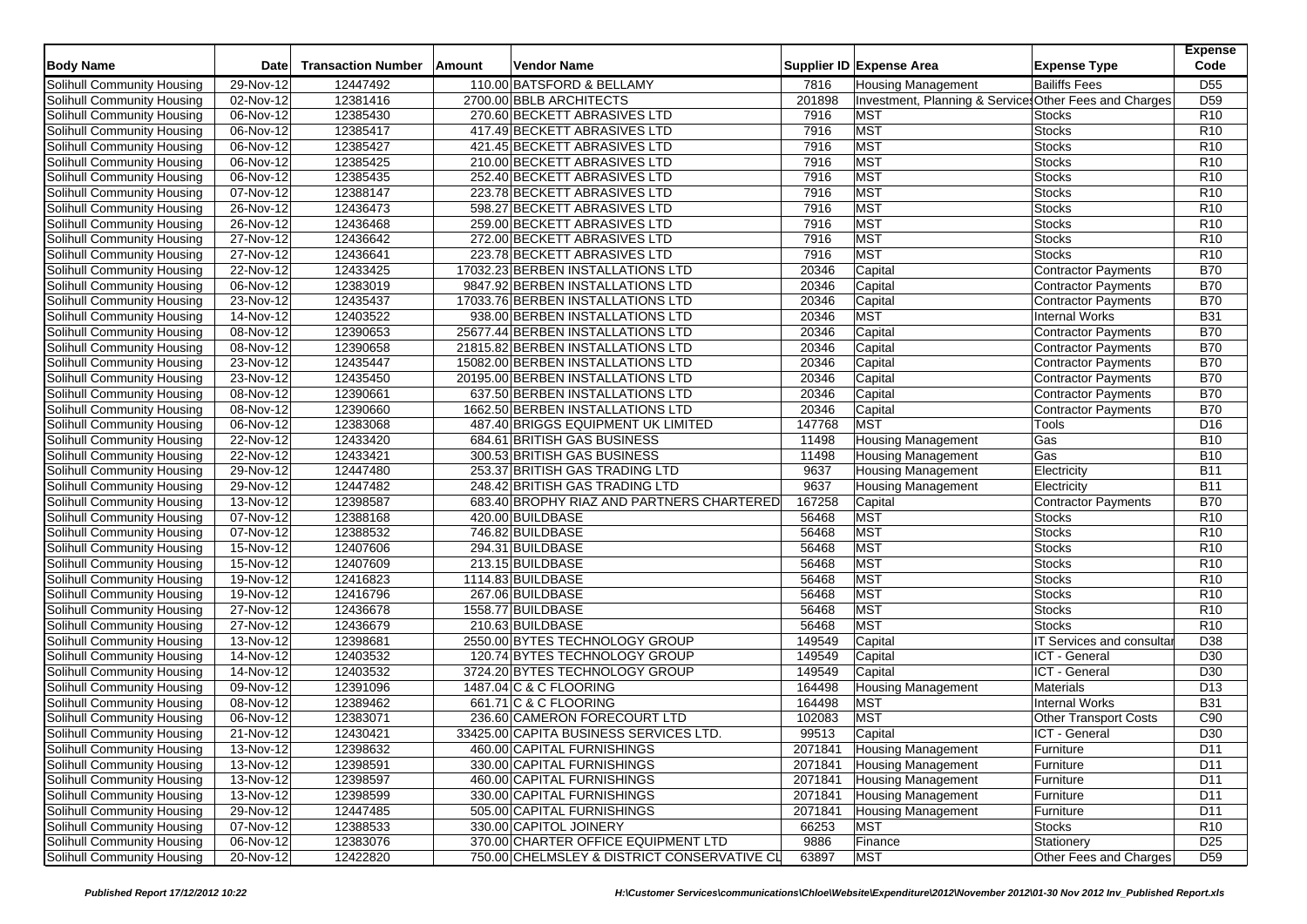| <b>Body Name</b>                  | <b>Date</b>             | <b>Transaction Number</b> | Amount | <b>Vendor Name</b>                   |         | Supplier ID Expense Area                              | <b>Expense Type</b>          | <b>Expense</b><br>Code |
|-----------------------------------|-------------------------|---------------------------|--------|--------------------------------------|---------|-------------------------------------------------------|------------------------------|------------------------|
| Solihull Community Housing        | 02-Nov-12               | 12381419                  |        | 9343.22 CHUBB FIRE LTD               | 11217   | Investment, Planning & Service Other Building costs   |                              | <b>B39</b>             |
| Solihull Community Housing        | 02-Nov-12               | 12381417                  |        | 9343.22 CHUBB FIRE LTD               | 11217   | Investment, Planning & Service Other Building costs   |                              | <b>B39</b>             |
| Solihull Community Housing        | 02-Nov-12               | 12381418                  |        | 9343.22 CHUBB FIRE LTD               | 11217   | Investment, Planning & Services Other Building costs  |                              | <b>B39</b>             |
| Solihull Community Housing        | 02-Nov-12               | 12381420                  |        | 9343.22 CHUBB FIRE LTD               | 11217   | Investment, Planning & Service: Other Building costs  |                              | <b>B39</b>             |
| Solihull Community Housing        | $\overline{07-N}$ ov-12 | 12388137                  |        | 9343.22 CHUBB FIRE LTD               | 11217   | Investment, Planning & Service Other Building costs   |                              | <b>B39</b>             |
| Solihull Community Housing        | 13-Nov-12               | 12398700                  |        | 896.50 CITY ELECTRICAL FACTORS LTD   | 9948    | Investment, Planning & Services Utility Related Works |                              | <b>B34</b>             |
| Solihull Community Housing        | $27-Nov-12$             | 12438915                  |        | 1734.90 CITY ELECTRICAL FACTORS LTD  | 9948    | Investment, Planning & Services Utility Related Works |                              | <b>B34</b>             |
| Solihull Community Housing        | 27-Nov-12               | 12438938                  |        | 284.40 CITY ELECTRICAL FACTORS LTD   | 9948    | Investment, Planning & Services Utility Related Works |                              | <b>B34</b>             |
| Solihull Community Housing        | $27-Nov-12$             | 12438992                  |        | 468.00 CITY ELECTRICAL FACTORS LTD   | 9948    | Investment, Planning & Services Utility Related Works |                              | <b>B34</b>             |
| Solihull Community Housing        | 06-Nov-12               | 12383081                  |        | 10.00 CROWN CARS                     | 129277  | <b>Central Administration</b>                         | Public Transport             | C <sub>20</sub>        |
| Solihull Community Housing        | 06-Nov-12               | 12383081                  |        | 227.50 CROWN CARS                    | 129277  | <b>Customer Services</b>                              | <b>Other Transport Costs</b> | C91                    |
| Solihull Community Housing        | $06-Nov-12$             | 12383081                  |        | 92.00 CROWN CARS                     | 129277  | Central Administration                                | <b>Officer Expenses</b>      | D60                    |
| Solihull Community Housing        | 16-Nov-12               | 12410889                  |        | 1233.00 DAMPCO (UK) LTD              | 5116    | <b>MST</b>                                            | Voids                        | <b>B38</b>             |
| Solihull Community Housing        | 06-Nov-12               | 12383097                  |        | 934.50 DECISION RECRUITMENT LTD      | 2370689 | <b>MST</b>                                            | <b>Agency Staff</b>          | A60                    |
| Solihull Community Housing        | 06-Nov-12               | 12383102                  |        | 777.00 DECISION RECRUITMENT LTD      | 2370689 | <b>MST</b>                                            | <b>Agency Staff</b>          | A60                    |
| Solihull Community Housing        | 13-Nov-12               | 12398707                  |        | 777.00 DECISION RECRUITMENT LTD      | 2370689 | <b>MST</b>                                            | <b>Agency Staff</b>          | A60                    |
| Solihull Community Housing        | $20-Nov-12$             | 12422821                  |        | 777.00 DECISION RECRUITMENT LTD      | 2370689 | <b>MST</b>                                            | <b>Agency Staff</b>          | A60                    |
| Solihull Community Housing        | $27-Nov-12$             | 12438995                  |        | 777.00 DECISION RECRUITMENT LTD      | 2370689 | <b>MST</b>                                            | <b>Agency Staff</b>          | A60                    |
| Solihull Community Housing        | 06-Nov-12               | 12383101                  |        | 425.50 DECISION RECRUITMENT LTD      | 2370689 | <b>MST</b>                                            | <b>Agency Staff</b>          | A60                    |
| Solihull Community Housing        | 06-Nov-12               | 12383089                  |        | 425.50 DECISION RECRUITMENT LTD      | 2370689 | <b>MST</b>                                            | <b>Agency Staff</b>          | A60                    |
| Solihull Community Housing        | 13-Nov-12               | 12398709                  |        | 391.00 DECISION RECRUITMENT LTD      | 2370689 | <b>MST</b>                                            | <b>Agency Staff</b>          | A60                    |
| <b>Solihull Community Housing</b> | 27-Nov-12               | 12438993                  |        | 368.00 DECISION RECRUITMENT LTD      | 2370689 | <b>MST</b>                                            | <b>Agency Staff</b>          | A60                    |
| Solihull Community Housing        | 08-Nov-12               | 12390870                  |        | 224.50 DIGITAL ID                    | 226012  | Investment, Planning & Services Office Expenses       |                              | D <sub>20</sub>        |
| Solihull Community Housing        | $\overline{06}$ -Nov-12 | 12383105                  |        | 1516.40 DLA PIPER UK LLP             | 147168  | <b>Customer Services</b>                              | <b>Professional Fees</b>     | D <sub>50</sub>        |
| Solihull Community Housing        | 13-Nov-12               | 12398710                  |        | 1367.02 DMW ENVIRONMENTAL            | 281856  | <b>MST</b>                                            | Internal Works               | <b>B31</b>             |
| Solihull Community Housing        | 13-Nov-12               | 12398711                  |        | 2187.12 DMW ENVIRONMENTAL            | 281856  | <b>MST</b>                                            | <b>Internal Works</b>        | <b>B31</b>             |
| Solihull Community Housing        | 13-Nov-12               | 12398712                  |        | 2549.56 DMW ENVIRONMENTAL            | 281856  | <b>MST</b>                                            | <b>Internal Works</b>        | <b>B31</b>             |
| Solihull Community Housing        | 13-Nov-12               | 12398715                  |        | 480.91 DMW ENVIRONMENTAL             | 281856  | <b>MST</b>                                            | <b>Internal Works</b>        | <b>B31</b>             |
| Solihull Community Housing        | 13-Nov-12               | 12398710                  |        | 976.85 DMW ENVIRONMENTAL             | 281856  | <b>MST</b>                                            | <b>Internal Works</b>        | <b>B31</b>             |
| Solihull Community Housing        | 13-Nov-12               | 12398711                  |        | 1562.88 DMW ENVIRONMENTAL            | 281856  | <b>MST</b>                                            | <b>Internal Works</b>        | <b>B31</b>             |
| Solihull Community Housing        | 13-Nov-12               | 12398712                  |        | 1821.88 DMW ENVIRONMENTAL            | 281856  | <b>MST</b>                                            | <b>Internal Works</b>        | <b>B31</b>             |
| Solihull Community Housing        | 13-Nov-12               | 12398715                  |        | 343.66 DMW ENVIRONMENTAL             | 281856  | <b>MST</b>                                            | <b>Internal Works</b>        | <b>B31</b>             |
| Solihull Community Housing        | 13-Nov-12               | 12398710                  |        | 183.13 DMW ENVIRONMENTAL             | 281856  | Capital                                               | Contractor Payments          | <b>B70</b>             |
| Solihull Community Housing        | 13-Nov-12               | 12398711                  |        | 293.00 DMW ENVIRONMENTAL             | 281856  | Capital                                               | <b>Contractor Payments</b>   | <b>B70</b>             |
| Solihull Community Housing        | 13-Nov-12               | 12398712                  |        | 341.56 DMW ENVIRONMENTAL             | 281856  | Capital                                               | <b>Contractor Payments</b>   | <b>B70</b>             |
| Solihull Community Housing        | 13-Nov-12               | 12398715                  |        | 64.43 DMW ENVIRONMENTAL              | 281856  | Capital                                               | <b>Contractor Payments</b>   | <b>B70</b>             |
| Solihull Community Housing        | $\overline{07-Nov-12}$  | 12388177                  |        | 323.90 DOORFIT PRODUCTS LTD          | 5228    | <b>MST</b>                                            | <b>Stocks</b>                | R <sub>10</sub>        |
| Solihull Community Housing        | 15-Nov-12               | 12407620                  |        | 630.00 DOORFIT PRODUCTS LTD          | 5228    | <b>MST</b>                                            | Stocks                       | R <sub>10</sub>        |
| Solihull Community Housing        | 19-Nov-12               | 12416884                  |        | 219.30 DOORFIT PRODUCTS LTD          | 5228    | <b>MST</b>                                            | <b>Stocks</b>                | R <sub>10</sub>        |
| Solihull Community Housing        | $\overline{06}$ -Nov-12 | 12383016                  |        | 573.06 DR GAIL YOUNG                 | 221701  | <b>Housing Management</b>                             | <b>Tenant Medicals</b>       | D63                    |
| Solihull Community Housing        | 27-Nov-12               | 12436686                  |        | 298.30 DRS LTD                       | 272292  | <b>MST</b>                                            | <b>Stocks</b>                | R <sub>10</sub>        |
| Solihull Community Housing        | 06-Nov-12               | 12384495                  |        | 99.85 DULUX DECORATOR CENTRES        | 69460   | <b>MST</b>                                            | <b>Internal Works</b>        | <b>B31</b>             |
| Solihull Community Housing        | 06-Nov-12               | 12384495                  |        | 589.81 DULUX DECORATOR CENTRES       | 69460   | <b>MST</b>                                            | Internal Works               | <b>B31</b>             |
| Solihull Community Housing        | 06-Nov-12               | 12384495                  |        | 3.92 DULUX DECORATOR CENTRES         | 69460   | MST                                                   | Internal Works               | <b>B31</b>             |
| Solihull Community Housing        | 07-Nov-12               | 12388154                  |        | 1660.00 E C PROPERTY SERVICES        | 2645686 | Capital                                               | Contractor Payments          | <b>B70</b>             |
| Solihull Community Housing        | 07-Nov-12               | 12388156                  |        | 1600.00 E C PROPERTY SERVICES        | 2645686 | Capital                                               | <b>Contractor Payments</b>   | <b>B70</b>             |
| Solihull Community Housing        | 07-Nov-12               | 12388159                  |        | 800.00 E C PROPERTY SERVICES         | 2645686 | Capital                                               | Contractor Payments          | <b>B70</b>             |
| Solihull Community Housing        | 01-Nov-12               | 12375432                  |        | 2075.14 ECLIPSE ACCESS SOLUTIONS LTD | 141696  | Capital                                               | <b>Contractor Payments</b>   | <b>B70</b>             |
| Solihull Community Housing        | 01-Nov-12               | 12375433                  |        | 331.25 ECLIPSE ACCESS SOLUTIONS LTD  | 141696  | Capital                                               | Contractor Payments          | <b>B70</b>             |
| Solihull Community Housing        | 13-Nov-12               | 12398420                  |        | 1977.00 ECLIPSE ACCESS SOLUTIONS LTD | 141696  | Capital                                               | Contractor Payments          | <b>B70</b>             |
| Solihull Community Housing        | 06-Nov-12               | 12382898                  |        | 394.35 ECLIPSE ACCESS SOLUTIONS LTD  | 141696  | Capital                                               | <b>Contractor Payments</b>   | <b>B70</b>             |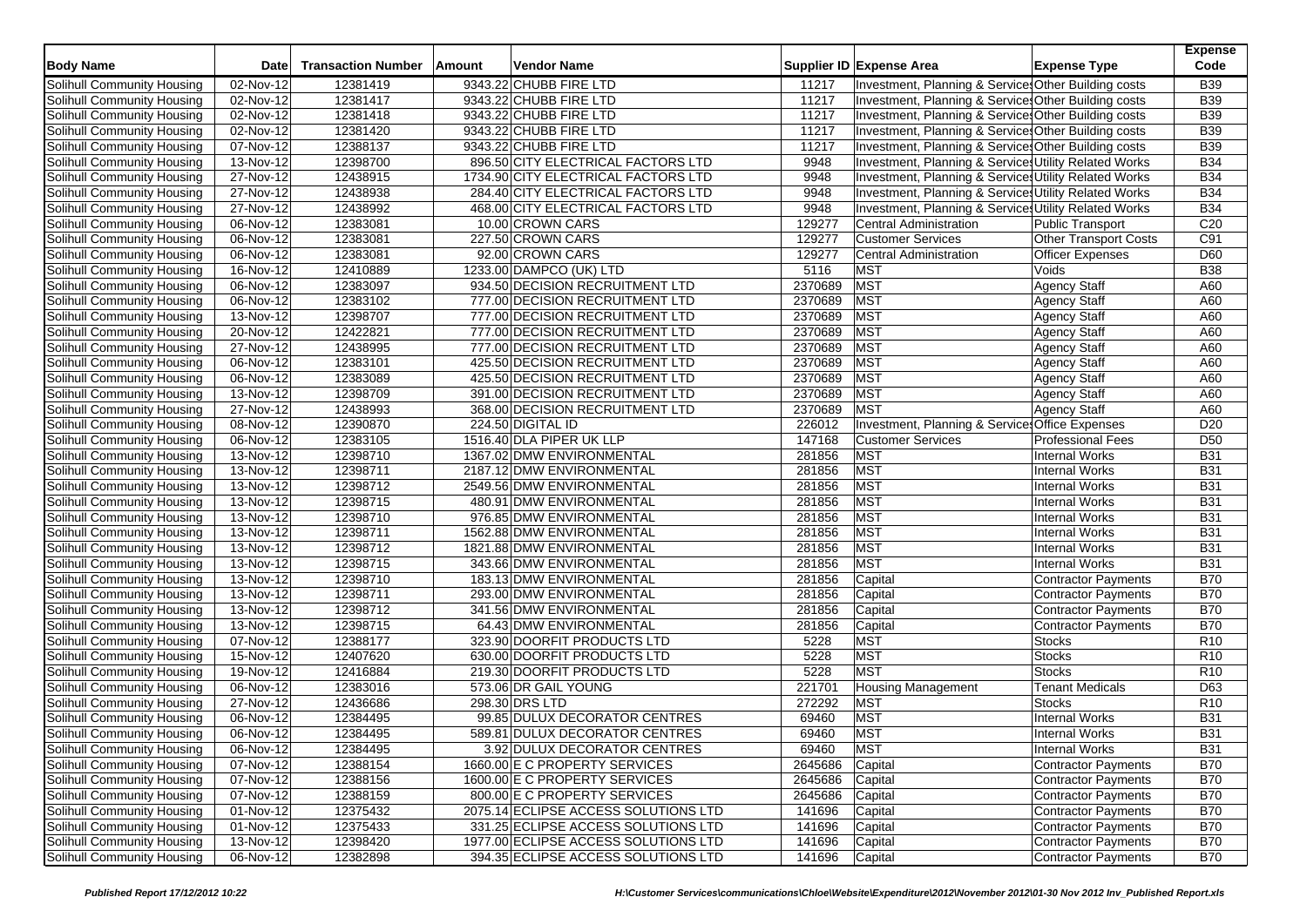| <b>Body Name</b>           | Date                    | <b>Transaction Number</b> | Amount | <b>Vendor Name</b>                         |         | Supplier ID Expense Area                               | <b>Expense Type</b>             | <b>Expense</b><br>Code |
|----------------------------|-------------------------|---------------------------|--------|--------------------------------------------|---------|--------------------------------------------------------|---------------------------------|------------------------|
| Solihull Community Housing | 08-Nov-12               | 12389465                  |        | 250.29 ECLIPSE ACCESS SOLUTIONS LTD        | 141696  | Capital                                                | <b>Contractor Payments</b>      | <b>B70</b>             |
| Solihull Community Housing | $20-Nov-12$             | 12424486                  |        | 2807.77 ECLIPSE ACCESS SOLUTIONS LTD       | 141696  | Capital                                                | <b>Contractor Payments</b>      | <b>B70</b>             |
| Solihull Community Housing | 27-Nov-12               | 12436673                  |        | 3130.40 ECLIPSE ACCESS SOLUTIONS LTD       | 141696  | Capital                                                | <b>Contractor Payments</b>      | <b>B70</b>             |
| Solihull Community Housing | $\overline{27}$ -Nov-12 | 12436674                  |        | 404.86 ECLIPSE ACCESS SOLUTIONS LTD        | 141696  | Capital                                                | <b>Contractor Payments</b>      | <b>B70</b>             |
| Solihull Community Housing | 27-Nov-12               | 12436675                  |        | 3192.93 ECLIPSE ACCESS SOLUTIONS LTD       | 141696  | Capital                                                | <b>Contractor Payments</b>      | <b>B70</b>             |
| Solihull Community Housing | 20-Nov-12               | 12422829                  |        | 322.30 EDEN BROWN                          | 250546  | <b>Housing Management</b>                              | <b>Agency Staff</b>             | A60                    |
| Solihull Community Housing | 20-Nov-12               | 12422837                  |        | 542.05 EDEN BROWN                          | 250546  | Housing Management                                     | <b>Agency Staff</b>             | A60                    |
| Solihull Community Housing | 20-Nov-12               | 12422831                  |        | 263.70 EDEN BROWN                          | 250546  | <b>Housing Management</b>                              | <b>Agency Staff</b>             | A60                    |
| Solihull Community Housing | $20-Nov-12$             | 12422833                  |        | 542.05 EDEN BROWN                          | 250546  | <b>Housing Management</b>                              | Agency Staff                    | A60                    |
| Solihull Community Housing | 20-Nov-12               | 12422836                  |        | 542.05 EDEN BROWN                          | 250546  | <b>Housing Management</b>                              | <b>Agency Staff</b>             | A60                    |
| Solihull Community Housing | 20-Nov-12               | 12422838                  |        | 542.05 EDEN BROWN                          | 250546  | <b>Housing Management</b>                              | <b>Agency Staff</b>             | A60                    |
|                            | $20-Nov-12$             | 12422823                  |        | 542.05 EDEN BROWN RECRUITMENT LTD          | 5333    |                                                        | Agency Staff                    | A60                    |
| Solihull Community Housing |                         | 12422826                  |        |                                            | 5333    | <b>Housing Management</b><br><b>Housing Management</b> |                                 |                        |
| Solihull Community Housing | 20-Nov-12               |                           |        | 542.05 EDEN BROWN RECRUITMENT LTD          |         |                                                        | <b>Agency Staff</b>             | A60                    |
| Solihull Community Housing | $\overline{20}$ -Nov-12 | 12422827                  |        | 542.05 EDEN BROWN RECRUITMENT LTD          | 5333    | <b>Housing Management</b>                              | <b>Agency Staff</b>             | A60                    |
| Solihull Community Housing | 09-Nov-12               | 12391100                  |        | 1984.89 EDF ENERGY 1 LTD                   | 135472  | <b>Housing Management</b>                              | Electricity                     | <b>B11</b>             |
| Solihull Community Housing | 20-Nov-12               | 12422839                  |        | 3664.00 ELDERCARE                          | 78964   | <b>Housing Management</b>                              | Other Supplies And Serv         | D90                    |
| Solihull Community Housing | $\overline{09-N}$ ov-12 | 12391058                  |        | 360.00 ELMDON COURT MANAGEMENT CO          | 5381    | <b>Housing Management</b>                              | Rents                           | <b>B22</b>             |
| Solihull Community Housing | $\overline{09-N}$ ov-12 | 12391093                  |        | 460.00 FAMILY CARE TRUST (SOLIHULL)        | 5472    | <b>Housing Management</b>                              | <b>Grounds Maintenance</b>      | <b>B40</b>             |
| Solihull Community Housing | 09-Nov-12               | 12391095                  |        | 1152.00 FAMILY CARE TRUST (SOLIHULL)       | 5472    | <b>Housing Management</b>                              | Grounds Maintenance             | <b>B40</b>             |
| Solihull Community Housing | 19-Nov-12               | 12423449                  |        | 436.78 GIBBS & DANDY GLASS                 | 2584686 | <b>MST</b>                                             | <b>Stocks</b>                   | R <sub>10</sub>        |
| Solihull Community Housing | 06-Nov-12               | 12383115                  |        | 22500.00 GROUNDWORK WEST MIDLANDS          | 241568  | <b>Housing Management</b>                              | <b>Estate Management</b>        | <b>B37</b>             |
| Solihull Community Housing | 06-Nov-12               | 12383020                  |        | 500.00 GUY WARDLE                          | 2196686 | <b>Customer Services</b>                               | Training                        | A80                    |
| Solihull Community Housing | 06-Nov-12               | 12383117                  |        | 960.30 HAMMOND LUBRICANTS & CHEMICALS LTD  | 1120597 | <b>Housing Management</b>                              | Materials                       | D <sub>13</sub>        |
| Solihull Community Housing | $08-Nov-12$             | 12388342                  |        | 2045.00 HANDICARE ACCESSIBILITY LTD        | 277953  | Capital                                                | <b>Contractor Payments</b>      | <b>B70</b>             |
| Solihull Community Housing | 19-Nov-12               | 12421615                  |        | 1939.00 HANDICARE ACCESSIBILITY LTD        | 277953  | Capital                                                | <b>Contractor Payments</b>      | <b>B70</b>             |
| Solihull Community Housing | 19-Nov-12               | 12421613                  |        | 3448.00 HANDICARE ACCESSIBILITY LTD        | 277953  | Capital                                                | <b>Contractor Payments</b>      | <b>B70</b>             |
| Solihull Community Housing | 19-Nov-12               | 12421928                  |        | 4072.00 HANDICARE ACCESSIBILITY LTD        | 277953  | Capital                                                | <b>Contractor Payments</b>      | <b>B70</b>             |
| Solihull Community Housing | 06-Nov-12               | 12382870                  |        | 2157.00 HANDICARE ACCESSIBILITY LTD        | 277953  | Capital                                                | <b>Contractor Payments</b>      | <b>B70</b>             |
| Solihull Community Housing | 20-Nov-12               | 12422841                  |        | 9537.00 HANDICARE ACCESSIBILITY LTD        | 277953  | Capital                                                | Contractor Payments             | <b>B70</b>             |
| Solihull Community Housing | 08-Nov-12               | 12390668                  |        | 300.00 HARDALL INTERNATIONAL LIMITED       | 73091   | Investment, Planning & Service Planned Works - Progran |                                 | <b>B36</b>             |
| Solihull Community Housing | $29-Nov-12$             | 12447486                  |        | 941.75 HOGARTHS HOTEL                      | 235326  | <b>Central Administration</b>                          | Training                        | A80                    |
| Solihull Community Housing | 09-Nov-12               | 12391101                  |        | 495.00 HQN LTD                             | 120599  | <b>Customer Services</b>                               | <b>Grants and Subscriptions</b> | D92                    |
| Solihull Community Housing | $29-Nov-12$             | 12447493                  |        | 4976.10 HUB SOLUTIONS                      | 210859  | <b>Housing Management</b>                              | <b>Professional Fees</b>        | D <sub>50</sub>        |
| Solihull Community Housing | 22-Nov-12               | 12433427                  |        | 765.00 HWG ASSOCIATES                      | 80532   | <b>MST</b>                                             | Materials                       | D <sub>13</sub>        |
| Solihull Community Housing | 22-Nov-12               | 12433428                  |        | 315.00 HWG ASSOCIATES                      | 80532   | <b>MST</b>                                             | <b>Materials</b>                | D <sub>13</sub>        |
| Solihull Community Housing | $08-Nov-12$             | 12388333                  |        | 363.00 IAN WILLIAMS LTD                    | 5931    | <b>MST</b>                                             | <b>Internal Works</b>           | <b>B31</b>             |
| Solihull Community Housing | 08-Nov-12               | 12388334                  |        | 365.95 IAN WILLIAMS LTD                    | 5931    | MST                                                    | <b>Internal Works</b>           | <b>B31</b>             |
| Solihull Community Housing | 08-Nov-12               | 12388335                  |        | 412.50 IAN WILLIAMS LTD                    | 5931    | MST                                                    | <b>Internal Works</b>           | <b>B31</b>             |
| Solihull Community Housing | 20-Nov-12               | 12424490                  |        | 365.95 IAN WILLIAMS LTD                    | 5931    | <b>MST</b>                                             | <b>Internal Works</b>           | <b>B31</b>             |
| Solihull Community Housing | 01-Nov-12               | 12375434                  |        | 1765.36 IAN WILLIAMS LTD                   | 5931    | <b>MST</b>                                             | <b>Internal Works</b>           | <b>B31</b>             |
| Solihull Community Housing | 06-Nov-12               | 12382866                  |        | 210.68 IAN WILLIAMS LTD                    | 5931    | MST                                                    | <b>Internal Works</b>           | <b>B31</b>             |
| Solihull Community Housing | 20-Nov-12               | 12422843                  |        | 1097.50 INDOOR CLIMATE SOLUTIONS           | 2490686 | <b>MST</b>                                             | Internal Works                  | <b>B31</b>             |
| Solihull Community Housing | 01-Nov-12               | 12375426                  |        | 1450.00 INTEC MICROS LTD                   | 222791  | Capital                                                | ICT - General                   | D30                    |
| Solihull Community Housing | 01-Nov-12               | 12375426                  |        | 712.00 INTEC MICROS LTD                    | 222791  | Capital                                                | ICT - General                   | D30                    |
| Solihull Community Housing | 01-Nov-12               | 12375426                  |        | 120.00 INTEC MICROS LTD                    | 222791  | Capital                                                | ICT - General                   | D30                    |
| Solihull Community Housing | 01-Nov-12               | 12375426                  |        | 120.00 INTEC MICROS LTD                    | 222791  | Capital                                                | ICT - General                   | D <sub>30</sub>        |
| Solihull Community Housing | 13-Nov-12               | 12398717                  |        | 237.80 INTERCARD LTD                       | 5986    | <b>Customer Services</b>                               | <b>ICT Consumables</b>          | D33                    |
| Solihull Community Housing | 08-Nov-12               | 12390669                  |        | 216.70 ISL INSTANT SKIPS LTD               | 5978    | Finance                                                | <b>Other Premises Costs</b>     | <b>B90</b>             |
| Solihull Community Housing | $13-Nov-12$             | 12398513                  |        | 1225.00 J LACEY STEEPLEJACKS               | 277406  | Investment, Planning & Services Utility Related Works  |                                 | <b>B34</b>             |
| Solihull Community Housing | 13-Nov-12               | 12398512                  |        | 1225.00 J LACEY STEEPLEJACKS               | 277406  | Investment, Planning & Services Utility Related Works  |                                 | <b>B34</b>             |
| Solihull Community Housing | 13-Nov-12               | 12398729                  |        | 1011.21 JAMES ANDREWS RECRUITMENT SOLUTION | 673596  | Housing Management                                     | <b>Tenant Medicals</b>          | D63                    |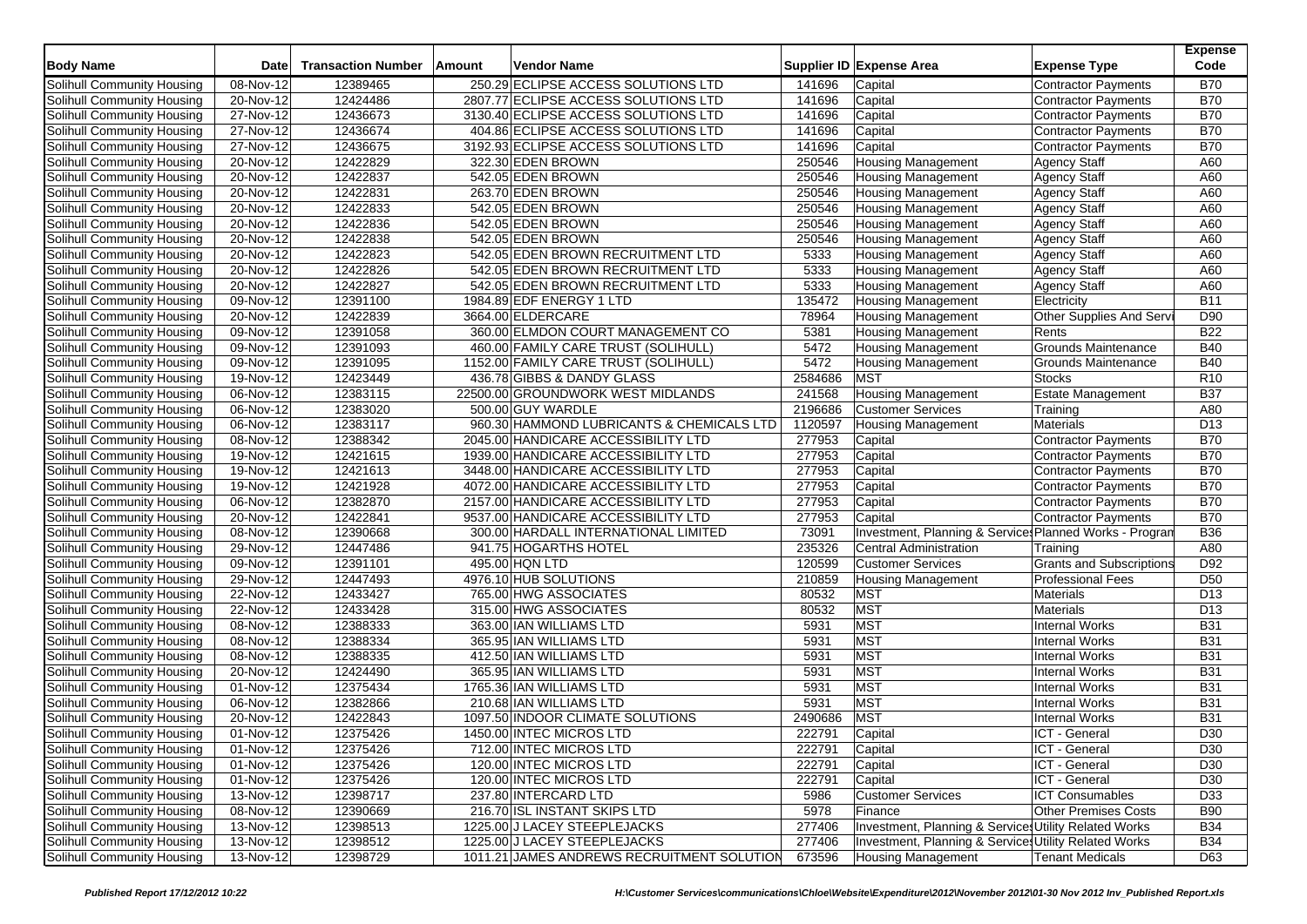| <b>Body Name</b>           | <b>Date</b>             | <b>Transaction Number</b> | <b>Amount</b> | Vendor Name                                   |         | Supplier ID Expense Area                              | <b>Expense Type</b>                                   | <b>Expense</b><br>Code |
|----------------------------|-------------------------|---------------------------|---------------|-----------------------------------------------|---------|-------------------------------------------------------|-------------------------------------------------------|------------------------|
| Solihull Community Housing | 07-Nov-12               | 12388186                  |               | 365.68 JEWSON LTD                             | 6111    | <b>MST</b>                                            | <b>Stocks</b>                                         | R <sub>10</sub>        |
| Solihull Community Housing | 07-Nov-12               | 12388183                  |               | 3518.00 JEWSON LTD                            | 6111    | <b>MST</b>                                            | <b>Stocks</b>                                         | R <sub>10</sub>        |
| Solihull Community Housing | 07-Nov-12               | 12388184                  |               | 1064.10 JEWSON LTD                            | 6111    | <b>MST</b>                                            | <b>Stocks</b>                                         | R <sub>10</sub>        |
| Solihull Community Housing | 07-Nov-12               | 12388553                  |               | 1497.68 JEWSON LTD                            | 6111    | <b>MST</b>                                            | <b>Stocks</b>                                         | R <sub>10</sub>        |
| Solihull Community Housing | $\overline{07-N}$ ov-12 | 12388547                  |               | 1399.27 JEWSON LTD                            | 6111    | <b>MST</b>                                            | <b>Stocks</b>                                         | R <sub>10</sub>        |
| Solihull Community Housing | 07-Nov-12               | 12388555                  |               | 601.98 JEWSON LTD                             | 6111    | MST                                                   | <b>Stocks</b>                                         | R <sub>10</sub>        |
| Solihull Community Housing | 07-Nov-12               | 12388558                  |               | 314.15 JEWSON LTD                             | 6111    | MST                                                   | <b>Stocks</b>                                         | R <sub>10</sub>        |
| Solihull Community Housing | 07-Nov-12               | 12388582                  |               | 2100.00 JEWSON LTD                            | 6111    | <b>MST</b>                                            | <b>Stocks</b>                                         | R <sub>10</sub>        |
| Solihull Community Housing | $08-Nov-12$             | 12389549                  |               | 731.80 JEWSON LTD                             | 6111    | MST                                                   | <b>Stocks</b>                                         | R <sub>10</sub>        |
| Solihull Community Housing | 08-Nov-12               | 12389548                  |               | 383.86 JEWSON LTD                             | 6111    | <b>MST</b>                                            | <b>Stocks</b>                                         | R <sub>10</sub>        |
| Solihull Community Housing | 08-Nov-12               | 12389540                  |               | 2086.55 JEWSON LTD                            | 6111    | MST                                                   | <b>Stocks</b>                                         | R10                    |
| Solihull Community Housing | 08-Nov-12               | 12389551                  |               | 412.90 JEWSON LTD                             | 6111    | MST                                                   | <b>Stocks</b>                                         | R <sub>10</sub>        |
| Solihull Community Housing | 08-Nov-12               | 12389552                  |               | 248.50 JEWSON LTD                             | 6111    | <b>MST</b>                                            | <b>Stocks</b>                                         | R <sub>10</sub>        |
| Solihull Community Housing | 15-Nov-12               | 12407641                  |               | 512.20 JEWSON LTD                             | 6111    | MST                                                   | <b>Stocks</b>                                         | R <sub>10</sub>        |
| Solihull Community Housing | $15$ -Nov-12            | 12407638                  |               | 1309.41 JEWSON LTD                            | 6111    | MST                                                   | <b>Stocks</b>                                         | R <sub>10</sub>        |
| Solihull Community Housing | 15-Nov-12               | 12407639                  |               | 453.64 JEWSON LTD                             | 6111    | <b>MST</b>                                            | <b>Stocks</b>                                         | R <sub>10</sub>        |
| Solihull Community Housing | 15-Nov-12               | 12407647                  |               | 1928.05 JEWSON LTD                            | 6111    | MST                                                   | <b>Stocks</b>                                         | R <sub>10</sub>        |
| Solihull Community Housing | 15-Nov-12               | 12407651                  |               | 768.20 JEWSON LTD                             | 6111    | <b>MST</b>                                            | <b>Stocks</b>                                         | R10                    |
| Solihull Community Housing | 19-Nov-12               | 12416928                  |               | 312.00 JEWSON LTD                             | 6111    | MST                                                   | <b>Stocks</b>                                         | R <sub>10</sub>        |
| Solihull Community Housing | 19-Nov-12               | 12416930                  |               | 1505.80 JEWSON LTD                            | 6111    | <b>MST</b>                                            | <b>Stocks</b>                                         | R <sub>10</sub>        |
| Solihull Community Housing | 19-Nov-12               | 12416940                  |               | 2282.28 JEWSON LTD                            | 6111    | MST                                                   | <b>Stocks</b>                                         | R <sub>10</sub>        |
| Solihull Community Housing | 19-Nov-12               | 12416977                  |               | 1877.87 JEWSON LTD                            | 6111    | MST                                                   | <b>Stocks</b>                                         | R <sub>10</sub>        |
| Solihull Community Housing | 26-Nov-12               | 12437490                  |               | 1215.00 JEWSON LTD                            | 6111    | <b>MST</b>                                            | <b>Stocks</b>                                         | R <sub>10</sub>        |
| Solihull Community Housing | 27-Nov-12               | 12436687                  |               | 2778.50 JEWSON LTD                            | 6111    | MST                                                   | <b>Stocks</b>                                         | R <sub>10</sub>        |
| Solihull Community Housing | 27-Nov-12               | 12436694                  |               | 242.42 JEWSON LTD                             | 6111    | <b>MST</b>                                            | <b>Stocks</b>                                         | R <sub>10</sub>        |
| Solihull Community Housing | $27-Nov-12$             | 12436696                  |               | 435.00 JEWSON LTD                             | 6111    | <b>MST</b>                                            | <b>Stocks</b>                                         | R10                    |
| Solihull Community Housing | 27-Nov-12               | 12436698                  |               | 222.17 JEWSON LTD                             | 6111    | <b>MST</b>                                            | <b>Stocks</b>                                         | R <sub>10</sub>        |
| Solihull Community Housing | 06-Nov-12               | 12383134                  |               | 135642.90 JMG ROOFING LTD                     | 2076651 | Capital                                               | <b>Contractor Payments</b>                            | <b>B70</b>             |
| Solihull Community Housing | 07-Nov-12               | 12388196                  |               | 271.26 JOHN HICKEN LTD                        | 6130    | <b>MST</b>                                            | <b>Stocks</b>                                         | R <sub>10</sub>        |
| Solihull Community Housing | 13-Nov-12               | 12398733                  |               | 431.55 K D ELECTRICAL MAINTENANCE SERVICES    | 1796617 | <b>Customer Services</b>                              | <b>General Building Costs</b>                         | <b>B30</b>             |
| Solihull Community Housing | $\overline{06-N}$ ov-12 | 12382877                  |               | 369.57 K D ELECTRICAL MAINTENANCE SERVICES    | 1796617 | <b>MST</b>                                            | <b>Internal Works</b>                                 | <b>B31</b>             |
| Solihull Community Housing | 06-Nov-12               | 12382878                  |               | 369.57 K D ELECTRICAL MAINTENANCE SERVICES    | 1796617 | <b>MST</b>                                            | <b>Internal Works</b>                                 | <b>B31</b>             |
| Solihull Community Housing | $\overline{06}$ -Nov-12 | 12382879                  |               | 369.57 K D ELECTRICAL MAINTENANCE SERVICES    | 1796617 | MST                                                   | <b>Internal Works</b>                                 | <b>B31</b>             |
| Solihull Community Housing | 08-Nov-12               | 12388356                  |               | 299.03 K D ELECTRICAL MAINTENANCE SERVICES    | 1796617 | <b>MST</b>                                            | <b>Internal Works</b>                                 | <b>B31</b>             |
| Solihull Community Housing | $16-Nov-12$             | 12410887                  |               | 453.37 K D ELECTRICAL MAINTENANCE SERVICES    | 1796617 | MST                                                   | Internal Works                                        | <b>B31</b>             |
| Solihull Community Housing | 21-Nov-12               | 12430455                  |               | 452.87 K D ELECTRICAL MAINTENANCE SERVICES    | 1796617 | <b>MST</b>                                            | <b>Internal Works</b>                                 | <b>B31</b>             |
| Solihull Community Housing | 06-Nov-12               | 12382873                  |               | 672.30 K D ELECTRICAL MAINTENANCE SERVICES    | 1796617 | <b>MST</b>                                            | <b>Internal Works</b>                                 | <b>B31</b>             |
| Solihull Community Housing | 06-Nov-12               | 12382876                  |               | 645.46 K D ELECTRICAL MAINTENANCE SERVICES    | 1796617 | <b>MST</b>                                            | Internal Works                                        | <b>B31</b>             |
| Solihull Community Housing | 06-Nov-12               | 12382882                  |               | 1260.94 K D ELECTRICAL MAINTENANCE SERVICES   | 1796617 | <b>MST</b>                                            | <b>Internal Works</b>                                 | <b>B31</b>             |
| Solihull Community Housing | 06-Nov-12               | 12382883                  |               | 713.96 K D ELECTRICAL MAINTENANCE SERVICES    | 1796617 | <b>MST</b>                                            | <b>Internal Works</b>                                 | <b>B31</b>             |
| Solihull Community Housing | $16-Nov-12$             | 12410884                  |               | 682.25 K D ELECTRICAL MAINTENANCE SERVICES    | 1796617 | <b>MST</b>                                            | <b>Internal Works</b>                                 | <b>B31</b>             |
| Solihull Community Housing | 20-Nov-12               | 12424458                  |               | 583.94 K D ELECTRICAL MAINTENANCE SERVICES    | 1796617 | MST                                                   | <b>Internal Works</b>                                 | <b>B31</b>             |
| Solihull Community Housing | 21-Nov-12               | 12430456                  |               | 448.63 K D ELECTRICAL MAINTENANCE SERVICES    | 1796617 | <b>MST</b>                                            | <b>Internal Works</b>                                 | <b>B31</b>             |
| Solihull Community Housing | 21-Nov-12               | 12430457                  |               | 878.30 K D ELECTRICAL MAINTENANCE SERVICES    | 1796617 | <b>MST</b>                                            | <b>Internal Works</b>                                 | <b>B31</b>             |
| Solihull Community Housing | 26-Nov-12               | 12437511                  |               | 685.42 K D ELECTRICAL MAINTENANCE SERVICES I  | 1796617 | <b>MST</b>                                            | <b>Internal Works</b>                                 | <b>B31</b>             |
| Solihull Community Housing | 01-Nov-12               | 12375419                  |               | 3466.26 K D ELECTRICAL MAINTENANCE SERVICES I | 1796617 | Investment, Planning & Services Utility Related Works |                                                       | <b>B34</b>             |
| Solihull Community Housing | 01-Nov-12               | 12375420                  |               | 1740.00 K D ELECTRICAL MAINTENANCE SERVICES I | 1796617 | Investment, Planning & Services Utility Related Works |                                                       | <b>B34</b>             |
| Solihull Community Housing | 01-Nov-12               | 12375420                  |               | 368.99 K D ELECTRICAL MAINTENANCE SERVICES    | 1796617 |                                                       | Investment, Planning & Services Utility Related Works | <b>B34</b>             |
| Solihull Community Housing | 08-Nov-12               | 12388353                  |               | 237.99 K D ELECTRICAL MAINTENANCE SERVICES    | 1796617 |                                                       | Investment, Planning & Services Utility Related Works | <b>B34</b>             |
| Solihull Community Housing | 13-Nov-12               | 12398435                  |               | 237.99 K D ELECTRICAL MAINTENANCE SERVICES    | 1796617 |                                                       | Investment, Planning & Services Utility Related Works | <b>B34</b>             |
| Solihull Community Housing | 13-Nov-12               | 12398441                  |               | 255.84 K D ELECTRICAL MAINTENANCE SERVICES    | 1796617 |                                                       | Investment, Planning & Services Utility Related Works | <b>B34</b>             |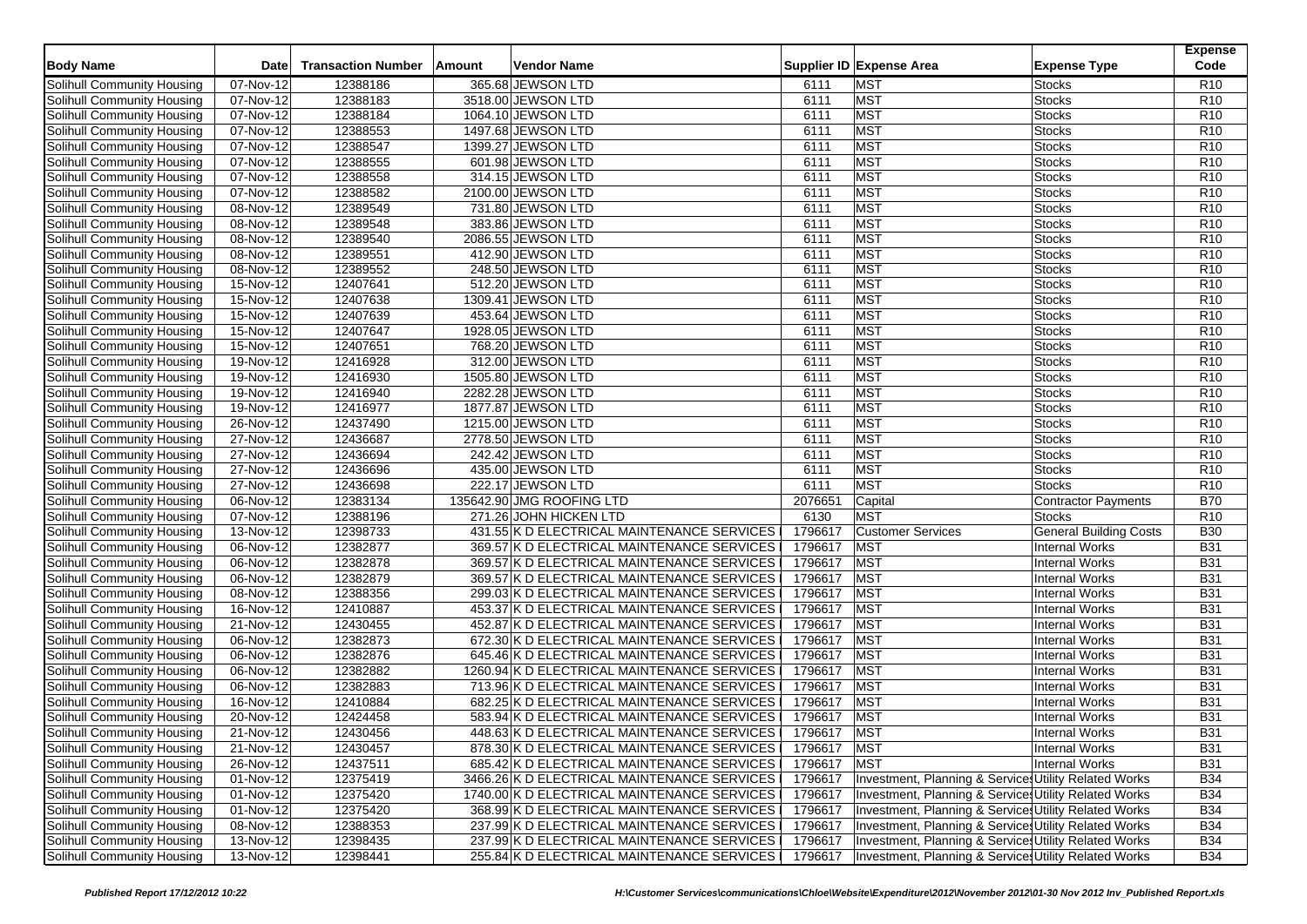| <b>Body Name</b>                  | <b>Date</b>             | <b>Transaction Number</b> | Amount | <b>Vendor Name</b>                          |            | Supplier ID Expense Area                              | <b>Expense Type</b>         | <b>Expense</b><br>Code |
|-----------------------------------|-------------------------|---------------------------|--------|---------------------------------------------|------------|-------------------------------------------------------|-----------------------------|------------------------|
| Solihull Community Housing        | 13-Nov-12               | 12398443                  |        | 276.97 K D ELECTRICAL MAINTENANCE SERVICES  | 1796617    | Investment, Planning & Services Utility Related Works |                             | <b>B34</b>             |
| Solihull Community Housing        | $13-Nov-12$             | 12398531                  |        | 1812.37 K D ELECTRICAL MAINTENANCE SERVICES | 1796617    | Investment, Planning & Services Utility Related Works |                             | <b>B34</b>             |
| Solihull Community Housing        | 15-Nov-12               | 12406444                  |        | 1164.75 K D ELECTRICAL MAINTENANCE SERVICES | 1796617    | Investment, Planning & Services Utility Related Works |                             | <b>B34</b>             |
| Solihull Community Housing        | 15-Nov-12               | 12406444                  |        | 1254.32 K D ELECTRICAL MAINTENANCE SERVICES | 1796617    | Investment, Planning & Services Utility Related Works |                             | <b>B34</b>             |
| Solihull Community Housing        | 20-Nov-12               | 12424460                  |        | 237.99 K D ELECTRICAL MAINTENANCE SERVICES  | 1796617    | Investment, Planning & Service Utility Related Works  |                             | <b>B34</b>             |
| Solihull Community Housing        | 20-Nov-12               | 12422846                  |        | 2169.29 K D ELECTRICAL MAINTENANCE SERVICES | 1796617    | Investment, Planning & Services Utility Related Works |                             | <b>B34</b>             |
| Solihull Community Housing        | 23-Nov-12               | 12435451                  |        | 2860.69 K D ELECTRICAL MAINTENANCE SERVICES | 1796617    | Investment, Planning & Services Utility Related Works |                             | <b>B34</b>             |
| Solihull Community Housing        | 26-Nov-12               | 12437440                  |        | 250.32 K D ELECTRICAL MAINTENANCE SERVICES  | 1796617    | Investment, Planning & Services Utility Related Works |                             | <b>B34</b>             |
| Solihull Community Housing        | $26-Nov-12$             | 12437456                  |        | 237.99 K D ELECTRICAL MAINTENANCE SERVICES  | 1796617    | Investment, Planning & Services Utility Related Works |                             | <b>B34</b>             |
| Solihull Community Housing        | 29-Nov-12               | 12447499                  |        | 2202.30 K D ELECTRICAL MAINTENANCE SERVICES | 1796617    | Investment, Planning & Services Utility Related Works |                             | <b>B34</b>             |
| Solihull Community Housing        | 06-Nov-12               | 12382881                  |        | 2390.30 K D ELECTRICAL MAINTENANCE SERVICES | 1796617    | <b>MST</b>                                            | Voids                       | <b>B38</b>             |
| Solihull Community Housing        | $\overline{06}$ -Nov-12 | 12383137                  |        | 52.88 K D ELECTRICAL MAINTENANCE SERVICES   | 1796617    | <b>MST</b>                                            | Voids                       | <b>B38</b>             |
| Solihull Community Housing        | 06-Nov-12               | 12383138                  |        | 351.13 K D ELECTRICAL MAINTENANCE SERVICES  | 1796617    | MST                                                   | Voids                       | <b>B38</b>             |
| Solihull Community Housing        | $29-Nov-12$             | 12447494                  |        | 276.78 K D ELECTRICAL MAINTENANCE SERVICES  | 1796617    | MST                                                   | Voids                       | <b>B38</b>             |
| Solihull Community Housing        | 29-Nov-12               | 12447495                  |        | 413.12 K D ELECTRICAL MAINTENANCE SERVICES  | 1796617    | <b>MST</b>                                            | Voids                       | <b>B38</b>             |
| Solihull Community Housing        | 29-Nov-12               | 12447498                  |        | 414.55 K D ELECTRICAL MAINTENANCE SERVICES  | 1796617    | MST                                                   | Voids                       | <b>B</b> 38            |
| Solihull Community Housing        | 20-Nov-12               | 12422844                  |        | 153.44 K D ELECTRICAL MAINTENANCE SERVICES  | 1796617    | MST                                                   | Other Building costs        | <b>B39</b>             |
| Solihull Community Housing        | 20-Nov-12               | 12422845                  |        | 306.88 K D ELECTRICAL MAINTENANCE SERVICES  | 1796617    | <b>MST</b>                                            | <b>Other Building costs</b> | <b>B39</b>             |
| Solihull Community Housing        | 22-Nov-12               | 12433486                  |        | 76.72 K D ELECTRICAL MAINTENANCE SERVICES   | 1796617    | <b>MST</b>                                            | <b>Other Building costs</b> | <b>B39</b>             |
| Solihull Community Housing        | 29-Nov-12               | 12447501                  |        | 230.16 K D ELECTRICAL MAINTENANCE SERVICES  | 1796617    | <b>MST</b>                                            | <b>Other Building costs</b> | <b>B39</b>             |
| Solihull Community Housing        | 06-Nov-12               | 12382874                  |        | 1926.45 K D ELECTRICAL MAINTENANCE SERVICES | 1796617    | <b>MST</b>                                            | Voids                       | <b>B38</b>             |
| Solihull Community Housing        | 06-Nov-12               | 12383137                  |        | 1361.56 K D ELECTRICAL MAINTENANCE SERVICES | 1796617    | <b>MST</b>                                            | Voids                       | <b>B38</b>             |
| Solihull Community Housing        | 06-Nov-12               | 12383138                  |        | 2160.63 K D ELECTRICAL MAINTENANCE SERVICES | 1796617    | MST                                                   | Voids                       | <b>B38</b>             |
| Solihull Community Housing        | 29-Nov-12               | 12447494                  |        | 806.62 K D ELECTRICAL MAINTENANCE SERVICES  | 1796617    | <b>MST</b>                                            | Voids                       | <b>B38</b>             |
| Solihull Community Housing        | 29-Nov-12               | 12447498                  |        | 872.78 K D ELECTRICAL MAINTENANCE SERVICES  | 1796617    | <b>MST</b>                                            | Voids                       | <b>B</b> 38            |
| Solihull Community Housing        | 20-Nov-12               | 12422844                  |        | 230.16 K D ELECTRICAL MAINTENANCE SERVICES  | 1796617    | MST                                                   | Other Building costs        | <b>B39</b>             |
| Solihull Community Housing        | 20-Nov-12               | 12422845                  |        | 268.52 K D ELECTRICAL MAINTENANCE SERVICES  | 1796617    | MST                                                   | <b>Other Building costs</b> | <b>B39</b>             |
| Solihull Community Housing        | 22-Nov-12               | 12433486                  |        | 613.76 K D ELECTRICAL MAINTENANCE SERVICES  | 1796617    | <b>MST</b>                                            | Other Building costs        | <b>B39</b>             |
| Solihull Community Housing        | 29-Nov-12               | 12447501                  |        | 498.68 K D ELECTRICAL MAINTENANCE SERVICES  | 1796617    | <b>MST</b>                                            | <b>Other Building costs</b> | <b>B39</b>             |
| Solihull Community Housing        | 13-Nov-12               | 12398739                  |        | 3073.10 K D ELECTRICAL MAINTENANCE SERVICES | 1796617    | Capital                                               | <b>Contractor Payments</b>  | <b>B70</b>             |
| Solihull Community Housing        | 13-Nov-12               | 12398735                  |        | 3286.38 K D ELECTRICAL MAINTENANCE SERVICES | 1796617    | Capital                                               | <b>Contractor Payments</b>  | <b>B70</b>             |
| Solihull Community Housing        | 13-Nov-12               | 12398740                  |        | 2703.91 K D ELECTRICAL MAINTENANCE SERVICES | 1796617    | Capital                                               | <b>Contractor Payments</b>  | <b>B70</b>             |
| Solihull Community Housing        | $28-Nov-12$             | 12439411                  |        | 2592.10 K D ELECTRICAL MAINTENANCE SERVICES | 1796617    | Capital                                               | <b>Contractor Payments</b>  | <b>B70</b>             |
| Solihull Community Housing        | 28-Nov-12               | 12439410                  |        | 1028.77 K D ELECTRICAL MAINTENANCE SERVICES | 1796617    | Capital                                               | <b>Contractor Payments</b>  | <b>B70</b>             |
| Solihull Community Housing        | 28-Nov-12               | 12439412                  |        | 2547.09 K D ELECTRICAL MAINTENANCE SERVICES | 1796617    | Capital                                               | <b>Contractor Payments</b>  | <b>B70</b>             |
| Solihull Community Housing        | 29-Nov-12               | 12447500                  |        | 856.89 K D ELECTRICAL MAINTENANCE SERVICES  | 1796617    | Capital                                               | <b>Contractor Payments</b>  | <b>B70</b>             |
| Solihull Community Housing        | 29-Nov-12               | 12447502                  |        | 2541.66 K D ELECTRICAL MAINTENANCE SERVICES | 1796617    | Capital                                               | <b>Contractor Payments</b>  | <b>B70</b>             |
| Solihull Community Housing        | 06-Nov-12               | 12383030                  |        | 378.00 KAREN BUTLER                         | 436596     | <b>Customer Services</b>                              | Other Communication Co      | D49                    |
| Solihull Community Housing        | 13-Nov-12               | 12398731                  |        | 250.00 KAURSA CHARTERED SURVEYORS           | 2662686    | <b>Balance Sheet</b>                                  | New Build                   | S20                    |
| Solihull Community Housing        | 26-Nov-12               | 12437508                  |        | 245.55 KELTIC CORPORATE CLOTHING            | 109575     | Finance                                               | Clothing                    | D <sub>15</sub>        |
| Solihull Community Housing        | 26-Nov-12               | 12437508                  |        | 8.95 KELTIC CORPORATE CLOTHING              | 109575     | Finance                                               | Clothing                    | D <sub>15</sub>        |
| Solihull Community Housing        | 15-Nov-12               | 12406426                  |        | 2350.00 KENTON MANOR LTD                    | 6216       | Capital                                               | <b>Contractor Payments</b>  | <b>B70</b>             |
| Solihull Community Housing        | 29-Nov-12               | 12447503                  |        | 3340.00 KINGFISHER BUILDING & DRAINAGE      | 110882     | Capital                                               | <b>Contractor Payments</b>  | <b>B70</b>             |
| Solihull Community Housing        | 06-Nov-12               | 12383148                  |        | 656.04 LAUNDRY SERV                         | 131986     | <b>Housing Management</b>                             | Equipment Rental/Lease      | D18                    |
| Solihull Community Housing        | 26-Nov-12               | 12437709                  |        | 5400.00 LIBERATA UK LIMITED                 | 260485     | <b>Housing Management</b>                             | Court Fees                  | D <sub>54</sub>        |
| Solihull Community Housing        | 08-Nov-12               | 12388337                  |        | 650.49 LIFT & ENGINEERING SERVICES          | 1656614    | Investment, Planning & Services Utility Related Works |                             | <b>B34</b>             |
| Solihull Community Housing        | 13-Nov-12               | 12398433                  |        | 808.17 LIFT & ENGINEERING SERVICES          | 1656614    | Investment, Planning & Services Utility Related Works |                             | <b>B34</b>             |
| Solihull Community Housing        | 13-Nov-12               | 12398742                  |        | 3724.00 LIFT & ENGINEERING SERVICES         | 1656614    | Investment, Planning & Services Utility Related Works |                             | <b>B34</b>             |
| Solihull Community Housing        | 16-Nov-12               | 12410937                  |        | 295.00 LIME LEGAL LTD                       | 128838     | <b>Customer Services</b>                              | Training                    | A80                    |
| <b>Solihull Community Housing</b> | 23-Nov-12               | 12435452                  |        | 166.58 LLOYDS TSB AUTOLEASE LTD             | 101345     | <b>MST</b>                                            | Vehicle service and repai   | C60                    |
| Solihull Community Housing        | 06-Nov-12               | 12383139                  |        | 367.78 LLOYDS TSB AUTOLEASE LTD             | 101345 MST |                                                       | Vehicle Hire                | C30                    |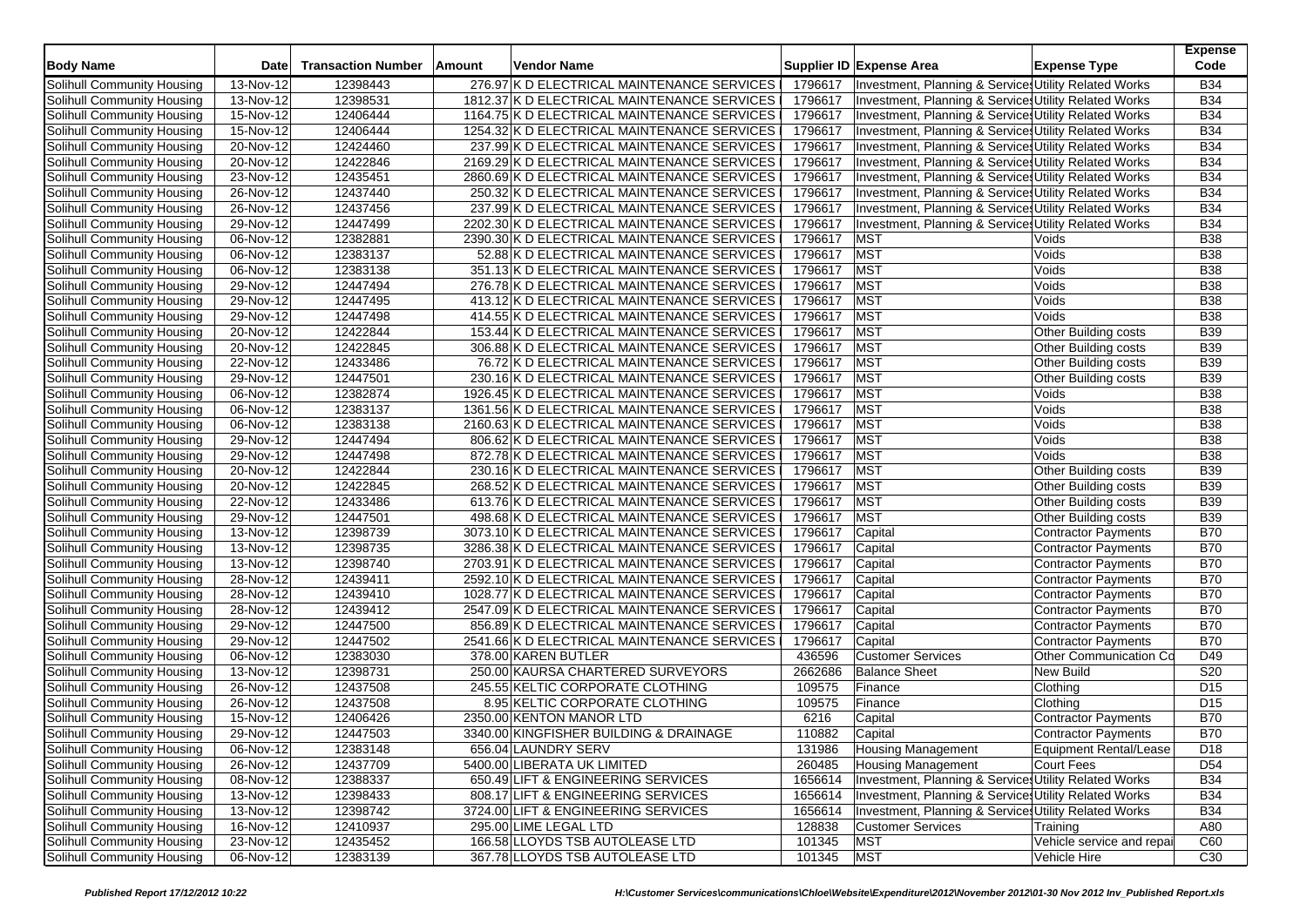| <b>Body Name</b>                  | <b>Date</b> | <b>Transaction Number</b> | Amount | <b>Vendor Name</b>                           |         | Supplier ID Expense Area                              | <b>Expense Type</b>          | <b>Expense</b><br>Code |
|-----------------------------------|-------------|---------------------------|--------|----------------------------------------------|---------|-------------------------------------------------------|------------------------------|------------------------|
| Solihull Community Housing        | 06-Nov-12   | 12383142                  |        | 882.70 LLOYDS TSB AUTOLEASE LTD              | 101345  | <b>MST</b>                                            | Vehicle Hire                 | C <sub>30</sub>        |
| Solihull Community Housing        | 06-Nov-12   | 12383141                  |        | 354.64 LLOYDS TSB AUTOLEASE LTD              | 101345  | <b>MST</b>                                            | Vehicle Hire                 | C30                    |
| Solihull Community Housing        | $13-Nov-12$ | 12398741                  |        | 1604.99 LLOYDS TSB AUTOLEASE LTD             | 101345  | <b>MST</b>                                            | Vehicle Hire                 | C30                    |
| Solihull Community Housing        | $23-Nov-12$ | 12435452                  |        | 3011.80 LLOYDS TSB AUTOLEASE LTD             | 101345  | <b>MST</b>                                            | Vehicle Hire                 | C30                    |
| Solihull Community Housing        | 23-Nov-12   | 12435453                  |        | 18615.75 LLOYDS TSB AUTOLEASE LTD            | 101345  | <b>MST</b>                                            | Vehicle Hire                 | C30                    |
| Solihull Community Housing        | 15-Nov-12   | 12407657                  |        | 5048.00 LORIENT POLYPRODUCTS LTD             | 1769617 | <b>MST</b>                                            | <b>Stocks</b>                | R10                    |
| Solihull Community Housing        | 26-Nov-12   | 12437494                  |        | 5048.00 LORIENT POLYPRODUCTS LTD             | 1769617 | <b>MST</b>                                            | <b>Stocks</b>                | R <sub>10</sub>        |
| Solihull Community Housing        | 13-Nov-12   | 12398752                  |        | 281.83 LYRECO UK LTD                         | 74691   | Finance                                               | Stationery                   | D25                    |
| Solihull Community Housing        | 08-Nov-12   | 12390873                  |        | 16752.03 MAN COMMERCIAL PROTECTION LTD       | 946596  | <b>Housing Management</b>                             | Security                     | <b>B43</b>             |
| Solihull Community Housing        | 08-Nov-12   | 12390671                  |        | 1102.38 MANSE MASTERDOR LTD                  | 52547   | Capital                                               | <b>Contractor Payments</b>   | <b>B70</b>             |
| Solihull Community Housing        | 08-Nov-12   | 12390673                  |        | 250.00 MANSE MASTERDOR LTD                   | 52547   | Capital                                               | <b>Contractor Payments</b>   | <b>B70</b>             |
| Solihull Community Housing        | $08-Nov-12$ | 12390675                  |        | 500.00 MANSE MASTERDOR LTD                   | 52547   | Capital                                               | <b>Contractor Payments</b>   | <b>B70</b>             |
| Solihull Community Housing        | 08-Nov-12   | 12390677                  |        | 1500.00 MANSE MASTERDOR LTD                  | 52547   | Capital                                               | <b>Contractor Payments</b>   | <b>B70</b>             |
| Solihull Community Housing        | 08-Nov-12   | 12390679                  |        | 1000.00 MANSE MASTERDOR LTD                  | 52547   | Capital                                               | Contractor Payments          | <b>B70</b>             |
| Solihull Community Housing        | $15-Nov-12$ | 12406447                  |        | 9000.00 MICHAEL DYSON ASSOCIATES LTD         | 2545688 | Investment, Planning & Service Professional Fees      |                              | D <sub>50</sub>        |
| Solihull Community Housing        | 06-Nov-12   | 12383145                  |        | 825.00 MICHAEL PAGE INTERNATIONAL RECRUITM   | 2546688 | <b>MST</b>                                            | <b>Agency Staff</b>          | A60                    |
| Solihull Community Housing        | $13-Nov-12$ | 12398753                  |        | 830.50 MICHAEL PAGE INTERNATIONAL RECRUITM   | 2546688 | <b>MST</b>                                            | Agency Staff                 | A60                    |
| Solihull Community Housing        | 16-Nov-12   | 12410940                  |        | 819.50 MICHAEL PAGE INTERNATIONAL RECRUITM   | 2546688 | <b>MST</b>                                            | <b>Agency Staff</b>          | A60                    |
| Solihull Community Housing        | 27-Nov-12   | 12438999                  |        | 814.00 MICHAEL PAGE INTERNATIONAL RECRUITM   | 2546688 | <b>MST</b>                                            | <b>Agency Staff</b>          | A60                    |
| Solihull Community Housing        | 28-Nov-12   | 12439413                  |        | 500.00 MIDDLEMARCH ENVIRONMENTAL             | 9311    | Capital                                               | <b>Contractor Payments</b>   | <b>B70</b>             |
| Solihull Community Housing        | 26-Nov-12   | 12437496                  |        | 402.60 MOBILITY WORLD LTD                    | 278858  | <b>MST</b>                                            | <b>Stocks</b>                | R <sub>10</sub>        |
| <b>Solihull Community Housing</b> | 13-Nov-12   | 12398570                  |        | 435.48 MOSSVALE MAINTENANCE & SEALING SERV   | 48908   | Investment, Planning & Services Utility Related Works |                              | <b>B34</b>             |
| Solihull Community Housing        | 20-Nov-12   | 12424499                  |        | 2499.86 MOSSVALE MAINTENANCE & SEALING SERV  | 48908   | Investment, Planning & Services Utility Related Works |                              | <b>B34</b>             |
| Solihull Community Housing        | 08-Nov-12   | 12390684                  |        | 45588.48 MOSSVALE MAINTENANCE & SEALING SERV | 48908   | Capital                                               | Contractor Payments          | <b>B70</b>             |
| Solihull Community Housing        | 23-Nov-12   | 12435433                  |        | 15000.00 REDACTED PERSONAL DATA              | 148060  | Capital                                               | <b>Contractor Payments</b>   | <b>B70</b>             |
| Solihull Community Housing        | 05-Nov-12   | 12383765                  |        | 7500.00 REDACTED PERSONAL DATA               | 2324693 | Capital                                               | Contractor Payments          | <b>B70</b>             |
| Solihull Community Housing        | 23-Nov-12   | 12435434                  |        | 7500.00 REDACTED PERSONAL DATA               | 2324693 | Capital                                               | Contractor Payments          | <b>B70</b>             |
| Solihull Community Housing        | 16-Nov-12   | 12410931                  |        | 525.00 REDACTED PERSONAL DATA                | 2665698 | <b>Balance Sheet</b>                                  | Provision For Homelessn      | U20                    |
| Solihull Community Housing        | 16-Nov-12   | 12410930                  |        | 7425.00 REDACTED PERSONAL DATA               | 2427695 | Capital                                               | <b>Contractor Payments</b>   | <b>B70</b>             |
| Solihull Community Housing        | 05-Nov-12   | 12383762                  |        | 2880.00 REDACTED PERSONAL DATA               | 2482688 | Capital                                               | <b>Contractor Payments</b>   | <b>B70</b>             |
| Solihull Community Housing        | 06-Nov-12   | 12383032                  |        | 252.00 MRS A STAVELEY                        | 340609  | <b>Customer Services</b>                              | Other Communication Co       | D49                    |
| Solihull Community Housing        | 23-Nov-12   | 12435432                  |        | 1512.00 REDACTED PERSONAL DATA               | 2482689 | Capital                                               | Contractor Payments          | <b>B70</b>             |
| Solihull Community Housing        | 23-Nov-12   | 12435431                  |        | 2976.00 REDACTED PERSONAL DATA               | 2721755 | Capital                                               | <b>Contractor Payments</b>   | <b>B70</b>             |
| Solihull Community Housing        | 06-Nov-12   | 12382861                  |        | 238.58 MTD SCAFFOLDING LTD                   | 233945  | <b>MST</b>                                            | <b>External Structures</b>   | <b>B33</b>             |
| Solihull Community Housing        | 13-Nov-12   | 12398503                  |        | 357.87 MTD SCAFFOLDING LTD                   | 233945  | <b>MST</b>                                            | <b>External Structures</b>   | <b>B33</b>             |
| Solihull Community Housing        | 27-Nov-12   | 12436657                  |        | 548.96 MTD SCAFFOLDING LTD                   | 233945  | <b>MST</b>                                            | <b>External Structures</b>   | <b>B33</b>             |
| Solihull Community Housing        | 06-Nov-12   | 12382859                  |        | 512.58 MTD SCAFFOLDING LTD                   | 233945  | <b>MST</b>                                            | <b>External Structures</b>   | <b>B33</b>             |
| Solihull Community Housing        | 06-Nov-12   | 12382862                  |        | 615.72 MTD SCAFFOLDING LTD                   | 233945  | <b>MST</b>                                            | <b>External Structures</b>   | <b>B33</b>             |
| Solihull Community Housing        | 06-Nov-12   | 12382863                  |        | 524.04 MTD SCAFFOLDING LTD                   | 233945  | <b>MST</b>                                            | <b>External Structures</b>   | <b>B33</b>             |
| Solihull Community Housing        | 06-Nov-12   | 12382864                  |        | 357.87 MTD SCAFFOLDING LTD                   | 233945  | <b>MST</b>                                            | <b>External Structures</b>   | <b>B33</b>             |
| Solihull Community Housing        | 13-Nov-12   | 12398500                  |        | 357.87 MTD SCAFFOLDING LTD                   | 233945  | <b>MST</b>                                            | <b>External Structures</b>   | <b>B33</b>             |
| Solihull Community Housing        | 13-Nov-12   | 12398501                  |        | 357.87 MTD SCAFFOLDING LTD                   | 233945  | <b>MST</b>                                            | <b>External Structures</b>   | <b>B33</b>             |
| Solihull Community Housing        | 13-Nov-12   | 12398504                  |        | 357.87 MTD SCAFFOLDING LTD                   | 233945  | <b>MST</b>                                            | <b>External Structures</b>   | <b>B33</b>             |
| Solihull Community Housing        | 13-Nov-12   | 12398505                  |        | 715.74 MTD SCAFFOLDING LTD                   | 233945  | <b>MST</b>                                            | <b>External Structures</b>   | <b>B33</b>             |
| Solihull Community Housing        | 27-Nov-12   | 12436656                  |        | 357.87 MTD SCAFFOLDING LTD                   | 233945  | <b>MST</b>                                            | <b>External Structures</b>   | <b>B33</b>             |
| Solihull Community Housing        | 08-Nov-12   | 12390954                  |        | 233.31 N H LEISURE LTD                       | 2602692 | <b>Housing Management</b>                             | <b>B&amp;B Accommodation</b> | <b>B23</b>             |
| Solihull Community Housing        | 08-Nov-12   | 12390952                  |        | 233.31 N H LEISURE LTD                       | 2602692 | <b>Housing Management</b>                             | <b>B&amp;B Accommodation</b> | <b>B23</b>             |
| Solihull Community Housing        | 08-Nov-12   | 12390953                  |        | 233.31 N H LEISURE LTD                       | 2602692 | <b>Housing Management</b>                             | <b>B&amp;B Accommodation</b> | <b>B23</b>             |
| Solihull Community Housing        | 08-Nov-12   | 12390955                  |        | 320.81 N H LEISURE LTD                       | 2602692 | <b>Housing Management</b>                             | <b>B&amp;B Accommodation</b> | <b>B23</b>             |
| Solihull Community Housing        | 08-Nov-12   | 12390951                  |        | 233.31 N H LEISURE LTD                       | 2602692 | <b>Housing Management</b>                             | <b>B&amp;B Accommodation</b> | <b>B23</b>             |
| Solihull Community Housing        | 08-Nov-12   | 12390956                  |        | 320.81 N H LEISURE LTD                       | 2602692 | Housing Management                                    | <b>B&amp;B Accommodation</b> | <b>B23</b>             |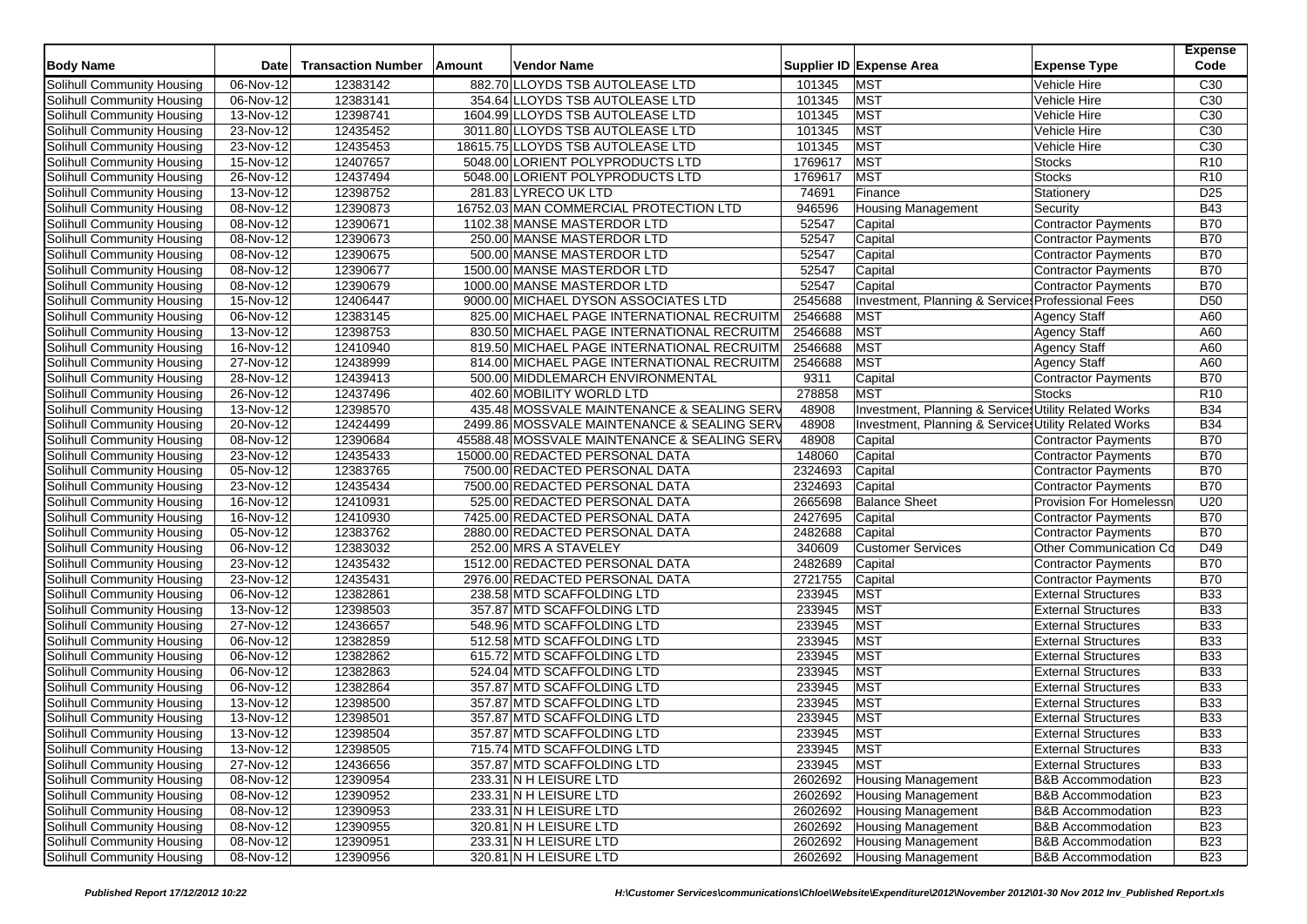| <b>Body Name</b>                                         | <b>Date</b>             | <b>Transaction Number</b> | Amount | Vendor Name                                 |         | Supplier ID Expense Area                               | <b>Expense Type</b>          | <b>Expense</b><br>Code |
|----------------------------------------------------------|-------------------------|---------------------------|--------|---------------------------------------------|---------|--------------------------------------------------------|------------------------------|------------------------|
| Solihull Community Housing                               | 08-Nov-12               | 12390957                  |        | 320.81 N H LEISURE LTD                      | 2602692 | <b>Housing Management</b>                              | <b>B&amp;B Accommodation</b> | <b>B23</b>             |
| Solihull Community Housing                               | $\overline{08-N}$ ov-12 | 12390958                  |        | 320.81 N H LEISURE LTD                      | 2602692 | <b>Housing Management</b>                              | <b>B&amp;B Accommodation</b> | <b>B23</b>             |
| Solihull Community Housing                               | 08-Nov-12               | 12390959                  |        | 320.81 N H LEISURE LTD                      | 2602692 | <b>Housing Management</b>                              | <b>B&amp;B Accommodation</b> | <b>B23</b>             |
| Solihull Community Housing                               | 08-Nov-12               | 12390960                  |        | 320.81 N H LEISURE LTD                      | 2602692 | Housing Management                                     | <b>B&amp;B</b> Accommodation | <b>B23</b>             |
| Solihull Community Housing                               | 08-Nov-12               | 12390961                  |        | 366.63 N H LEISURE LTD                      | 2602692 | <b>Housing Management</b>                              | <b>B&amp;B Accommodation</b> | <b>B23</b>             |
| Solihull Community Housing                               | 08-Nov-12               | 12390962                  |        | 433.36 N H LEISURE LTD                      | 2602692 | <b>Housing Management</b>                              | <b>B&amp;B Accommodation</b> | <b>B23</b>             |
| Solihull Community Housing                               | 16-Nov-12               | 12410946                  |        | 250.00 N H LEISURE LTD                      | 2602692 | <b>Housing Management</b>                              | <b>B&amp;B Accommodation</b> | <b>B23</b>             |
| Solihull Community Housing                               | 16-Nov-12               | 12410945                  |        | 233.31 N H LEISURE LTD                      | 2602692 | <b>Housing Management</b>                              | <b>B&amp;B Accommodation</b> | <b>B23</b>             |
| Solihull Community Housing                               | $16$ -Nov-12            | 12410947                  |        | 320.81 N H LEISURE LTD                      | 2602692 | <b>Housing Management</b>                              | <b>B&amp;B Accommodation</b> | <b>B23</b>             |
| Solihull Community Housing                               | 16-Nov-12               | 12410948                  |        | 379.19 N H LEISURE LTD                      | 2602692 | <b>Housing Management</b>                              | <b>B&amp;B Accommodation</b> | <b>B23</b>             |
| Solihull Community Housing                               | 22-Nov-12               | 12433520                  |        | 233.31 N H LEISURE LTD                      | 2602692 | <b>Housing Management</b>                              | <b>B&amp;B Accommodation</b> | <b>B23</b>             |
| Solihull Community Housing                               | $22-Nov-12$             | 12433523                  |        | 233.31 N H LEISURE LTD                      | 2602692 | <b>Housing Management</b>                              | <b>B&amp;B Accommodation</b> | <b>B23</b>             |
| Solihull Community Housing                               | 22-Nov-12               | 12433522                  |        | 233.31 N H LEISURE LTD                      | 2602692 | <b>Housing Management</b>                              | <b>B&amp;B Accommodation</b> | <b>B23</b>             |
| Solihull Community Housing                               | 22-Nov-12               | 12433524                  |        | 320.81 N H LEISURE LTD                      | 2602692 | <b>Housing Management</b>                              | <b>B&amp;B Accommodation</b> | <b>B23</b>             |
| Solihull Community Housing                               | 22-Nov-12               | 12433525                  |        | 379.19 N H LEISURE LTD                      | 2602692 | <b>Housing Management</b>                              | <b>B&amp;B Accommodation</b> | <b>B23</b>             |
| Solihull Community Housing                               | 22-Nov-12               | 12433526                  |        | 379.19 N H LEISURE LTD                      | 2602692 | <b>Housing Management</b>                              | <b>B&amp;B</b> Accommodation | <b>B23</b>             |
| Solihull Community Housing                               | 21-Nov-12               | 12430417                  |        | 288.00 NATIONAL PLASTICS                    | 206818  | <b>MST</b>                                             | <b>Stocks</b>                | R <sub>10</sub>        |
| Solihull Community Housing                               | 02-Nov-12               | 12380682                  |        | 500.00 NATIONWIDE CRASH REPAIR CENTRES LTD  | 259138  | <b>MST</b>                                             | Vehicle service and repai    | C60                    |
| Solihull Community Housing                               | 02-Nov-12               | 12380683                  |        | 500.00 NATIONWIDE CRASH REPAIR CENTRES LTD  | 259138  | <b>MST</b>                                             | Vehicle service and repai    | C60                    |
| Solihull Community Housing                               | 06-Nov-12               | 12383146                  |        | 855.53 NEOPOST LTD                          | 6967    | Finance                                                | Postages                     | D <sub>21</sub>        |
| Solihull Community Housing                               | $21-Nov-12$             | 12430416                  |        | 1500.00 NEOPOST LTD CREDIFON RCB ACCOUNT    | 90254   | Finance                                                | Postages                     | D <sub>21</sub>        |
| Solihull Community Housing                               | 26-Nov-12               | 12437498                  |        | 380.00 NICHOLLS & CLARKE BUILDING PRODUCTS  | 176278  | <b>MST</b>                                             | <b>Stocks</b>                | R <sub>10</sub>        |
| Solihull Community Housing                               | 26-Nov-12               | 12437500                  |        | 2575.00 NICHOLLS & CLARKE BUILDING PRODUCTS | 176278  | <b>MST</b>                                             | <b>Stocks</b>                | R10                    |
| Solihull Community Housing                               | $22-Nov-12$             | 12433498                  |        | 1147.00 NIYAA PEOPLE                        | 1651616 | <b>Housing Management</b>                              | <b>Agency Staff</b>          | A60                    |
|                                                          | 22-Nov-12               | 12433497                  |        | 1015.25 NIYAA PEOPLE                        | 1651616 |                                                        | <b>Agency Staff</b>          | A60                    |
| Solihull Community Housing                               |                         |                           |        | 922.25 NIYAA PEOPLE                         | 1651616 | <b>Housing Management</b><br><b>Housing Management</b> |                              | A60                    |
| Solihull Community Housing<br>Solihull Community Housing | 22-Nov-12               | 12433495<br>12390687      |        |                                             |         |                                                        | <b>Agency Staff</b>          | D <sub>25</sub>        |
|                                                          | 08-Nov-12               |                           |        | 211.48 OFFICE DEPOT UK LTD                  | 115453  | Finance                                                | Stationery                   |                        |
| Solihull Community Housing                               | 13-Nov-12               | 12398771                  |        | 1600.00 OMFAX SYSTEMS LTD                   | 97459   | Capital                                                | ICT - General                | D <sub>30</sub>        |
| Solihull Community Housing                               | 08-Nov-12               | 12388361                  |        | 598.75 OPENVIEW SECURITY SOLUTIONS LTD      | 2385686 | Investment, Planning & Services Utility Related Works  |                              | <b>B34</b>             |
| Solihull Community Housing                               | 13-Nov-12               | 12398556                  |        | 307.44 OPENVIEW SECURITY SOLUTIONS LTD      | 2385686 | Investment, Planning & Services Utility Related Works  |                              | <b>B34</b>             |
| Solihull Community Housing                               | 27-Nov-12               | 12436659                  |        | 515.99 OPENVIEW SECURITY SOLUTIONS LTD      | 2385686 | Investment, Planning & Services Utility Related Works  |                              | <b>B34</b>             |
| Solihull Community Housing                               | 27-Nov-12               | 12436658                  |        | 917.20 OPENVIEW SECURITY SOLUTIONS LTD      | 2385686 | Investment, Planning & Services Utility Related Works  |                              | <b>B34</b>             |
| Solihull Community Housing                               | 27-Nov-12               | 12436660                  |        | 322.02 OPENVIEW SECURITY SOLUTIONS LTD      | 2385686 | Investment, Planning & Services Utility Related Works  |                              | <b>B34</b>             |
| Solihull Community Housing                               | 27-Nov-12               | 12436661                  |        | 336.00 OPENVIEW SECURITY SOLUTIONS LTD      | 2385686 | Investment, Planning & Services Utility Related Works  |                              | <b>B34</b>             |
| Solihull Community Housing                               | 20-Nov-12               | 12424494                  |        | 4000.00 OPENVIEW SECURITY SOLUTIONS LTD     | 2385686 | MST                                                    | <b>Estate Management</b>     | <b>B37</b>             |
| Solihull Community Housing                               | 08-Nov-12               | 12389561                  |        | 8204.46 PACE PETROLEUM LTD                  | 112230  | <b>MST</b>                                             | <b>Stocks</b>                | R <sub>10</sub>        |
| Solihull Community Housing                               | 26-Nov-12               | 12437503                  |        | 7936.48 PACE PETROLEUM LTD                  | 112230  | <b>MST</b>                                             | <b>Stocks</b>                | R <sub>10</sub>        |
| Solihull Community Housing                               | 22-Nov-12               | 12433528                  |        | 2403.00 PENNINGTON CHOICE LTD               | 227134  | Investment, Planning & Services Other Fees and Charges |                              | D <sub>59</sub>        |
| Solihull Community Housing                               | 13-Nov-12               | 12398779                  |        | 308.86 PINNACLE HOUSING LTD                 | 280244  | Finance                                                | Cleaning                     | <b>B50</b>             |
| Solihull Community Housing                               | 13-Nov-12               | 12398776                  |        | 3452.77 PINNACLE HOUSING LTD                | 280244  | Finance                                                | Cleaning                     | <b>B50</b>             |
| Solihull Community Housing                               | 14-Nov-12               | 12403545                  |        | 2950.35 PINNACLE HOUSING LTD                | 280244  | Finance                                                | Cleaning                     | <b>B50</b>             |
| Solihull Community Housing                               | 16-Nov-12               | 12410949                  |        | 54030.01 PINNACLE HOUSING LTD               | 280244  | <b>Balance Sheet</b>                                   | Creditors                    | S <sub>08</sub>        |
| Solihull Community Housing                               | 16-Nov-12               | 12410950                  |        | 10453.54 PINNACLE HOUSING LTD               | 280244  | <b>Balance Sheet</b>                                   | Creditors                    | S08                    |
| Solihull Community Housing                               | 16-Nov-12               | 12410951                  |        | 3611.37 PINNACLE HOUSING LTD                | 280244  | <b>Balance Sheet</b>                                   | Creditors                    | S08                    |
| Solihull Community Housing                               | 13-Nov-12               | 12398773                  |        | 3462.71 PINNACLE HOUSING LTD                | 280244  | <b>MST</b>                                             | Voids                        | <b>B38</b>             |
| Solihull Community Housing                               | 13-Nov-12               | 12398773                  |        | 10972.82 PINNACLE HOUSING LTD               | 280244  | <b>MST</b>                                             | Voids                        | <b>B38</b>             |
| Solihull Community Housing                               | 02-Nov-12               | 12381422                  |        | 807.50 PLM ILLUMINATION LTD                 | 27631   | Investment, Planning & Services Utility Related Works  |                              | <b>B34</b>             |
| Solihull Community Housing                               | 01-Nov-12               | 12375422                  |        | 590.00 PURE IMAGINATION DESIGN              | 266700  | <b>Customer Services</b>                               | Printing                     | D80                    |
| Solihull Community Housing                               | $13-Nov-12$             | 12398781                  |        | 10.00 QSP TRAINING LTD                      | 219489  | <b>MST</b>                                             | <b>Waste Disposal</b>        | E20                    |
| Solihull Community Housing                               | 13-Nov-12               | 12398781                  |        | 150.00 QSP TRAINING LTD                     | 219489  | <b>MST</b>                                             | <b>Waste Disposal</b>        | E20                    |
| Solihull Community Housing                               | 13-Nov-12               | 12398781                  |        | 210.00 QSP TRAINING LTD                     | 219489  | <b>MST</b>                                             | <b>Waste Disposal</b>        | E20                    |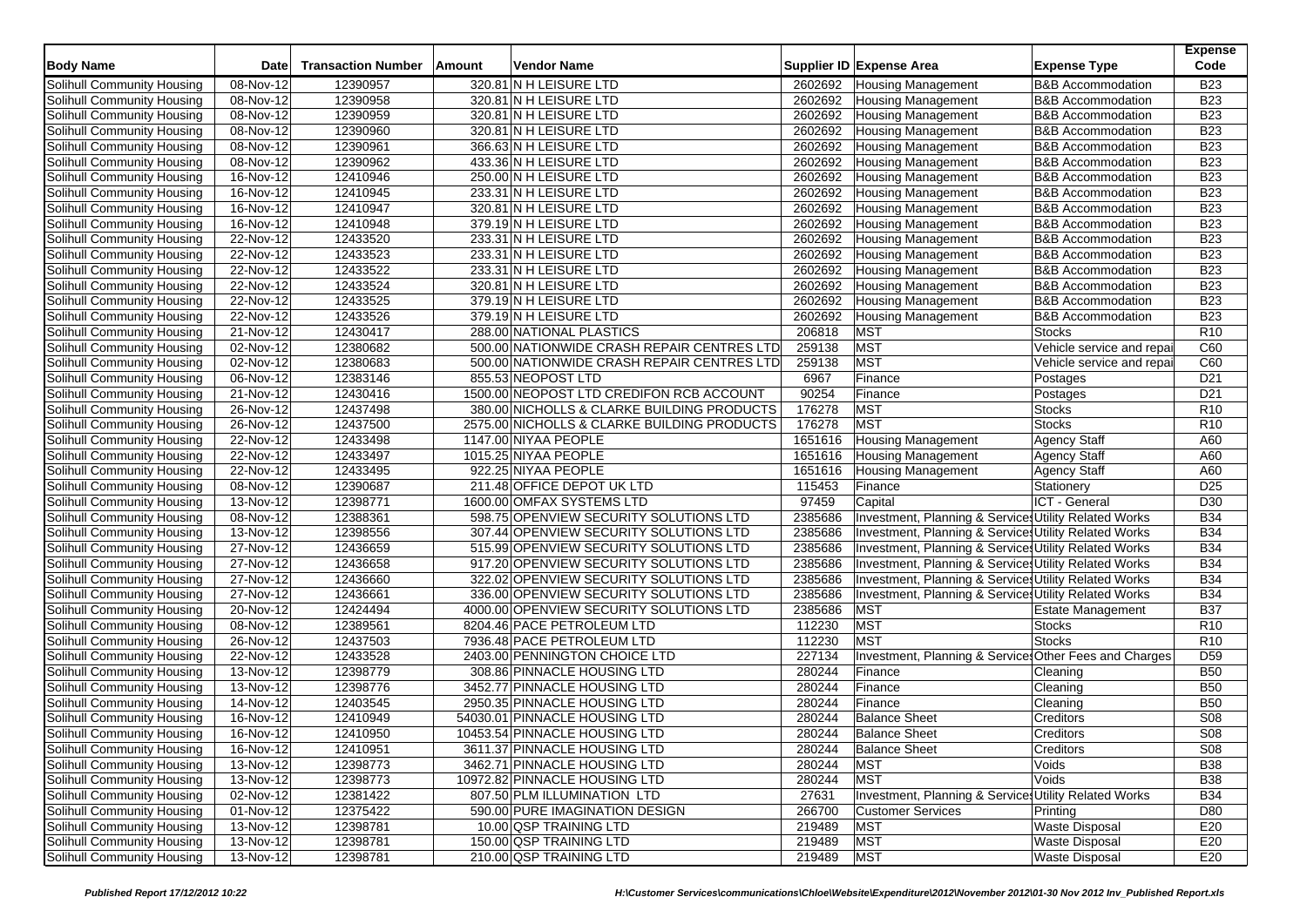| <b>Body Name</b>                  | <b>Date</b>             | <b>Transaction Number</b> | Amount      | Vendor Name                            |                                               |         | Supplier ID Expense Area                              | <b>Expense Type</b>          | <b>Expense</b><br>Code |
|-----------------------------------|-------------------------|---------------------------|-------------|----------------------------------------|-----------------------------------------------|---------|-------------------------------------------------------|------------------------------|------------------------|
| Solihull Community Housing        | 02-Nov-12               | 12381423                  |             | 2529.33 QUALITY GAS AUDIT SERVICES LTD |                                               | 118053  | Investment, Planning & Services Utility Related Works |                              | <b>B34</b>             |
| Solihull Community Housing        | 01-Nov-12               | 12375436                  |             | 337.00 R J EVANS KNOWLES & PARTNERS    |                                               | 7412    | Capital                                               | <b>Contractor Payments</b>   | <b>B70</b>             |
| Solihull Community Housing        | 01-Nov-12               | 12375437                  |             | 228.00 R J EVANS KNOWLES & PARTNERS    |                                               | 7412    | Capital                                               | Contractor Payments          | <b>B70</b>             |
| Solihull Community Housing        | 01-Nov-12               | 12375442                  |             | 220.00 R J EVANS KNOWLES & PARTNERS    |                                               | 7412    | Capital                                               | Contractor Payments          | <b>B70</b>             |
| Solihull Community Housing        | $\overline{01}$ -Nov-12 | 12375447                  |             | 395.00 R J EVANS KNOWLES & PARTNERS    |                                               | 7412    | Capital                                               | <b>Contractor Payments</b>   | <b>B70</b>             |
| Solihull Community Housing        | $13-Nov-12$             | 12398571                  |             | 292.00 R J EVANS KNOWLES & PARTNERS    |                                               | 7412    | Capital                                               | Contractor Payments          | <b>B70</b>             |
| Solihull Community Housing        | 20-Nov-12               | 12424501                  |             | 220.00 R J EVANS KNOWLES & PARTNERS    |                                               | 7412    | Capital                                               | <b>Contractor Payments</b>   | <b>B70</b>             |
| Solihull Community Housing        | 20-Nov-12               | 12424502                  |             | 253.00 R J EVANS KNOWLES & PARTNERS    |                                               | 7412    | Capital                                               | <b>Contractor Payments</b>   | <b>B70</b>             |
| Solihull Community Housing        | 08-Nov-12               | 12390682                  |             |                                        | 14354.50 R S MILLER ROOFING (WOLVERHAMPTON) L | 75827   | Capital                                               | <b>Contractor Payments</b>   | <b>B70</b>             |
| Solihull Community Housing        | 06-Nov-12               | 12383149                  |             | 308.38 RAPIDE COMMUNICATION LIMITED    |                                               | 219590  | <b>MST</b>                                            | Telephones                   | D40                    |
| Solihull Community Housing        | $\overline{01-N}$ ov-12 | 12375423                  | 279.30 REED |                                        |                                               | 260459  | Investment, Planning & Services Agency Staff          |                              | A60                    |
| Solihull Community Housing        | 01-Nov-12               | 12375425                  |             | 905.20 REED                            |                                               | 260459  | Investment, Planning & Services Agency Staff          |                              | A60                    |
| Solihull Community Housing        | 08-Nov-12               | 12390693                  |             | 905.20 REED                            |                                               | 260459  | Investment, Planning & Services Agency Staff          |                              | A60                    |
| Solihull Community Housing        | 15-Nov-12               | 12406448                  |             | 362.08 REED                            |                                               | 260459  | Investment, Planning & Services Agency Staff          |                              | A60                    |
| Solihull Community Housing        | 15-Nov-12               | 12406879                  |             | 905.20 REED                            |                                               | 260459  | Investment, Planning & Service, Agency Staff          |                              | A60                    |
| Solihull Community Housing        | 01-Nov-12               | 12378496                  |             | 408.00 REED                            |                                               | 260459  | <b>Customer Services</b>                              | <b>Agency Staff</b>          | A60                    |
| Solihull Community Housing        | $\overline{01}$ -Nov-12 | 12378494                  | 285.60 REED |                                        |                                               | 260459  | <b>Customer Services</b>                              | <b>Agency Staff</b>          | A60                    |
| Solihull Community Housing        | 01-Nov-12               | 12378495                  | 520.20 REED |                                        |                                               | 260459  | <b>Customer Services</b>                              | <b>Agency Staff</b>          | A60                    |
| Solihull Community Housing        | 01-Nov-12               | 12378497                  |             | 270.30 REED                            |                                               | 260459  | <b>Customer Services</b>                              | Agency Staff                 | A60                    |
| Solihull Community Housing        | 01-Nov-12               | 12378498                  |             | 351.90 REED                            |                                               | 260459  | <b>Customer Services</b>                              | <b>Agency Staff</b>          | A60                    |
| Solihull Community Housing        | 06-Nov-12               | 12383150                  |             | 592.00 RESOURCING GROUP                |                                               | 131156  | <b>MST</b>                                            | <b>Agency Staff</b>          | A60                    |
| <b>Solihull Community Housing</b> | 16-Nov-12               | 12410952                  |             | 592.00 RESOURCING GROUP                |                                               | 131156  | <b>MST</b>                                            | <b>Agency Staff</b>          | A60                    |
| Solihull Community Housing        | 27-Nov-12               | 12439001                  |             | 592.00 RESOURCING GROUP                |                                               | 131156  | <b>MST</b>                                            | Agency Staff                 | A60                    |
| Solihull Community Housing        | 28-Nov-12               | 12439414                  |             | 592.00 RESOURCING GROUP                |                                               | 131156  | <b>MST</b>                                            | Agency Staff                 | A60                    |
| Solihull Community Housing        | 02-Nov-12               | 12380684                  |             | 592.00 RESOURCING GROUP                |                                               | 131156  | <b>MST</b>                                            | <b>Agency Staff</b>          | A60                    |
| Solihull Community Housing        | 01-Nov-12               | 12376348                  |             | 243.87 ROYAL MAIL                      |                                               | 7602    | Finance                                               | Postages                     | D <sub>21</sub>        |
| Solihull Community Housing        | $21-Nov-12$             | 12430420                  |             |                                        | 2000.00 SANDWELL METROPOLITAN BOROUGH COU     | 32263   | <b>Customer Services</b>                              | <b>Professional Fees</b>     | D <sub>50</sub>        |
| Solihull Community Housing        | 01-Nov-12               | 12376356                  |             | 1588849.30 SEVERN TRENT WATER          |                                               | 22561   | <b>Balance Sheet</b>                                  | <b>Tenants Water Charges</b> | U <sub>28</sub>        |
| Solihull Community Housing        | 06-Nov-12               | 12383151                  |             |                                        | 705.47 SHIFNAL ENVIRONMENTAL SAFETY LTD       | 1050596 | <b>MST</b>                                            | <b>Internal Works</b>        | <b>B31</b>             |
| Solihull Community Housing        | 06-Nov-12               | 12383152                  |             |                                        | 1049.03 SHIFNAL ENVIRONMENTAL SAFETY LTD      | 1050596 | <b>MST</b>                                            | Internal Works               | <b>B31</b>             |
| Solihull Community Housing        | $20$ -Nov-12            | 12422847                  |             |                                        | 1663.00 SHIFNAL ENVIRONMENTAL SAFETY LTD      | 1050596 | <b>MST</b>                                            | <b>Internal Works</b>        | <b>B31</b>             |
| Solihull Community Housing        | 06-Nov-12               | 12383151                  |             |                                        | 415.56 SHIFNAL ENVIRONMENTAL SAFETY LTD       | 1050596 | <b>MST</b>                                            | <b>Internal Works</b>        | <b>B31</b>             |
| Solihull Community Housing        | $06-Nov-12$             | 12383152                  |             |                                        | 617.94 SHIFNAL ENVIRONMENTAL SAFETY LTD       | 1050596 | <b>MST</b>                                            | <b>Internal Works</b>        | <b>B31</b>             |
| Solihull Community Housing        | 20-Nov-12               | 12422847                  |             |                                        | 413.50 SHIFNAL ENVIRONMENTAL SAFETY LTD       | 1050596 | <b>MST</b>                                            | <b>Internal Works</b>        | <b>B31</b>             |
| Solihull Community Housing        | 06-Nov-12               | 12383151                  |             |                                        | 186.97 SHIFNAL ENVIRONMENTAL SAFETY LTD       | 1050596 | Capital                                               | <b>Contractor Payments</b>   | <b>B70</b>             |
| Solihull Community Housing        | $06-Nov-12$             | 12383152                  |             |                                        | 278.03 SHIFNAL ENVIRONMENTAL SAFETY LTD       | 1050596 | Capital                                               | <b>Contractor Payments</b>   | <b>B70</b>             |
| Solihull Community Housing        | 20-Nov-12               | 12422847                  |             |                                        | 465.00 SHIFNAL ENVIRONMENTAL SAFETY LTD       | 1050596 | Capital                                               | <b>Contractor Payments</b>   | <b>B70</b>             |
| Solihull Community Housing        | 07-Nov-12               | 12388132                  |             | 250.00 SITEXORBIS                      |                                               | 234075  | MST                                                   | <b>External Structures</b>   | <b>B33</b>             |
| Solihull Community Housing        | 07-Nov-12               | 12388131                  |             | 380.00 SITEXORBIS                      |                                               | 234075  | <b>MST</b>                                            | <b>External Structures</b>   | <b>B33</b>             |
| Solihull Community Housing        | 02-Nov-12               | 12380685                  |             | 2885.63 SITEXORBIS                     |                                               | 234075  | <b>Customer Services</b>                              | Other Fees and Charges       | D <sub>59</sub>        |
| Solihull Community Housing        | 02-Nov-12               | 12380686                  |             | 2885.63 SITEXORBIS                     |                                               | 234075  | <b>Customer Services</b>                              | Other Fees and Charges       | D <sub>59</sub>        |
| Solihull Community Housing        | 16-Nov-12               | 12410954                  |             | 270.00 SMITHY'S HOTEL                  |                                               | 226791  | <b>Housing Management</b>                             | <b>B&amp;B Accommodation</b> | <b>B23</b>             |
| Solihull Community Housing        | 16-Nov-12               | 12410955                  |             | 10.00 SMITHY'S HOTEL                   |                                               | 226791  | <b>Housing Management</b>                             | <b>B&amp;B Accommodation</b> | <b>B23</b>             |
| Solihull Community Housing        | 16-Nov-12               | 12410955                  |             | 1295.00 SMITHY'S HOTEL                 |                                               | 226791  | <b>Housing Management</b>                             | <b>B&amp;B Accommodation</b> | <b>B23</b>             |
| Solihull Community Housing        | 16-Nov-12               | 12410956                  |             | 535.00 SMITHY'S HOTEL                  |                                               | 226791  | <b>Housing Management</b>                             | <b>B&amp;B Accommodation</b> | <b>B23</b>             |
| Solihull Community Housing        | 01-Nov-12               | 12378499                  |             | 973.00 SOLIHULL MBC                    |                                               | 80026   | Capital                                               | Contractor Payments          | <b>B70</b>             |
| Solihull Community Housing        | 14-Nov-12               | 12403520                  |             | 537.88 SOLIHULL MBC                    |                                               | 69188   | <b>Housing Management</b>                             | Council Tax                  | <b>B21</b>             |
| Solihull Community Housing        | 14-Nov-12               | 12403514                  |             | 352.26 SOLIHULL MBC                    |                                               | 69188   | <b>Housing Management</b>                             | Council Tax                  | <b>B21</b>             |
| Solihull Community Housing        | 14-Nov-12               | 12403517                  |             | 373.23 SOLIHULL MBC                    |                                               | 69188   | <b>Housing Management</b>                             | Council Tax                  | <b>B21</b>             |
| <b>Solihull Community Housing</b> | 20-Nov-12               | 12422850                  |             | 7922.00 SOLIHULL MBC                   |                                               | 9466    | Investment, Planning & Service: Head Office: Charges  |                              | H10                    |
| Solihull Community Housing        | 15-Nov-12               | 12406429                  |             | 1209.60 SOLIHULL MBC                   |                                               | 9466    | Capital                                               | Contractor Payments          | <b>B70</b>             |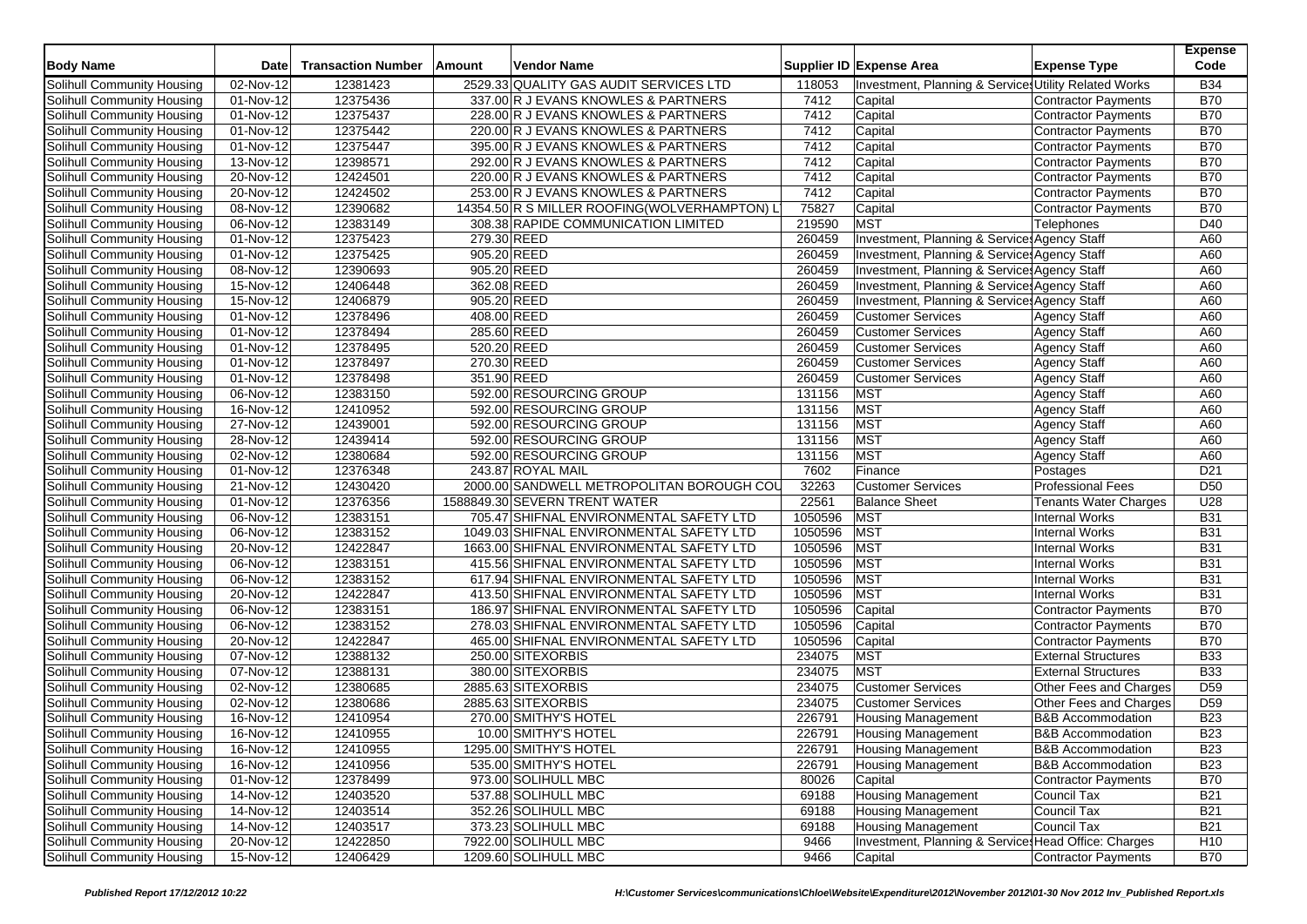| <b>Body Name</b>                  | <b>Date</b>             | <b>Transaction Number</b> | Amount | Vendor Name                                 |        | Supplier ID Expense Area | <b>Expense Type</b>                                   | <b>Expense</b><br>Code |
|-----------------------------------|-------------------------|---------------------------|--------|---------------------------------------------|--------|--------------------------|-------------------------------------------------------|------------------------|
| Solihull Community Housing        | 01-Nov-12               | 12375427                  |        | 4272.59 SOLIHULL MBC                        | 9466   | Capital                  | <b>Contractor Payments</b>                            | <b>B70</b>             |
| Solihull Community Housing        | $13-Nov-12$             | 12398676                  |        | 48145.10 SOLIHULL MBC                       | 9466   | <b>Balance Sheet</b>     | Creditor: Solihull MBC                                | S <sub>09</sub>        |
| Solihull Community Housing        | 13-Nov-12               | 12398676                  |        | 60.00 SOLIHULL MBC                          | 9466   | <b>Balance Sheet</b>     | Creditor: Solihull MBC                                | S <sub>09</sub>        |
| Solihull Community Housing        | $\overline{13}$ -Nov-12 | 12398799                  |        | 48954.00 SOLIHULL MBC                       | 9466   | <b>Balance Sheet</b>     | Creditor: Solihull MBC                                | S09                    |
| Solihull Community Housing        | 13-Nov-12               | 12398799                  |        | 15337.93 SOLIHULL MBC                       | 9466   | <b>Balance Sheet</b>     | Creditor: Solihull MBC                                | S09                    |
| Solihull Community Housing        | 13-Nov-12               | 12398801                  |        | 507.00 SOLIHULL MBC                         | 9466   | <b>Customer Services</b> | Furniture                                             | D11                    |
| Solihull Community Housing        | 23-Nov-12               | 12435426                  |        | 16196.03 SOUTHERN ELECTRIC PLC              | 76903  | <b>Balance Sheet</b>     | Creditors                                             | S <sub>08</sub>        |
| Solihull Community Housing        | 23-Nov-12               | 12435427                  |        | 36658.54 SOUTHERN ELECTRIC PLC              | 76903  | <b>Balance Sheet</b>     | Creditors                                             | S08                    |
| Solihull Community Housing        | $15$ -Nov-12            | 12407664                  |        | 231.15 SPEEDY ASSET SERVICES LTD            | 272781 | MST                      | <b>Stocks</b>                                         | R <sub>10</sub>        |
| Solihull Community Housing        | 08-Nov-12               | 12390204                  |        | 254.00 STECHFORD GLASS                      | 8042   | <b>MST</b>               | <b>Stocks</b>                                         | R <sub>10</sub>        |
| Solihull Community Housing        | 26-Nov-12               | 12437518                  |        | 215.79 STECHFORD GLASS                      | 8042   | <b>MST</b>               | <b>Stocks</b>                                         | R <sub>10</sub>        |
| Solihull Community Housing        | $13-Nov-12$             | 12398787                  |        | 2287.43 SUPERIOR PLUMBING INSTALLATION LTD  | 8091   | Capital                  | <b>Contractor Payments</b>                            | <b>B70</b>             |
| Solihull Community Housing        | 06-Nov-12               | 12382893                  |        | 3939.21 SUPERIOR PLUMBING INSTALLATION LTD  | 8091   | <b>MST</b>               | Internal Works                                        | <b>B31</b>             |
| Solihull Community Housing        | $\overline{06-N}$ ov-12 | 12382894                  |        | 3398.24 SUPERIOR PLUMBING INSTALLATION LTD  | 8091   | <b>MST</b>               | <b>Internal Works</b>                                 | <b>B31</b>             |
| Solihull Community Housing        | 27-Nov-12               | 12436671                  |        | 457.37 SUPERIOR PLUMBING INSTALLATION LTD   | 8091   | <b>MST</b>               | <b>Internal Works</b>                                 | <b>B31</b>             |
| Solihull Community Housing        | $\overline{27}$ -Nov-12 | 12436672                  |        | 3775.76 SUPERIOR PLUMBING INSTALLATION LTD  | 8091   | <b>MST</b>               | <b>Internal Works</b>                                 | <b>B31</b>             |
| Solihull Community Housing        | $\overline{02-N}$ ov-12 | 12381424                  |        | 3204.21 SUPERIOR PLUMBING INSTALLATION LTD  | 8091   |                          | Investment, Planning & Services Utility Related Works | <b>B34</b>             |
| Solihull Community Housing        | 13-Nov-12               | 12398788                  |        | 2503.41 SUPERIOR PLUMBING INSTALLATION LTD  | 8091   |                          | Investment, Planning & Services Utility Related Works | <b>B34</b>             |
| Solihull Community Housing        | 13-Nov-12               | 12398790                  |        | 2138.55 SUPERIOR PLUMBING INSTALLATION LTD  | 8091   |                          | Investment, Planning & Services Utility Related Works | <b>B34</b>             |
| Solihull Community Housing        | 27-Nov-12               | 12439004                  |        | 1953.21 SUPERIOR PLUMBING INSTALLATION LTD  | 8091   |                          | Investment, Planning & Services Utility Related Works | <b>B34</b>             |
| Solihull Community Housing        | 09-Nov-12               | 12391104                  |        | 45686.26 SUPERIOR PLUMBING INSTALLATION LTD | 8091   |                          | Investment, Planning & Service, Utility Related Works | <b>B34</b>             |
| Solihull Community Housing        | 13-Nov-12               | 12398582                  |        | 2363.39 SUPERIOR PLUMBING INSTALLATION LTD  | 8091   |                          | Investment, Planning & Services Utility Related Works | <b>B34</b>             |
| Solihull Community Housing        | 16-Nov-12               | 12410906                  |        | 2363.39 SUPERIOR PLUMBING INSTALLATION LTD  | 8091   |                          | Investment, Planning & Services Utility Related Works | <b>B34</b>             |
| Solihull Community Housing        | $16-Nov-12$             | 12410909                  |        | 2363.39 SUPERIOR PLUMBING INSTALLATION LTD  | 8091   |                          | Investment, Planning & Service, Utility Related Works | <b>B34</b>             |
| Solihull Community Housing        | 16-Nov-12               | 12410911                  |        | 1822.42 SUPERIOR PLUMBING INSTALLATION LTD  | 8091   |                          | Investment, Planning & Services Utility Related Works | <b>B34</b>             |
| Solihull Community Housing        | 27-Nov-12               | 12438846                  |        | 345.48 SUPERIOR PLUMBING INSTALLATION LTD   | 8091   |                          | Investment, Planning & Services Utility Related Works | <b>B34</b>             |
| Solihull Community Housing        | 07-Nov-12               | 12388152                  |        | 684.67 SUPERIOR PLUMBING INSTALLATION LTD   | 8091   |                          | Investment, Planning & Services Utility Related Works | <b>B34</b>             |
| Solihull Community Housing        | 13-Nov-12               | 12398578                  |        | 3573.77 SUPERIOR PLUMBING INSTALLATION LTD  | 8091   | Capital                  | <b>Contractor Payments</b>                            | <b>B70</b>             |
| Solihull Community Housing        | 27-Nov-12               | 12439012                  |        | 192.43 SUPERIOR PLUMBING INSTALLATION LTD   | 8091   | <b>MST</b>               | Voids                                                 | <b>B38</b>             |
| Solihull Community Housing        | 06-Nov-12               | 12383153                  |        | 714.74 SUPERIOR PLUMBING INSTALLATION LTD   | 8091   | <b>MST</b>               | Voids                                                 | <b>B38</b>             |
| Solihull Community Housing        | $\overline{08-N}$ ov-12 | 12390695                  |        | 302.39 SUPERIOR PLUMBING INSTALLATION LTD   | 8091   | MST                      | Voids                                                 | <b>B38</b>             |
| Solihull Community Housing        | 08-Nov-12               | 12390698                  |        | 218.75 SUPERIOR PLUMBING INSTALLATION LTD   | 8091   | MST                      | Voids                                                 | <b>B38</b>             |
| Solihull Community Housing        | 16-Nov-12               | 12410957                  |        | 343.75 SUPERIOR PLUMBING INSTALLATION LTD   | 8091   | <b>MST</b>               | Voids                                                 | <b>B38</b>             |
| Solihull Community Housing        | 16-Nov-12               | 12410958                  |        | 274.90 SUPERIOR PLUMBING INSTALLATION LTD   | 8091   | MST                      | Voids                                                 | <b>B38</b>             |
| Solihull Community Housing        | 20-Nov-12               | 12422848                  |        | 343.75 SUPERIOR PLUMBING INSTALLATION LTD   | 8091   | MST                      | Voids                                                 | <b>B38</b>             |
| Solihull Community Housing        | 27-Nov-12               | 12439012                  |        | 302.39 SUPERIOR PLUMBING INSTALLATION LTD   | 8091   | <b>MST</b>               | Voids                                                 | <b>B38</b>             |
| Solihull Community Housing        | 13-Nov-12               | 12398576                  |        | 1652.03 SUPERIOR PLUMBING INSTALLATION LTD  | 8091   | Capital                  | <b>Contractor Payments</b>                            | <b>B70</b>             |
| Solihull Community Housing        | 13-Nov-12               | 12398574                  |        | 2363.39 SUPERIOR PLUMBING INSTALLATION LTD  | 8091   | Capital                  | <b>Contractor Payments</b>                            | <b>B70</b>             |
| Solihull Community Housing        | 13-Nov-12               | 12398575                  |        | 1427.37 SUPERIOR PLUMBING INSTALLATION LTD  | 8091   | Capital                  | <b>Contractor Payments</b>                            | <b>B70</b>             |
| Solihull Community Housing        | 13-Nov-12               | 12398577                  |        | 2363.39 SUPERIOR PLUMBING INSTALLATION LTD  | 8091   | Capital                  | <b>Contractor Payments</b>                            | <b>B70</b>             |
| Solihull Community Housing        | 13-Nov-12               | 12398579                  |        | 3679.86 SUPERIOR PLUMBING INSTALLATION LTD  | 8091   | Capital                  | <b>Contractor Payments</b>                            | <b>B70</b>             |
| Solihull Community Housing        | 13-Nov-12               | 12398580                  |        | 2056.09 SUPERIOR PLUMBING INSTALLATION LTD  | 8091   | Capital                  | <b>Contractor Payments</b>                            | <b>B70</b>             |
| Solihull Community Housing        | 13-Nov-12               | 12398581                  |        | 2056.09 SUPERIOR PLUMBING INSTALLATION LTD  | 8091   | Capital                  | <b>Contractor Payments</b>                            | <b>B70</b>             |
| Solihull Community Housing        | 13-Nov-12               | 12398583                  |        | 1515.12 SUPERIOR PLUMBING INSTALLATION LTD  | 8091   | Capital                  | <b>Contractor Payments</b>                            | <b>B70</b>             |
| Solihull Community Housing        | 13-Nov-12               | 12398584                  |        | 2193.00 SUPERIOR PLUMBING INSTALLATION LTD  | 8091   | Capital                  | <b>Contractor Payments</b>                            | <b>B70</b>             |
| Solihull Community Housing        | 14-Nov-12               | 12403523                  |        | 3679.86 SUPERIOR PLUMBING INSTALLATION LTD  | 8091   |                          | <b>Contractor Payments</b>                            | <b>B70</b>             |
| Solihull Community Housing        | 16-Nov-12               | 12410900                  |        | 3767.62 SUPERIOR PLUMBING INSTALLATION LTD  | 8091   | Capital<br>Capital       | <b>Contractor Payments</b>                            | <b>B70</b>             |
| Solihull Community Housing        | 16-Nov-12               | 12410897                  |        | 3679.86 SUPERIOR PLUMBING INSTALLATION LTD  | 8091   | Capital                  | Contractor Payments                                   | <b>B70</b>             |
| Solihull Community Housing        | 16-Nov-12               | 12410898                  |        | 2065.42 SUPERIOR PLUMBING INSTALLATION LTD  | 8091   | Capital                  | <b>Contractor Payments</b>                            | <b>B70</b>             |
| <b>Solihull Community Housing</b> | 16-Nov-12               | 12410899                  |        | 2073.86 SUPERIOR PLUMBING INSTALLATION LTD  | 8091   | Capital                  | Contractor Payments                                   | <b>B70</b>             |
|                                   |                         |                           |        |                                             |        |                          |                                                       |                        |
| Solihull Community Housing        | 16-Nov-12               | 12410901                  |        | 3461.92 SUPERIOR PLUMBING INSTALLATION LTD  | 8091   | Capital                  | Contractor Payments                                   | <b>B70</b>             |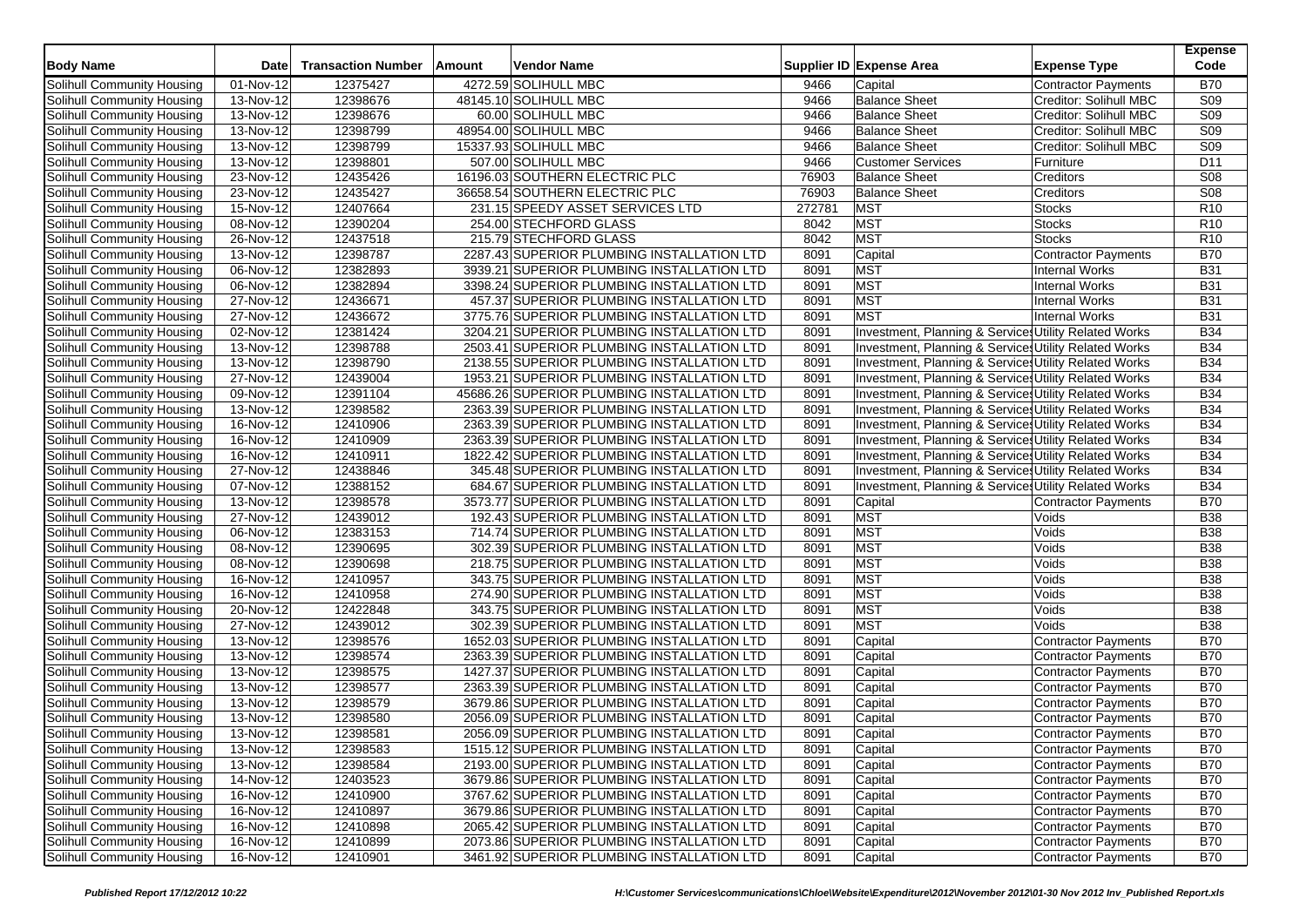| <b>Body Name</b>                  | <b>Date</b>             | <b>Transaction Number</b> | Amount | <b>Vendor Name</b>                         |        | Supplier ID Expense Area | <b>Expense Type</b>        | <b>Expense</b><br>Code |
|-----------------------------------|-------------------------|---------------------------|--------|--------------------------------------------|--------|--------------------------|----------------------------|------------------------|
| Solihull Community Housing        | 16-Nov-12               | 12410903                  |        | 3461.92 SUPERIOR PLUMBING INSTALLATION LTD | 8091   | Capital                  | Contractor Payments        | <b>B70</b>             |
| Solihull Community Housing        | 16-Nov-12               | 12410904                  |        | 2505.40 SUPERIOR PLUMBING INSTALLATION LTD | 8091   | Capital                  | <b>Contractor Payments</b> | <b>B70</b>             |
| Solihull Community Housing        | 16-Nov-12               | 12410905                  |        | 2642.31 SUPERIOR PLUMBING INSTALLATION LTD | 8091   | Capital                  | Contractor Payments        | <b>B70</b>             |
| Solihull Community Housing        | $16-Nov-12$             | 12410907                  |        | 2231.38 SUPERIOR PLUMBING INSTALLATION LTD | 8091   | Capital                  | Contractor Payments        | <b>B70</b>             |
| Solihull Community Housing        | 16-Nov-12               | 12410908                  |        | 3679.86 SUPERIOR PLUMBING INSTALLATION LTD | 8091   | Capital                  | <b>Contractor Payments</b> | <b>B70</b>             |
| Solihull Community Housing        | 16-Nov-12               | 12410912                  |        | 1515.12 SUPERIOR PLUMBING INSTALLATION LTD | 8091   | Capital                  | <b>Contractor Payments</b> | <b>B70</b>             |
| Solihull Community Housing        | 16-Nov-12               | 12410910                  |        | 3461.92 SUPERIOR PLUMBING INSTALLATION LTD | 8091   | Capital                  | <b>Contractor Payments</b> | <b>B70</b>             |
| Solihull Community Housing        | 16-Nov-12               | 12410914                  |        | 1652.02 SUPERIOR PLUMBING INSTALLATION LTD | 8091   | Capital                  | <b>Contractor Payments</b> | <b>B70</b>             |
| Solihull Community Housing        | 16-Nov-12               | 12410915                  |        | 2505.40 SUPERIOR PLUMBING INSTALLATION LTD | 8091   | Capital                  | <b>Contractor Payments</b> | <b>B70</b>             |
| Solihull Community Housing        | 16-Nov-12               | 12410916                  |        | 2363.39 SUPERIOR PLUMBING INSTALLATION LTD | 8091   | Capital                  | <b>Contractor Payments</b> | <b>B70</b>             |
| Solihull Community Housing        | 16-Nov-12               | 12410917                  |        | 2363.39 SUPERIOR PLUMBING INSTALLATION LTD | 8091   | Capital                  | <b>Contractor Payments</b> | <b>B70</b>             |
| Solihull Community Housing        | 16-Nov-12               | 12410918                  |        | 1964.43 SUPERIOR PLUMBING INSTALLATION LTD | 8091   | Capital                  | <b>Contractor Payments</b> | <b>B70</b>             |
| Solihull Community Housing        | 16-Nov-12               | 12410919                  |        | 2505.40 SUPERIOR PLUMBING INSTALLATION LTD | 8091   | Capital                  | <b>Contractor Payments</b> | <b>B70</b>             |
| Solihull Community Housing        | 16-Nov-12               | 12410920                  |        | 3598.83 SUPERIOR PLUMBING INSTALLATION LTD | 8091   | Capital                  | <b>Contractor Payments</b> | <b>B70</b>             |
| Solihull Community Housing        | 16-Nov-12               | 12410921                  |        | 3679.86 SUPERIOR PLUMBING INSTALLATION LTD | 8091   | Capital                  | Contractor Payments        | <b>B70</b>             |
| Solihull Community Housing        | 16-Nov-12               | 12410922                  |        | 2500.30 SUPERIOR PLUMBING INSTALLATION LTD | 8091   | Capital                  | Contractor Payments        | <b>B70</b>             |
| Solihull Community Housing        | 16-Nov-12               | 12410923                  |        | 1931.55 SUPERIOR PLUMBING INSTALLATION LTD | 8091   | Capital                  | <b>Contractor Payments</b> | <b>B70</b>             |
| Solihull Community Housing        | 16-Nov-12               | 12410924                  |        | 1515.12 SUPERIOR PLUMBING INSTALLATION LTD | 8091   | Capital                  | Contractor Payments        | <b>B70</b>             |
| Solihull Community Housing        | 16-Nov-12               | 12410925                  |        | 1758.12 SUPERIOR PLUMBING INSTALLATION LTD | 8091   | Capital                  | Contractor Payments        | <b>B70</b>             |
| Solihull Community Housing        | 16-Nov-12               | 12410926                  |        | 2363.39 SUPERIOR PLUMBING INSTALLATION LTD | 8091   | Capital                  | Contractor Payments        | <b>B70</b>             |
| Solihull Community Housing        | 16-Nov-12               | 12410927                  |        | 3518.81 SUPERIOR PLUMBING INSTALLATION LTD | 8091   | Capital                  | <b>Contractor Payments</b> | <b>B70</b>             |
| <b>Solihull Community Housing</b> | 16-Nov-12               | 12410928                  |        | 2056.09 SUPERIOR PLUMBING INSTALLATION LTD | 8091   | Capital                  | Contractor Payments        | <b>B70</b>             |
| Solihull Community Housing        | 19-Nov-12               | 12423452                  |        | 2505.40 SUPERIOR PLUMBING INSTALLATION LTD | 8091   | Capital                  | Contractor Payments        | <b>B70</b>             |
| Solihull Community Housing        | $19-Nov-12$             | 12423451                  |        | 3679.86 SUPERIOR PLUMBING INSTALLATION LTD | 8091   | Capital                  | <b>Contractor Payments</b> | <b>B70</b>             |
| Solihull Community Housing        | 20-Nov-12               | 12424484                  |        | 3138.89 SUPERIOR PLUMBING INSTALLATION LTD | 8091   | Capital                  | Contractor Payments        | <b>B70</b>             |
| Solihull Community Housing        | 20-Nov-12               | 12424485                  |        | 1813.09 SUPERIOR PLUMBING INSTALLATION LTD | 8091   | Capital                  | Contractor Payments        | <b>B70</b>             |
| Solihull Community Housing        | 26-Nov-12               | 12437463                  |        | 2056.09 SUPERIOR PLUMBING INSTALLATION LTD | 8091   | Capital                  | Contractor Payments        | <b>B70</b>             |
| Solihull Community Housing        | $\overline{26}$ -Nov-12 | 12437464                  |        | 2363.39 SUPERIOR PLUMBING INSTALLATION LTD | 8091   | Capital                  | Contractor Payments        | <b>B70</b>             |
| Solihull Community Housing        | 27-Nov-12               | 12438845                  |        | 2056.09 SUPERIOR PLUMBING INSTALLATION LTD | 8091   | Capital                  | Contractor Payments        | <b>B70</b>             |
| Solihull Community Housing        | 15-Nov-12               | 12407672                  |        | 1829.02 SUPRA UK LTD                       | 73055  | <b>MST</b>               | <b>Stocks</b>              | R <sub>10</sub>        |
| Solihull Community Housing        | $19-Nov-12$             | 12417027                  |        | 4624.11 SYMPHONY                           | 199561 | <b>MST</b>               | Stocks                     | R10                    |
| Solihull Community Housing        | 19-Nov-12               | 12417020                  |        | 412.22 SYMPHONY                            | 199561 | <b>MST</b>               | <b>Stocks</b>              | R <sub>10</sub>        |
| Solihull Community Housing        | 19-Nov-12               | 12417019                  |        | 436.82 SYMPHONY                            | 199561 | <b>MST</b>               | <b>Stocks</b>              | R <sub>10</sub>        |
| Solihull Community Housing        | 19-Nov-12               | 12417021                  |        | 575.47 SYMPHONY                            | 199561 | <b>MST</b>               | <b>Stocks</b>              | R10                    |
| Solihull Community Housing        | 19-Nov-12               | 12417022                  |        | 368.12 SYMPHONY                            | 199561 | <b>MST</b>               | <b>Stocks</b>              | R <sub>10</sub>        |
| Solihull Community Housing        | 19-Nov-12               | 12417024                  |        | 400.39 SYMPHONY                            | 199561 | <b>MST</b>               | <b>Stocks</b>              | R <sub>10</sub>        |
| Solihull Community Housing        | $19-Nov-12$             | 12417025                  |        | 603.20 SYMPHONY                            | 199561 | <b>MST</b>               | Stocks                     | R <sub>10</sub>        |
| Solihull Community Housing        | $13-Nov-12$             | 12398805                  |        | 940.00 SYNEL INDUSTRIES (UK) LTD           | 8123   | Finance                  | Security                   | <b>B43</b>             |
| Solihull Community Housing        | 07-Nov-12               | 12388151                  |        | 1398.36 THE BECK CO LTD                    | 8207   | <b>MST</b>               | <b>Stocks</b>              | R <sub>10</sub>        |
| Solihull Community Housing        | $\overline{07-N}$ ov-12 | 12388157                  |        | 378.00 THE BECK CO LTD                     | 8207   | <b>MST</b>               | <b>Stocks</b>              | R <sub>10</sub>        |
| Solihull Community Housing        | 07-Nov-12               | 12388160                  |        | 474.52 THE BECK CO LTD                     | 8207   | <b>MST</b>               | <b>Stocks</b>              | R <sub>10</sub>        |
| Solihull Community Housing        | $\overline{07-Nov-12}$  | 12388166                  |        | 2045.33 THE BECK CO LTD                    | 8207   | <b>MST</b>               | <b>Stocks</b>              | R <sub>10</sub>        |
| Solihull Community Housing        | 07-Nov-12               | 12388216                  |        | 544.70 THE BECK CO LTD                     | 8207   | <b>MST</b>               | <b>Stocks</b>              | R <sub>10</sub>        |
| Solihull Community Housing        | 07-Nov-12               | 12388217                  |        | 422.26 THE BECK CO LTD                     | 8207   | <b>MST</b>               | <b>Stocks</b>              | R <sub>10</sub>        |
| Solihull Community Housing        | $\overline{07-N}$ ov-12 | 12388530                  |        | 1331.21 THE BECK CO LTD                    | 8207   | <b>MST</b>               | <b>Stocks</b>              | R <sub>10</sub>        |
| Solihull Community Housing        | 15-Nov-12               | 12407595                  |        | 588.60 THE BECK CO LTD                     | 8207   | <b>MST</b>               | <b>Stocks</b>              | R <sub>10</sub>        |
| Solihull Community Housing        | 15-Nov-12               | 12407593                  |        | 1804.00 THE BECK CO LTD                    | 8207   | <b>MST</b>               | <b>Stocks</b>              | R <sub>10</sub>        |
| Solihull Community Housing        | 19-Nov-12               | 12416784                  |        | 2558.40 THE BECK CO LTD                    | 8207   | <b>MST</b>               | <b>Stocks</b>              | R <sub>10</sub>        |
| Solihull Community Housing        | $27-Nov-12$             | 12436654                  |        | 1554.79 THE BECK CO LTD                    | 8207   | <b>MST</b>               | <b>Stocks</b>              | R <sub>10</sub>        |
| Solihull Community Housing        | 27-Nov-12               | 12436653                  |        | 399.00 THE BECK CO LTD                     | 8207   | <b>MST</b>               | <b>Stocks</b>              | R <sub>10</sub>        |
| Solihull Community Housing        | 06-Nov-12               | 12383083                  |        | 532.24 THE DANWOOD GROUP LTD               | 251165 | Finance                  | <b>ICT Consumables</b>     | D33                    |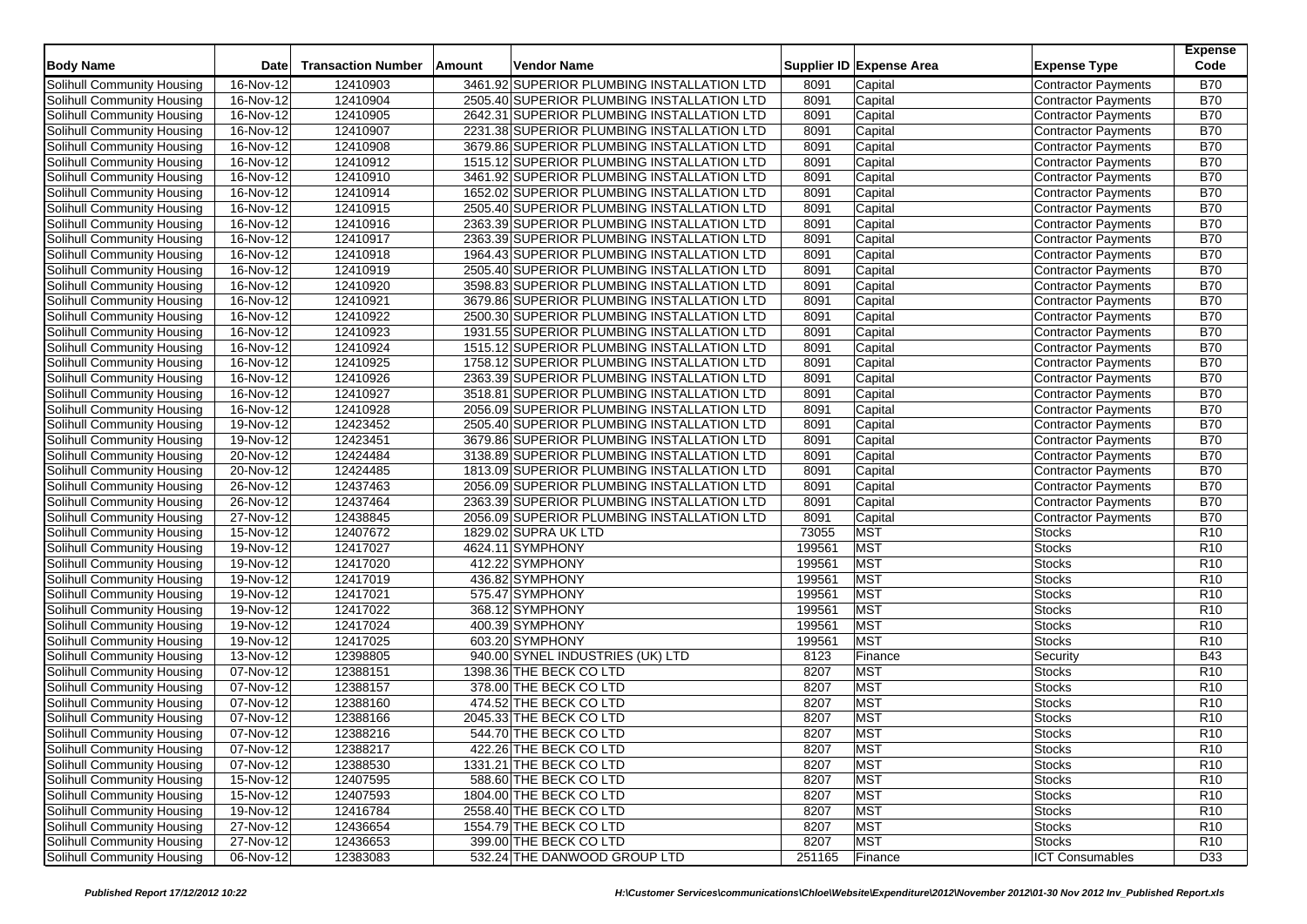| <b>Body Name</b>                  | <b>Date</b> | <b>Transaction Number</b> | Amount | <b>Vendor Name</b>                        |         | Supplier ID Expense Area                             | <b>Expense Type</b>           | <b>Expense</b><br>Code |
|-----------------------------------|-------------|---------------------------|--------|-------------------------------------------|---------|------------------------------------------------------|-------------------------------|------------------------|
| Solihull Community Housing        | 06-Nov-12   | 12383083                  |        | 323.70 THE DANWOOD GROUP LTD              | 251165  | Finance                                              | <b>ICT Consumables</b>        | D33                    |
| Solihull Community Housing        | $08-Nov-12$ | 12390964                  |        | 6616.25 THE KNIGHT PARTNERSHIP            | 213344  | Investment, Planning & Service Agency Staff          |                               | A60                    |
| Solihull Community Housing        | 21-Nov-12   | 12430474                  |        | 2007.39 TOTAL GAS & POWER LTD             | 687955  | <b>Balance Sheet</b>                                 | Creditors                     | <b>S08</b>             |
| Solihull Community Housing        | $21-Nov-12$ | 12430475                  |        | 1006.19 TOTAL GAS & POWER LTD             | 687955  | <b>Balance Sheet</b>                                 | Creditors                     | <b>S08</b>             |
| Solihull Community Housing        | 21-Nov-12   | 12430475                  |        | 3303.04 TOTAL GAS & POWER LTD             | 687955  | <b>Balance Sheet</b>                                 | Creditors                     | <b>S08</b>             |
| Solihull Community Housing        | 20-Nov-12   | 12422853                  |        | 797.58 TYNETEC LTD                        | 2050832 | Investment, Planning & Services Other Building costs |                               | <b>B39</b>             |
| Solihull Community Housing        | 15-Nov-12   | 12407164                  |        | 2015.52 TYNETEC LTD                       | 2050832 | <b>Housing Management</b>                            | Equipment Rental/Lease        | D <sub>18</sub>        |
| Solihull Community Housing        | 22-Nov-12   | 12433531                  |        | 3286.40 TYNETEC LTD                       | 2050832 | <b>Housing Management</b>                            | <b>Equipment Rental/Lease</b> | D18                    |
| Solihull Community Housing        | 13-Nov-12   | 12398586                  |        | 2350.14 TYRER BUILDING CONTRACTORS        | 104269  | <b>MST</b>                                           | <b>Internal Works</b>         | <b>B31</b>             |
| Solihull Community Housing        | 06-Nov-12   | 12382897                  |        | 929.60 TYRER BUILDING CONTRACTORS         | 104269  | Capital                                              | <b>Contractor Payments</b>    | <b>B70</b>             |
| Solihull Community Housing        | 13-Nov-12   | 12398461                  |        | 8346.19 TYRER BUILDING CONTRACTORS        | 104269  | Capital                                              | <b>Contractor Payments</b>    | <b>B70</b>             |
| Solihull Community Housing        | 13-Nov-12   | 12398585                  |        | 3924.80 TYRER BUILDING CONTRACTORS        | 104269  | Capital                                              | <b>Contractor Payments</b>    | <b>B70</b>             |
| Solihull Community Housing        | $16-Nov-12$ | 12410888                  |        | 2157.60 TYRER BUILDING CONTRACTORS        | 104269  | Capital                                              | <b>Contractor Payments</b>    | <b>B70</b>             |
| Solihull Community Housing        | 20-Nov-12   | 12424503                  |        | 1103.93 TYRER BUILDING CONTRACTORS        | 104269  | Capital                                              | <b>Contractor Payments</b>    | <b>B70</b>             |
| Solihull Community Housing        | 26-Nov-12   | 12437462                  |        | 1015.24 TYRER BUILDING CONTRACTORS        | 104269  | Capital                                              | <b>Contractor Payments</b>    | <b>B70</b>             |
| Solihull Community Housing        | 01-Nov-12   | 12376352                  |        | 452.29 UK MAIL LTD                        | 1652624 | Finance                                              | Postages                      | D <sub>21</sub>        |
| <b>Solihull Community Housing</b> | $08-Nov-12$ | 12390966                  |        | 612.63 UK MAIL LTD                        | 1652624 | Finance                                              | Postages                      | D <sub>21</sub>        |
| Solihull Community Housing        | 21-Nov-12   | 12430473                  |        | 426.32 UK MAIL LTD                        | 1652624 | Finance                                              | Postages                      | D <sub>21</sub>        |
| Solihull Community Housing        | 06-Nov-12   | 12382884                  |        | 1845.70 UKDN WATERFLOW LTD                | 2189747 | <b>MST</b>                                           | Other Works                   | <b>B32</b>             |
| Solihull Community Housing        | 21-Nov-12   | 12430459                  |        | 272.22 UKDN WATERFLOW LTD                 | 2189747 | <b>MST</b>                                           | Other Works                   | <b>B32</b>             |
| Solihull Community Housing        | $13-Nov-12$ | 12398541                  |        | 1162.22 UKDN WATERFLOW LTD                | 2189747 | <b>MST</b>                                           | <b>Other Works</b>            | <b>B32</b>             |
| <b>Solihull Community Housing</b> | 13-Nov-12   | 12398812                  |        | 60356.64 VINSHIRE PLUMBING & HEATING LTD  | 2601688 | Capital                                              | Contractor Payments           | <b>B70</b>             |
| Solihull Community Housing        | 08-Nov-12   | 12390700                  |        | 101905.05 WATES CONSTRUCTION LTD          | 272406  | #N/A                                                 | Contractor Payments           | <b>B70</b>             |
| Solihull Community Housing        | 21-Nov-12   | 12430468                  |        | 1050.00 WESTLAKE MANAGEMENT CONSULTANTS L | 125072  | <b>Customer Services</b>                             | Training                      | A80                    |
| Solihull Community Housing        | 06-Nov-12   | 12382846                  |        | 418.84 WOODHULL ROOFING LTD               | 221070  | <b>MST</b>                                           | <b>External Structures</b>    | <b>B33</b>             |
| Solihull Community Housing        | 06-Nov-12   | 12382854                  |        | 541.01 WOODHULL ROOFING LTD               | 221070  | <b>MST</b>                                           | <b>External Structures</b>    | <b>B33</b>             |
| Solihull Community Housing        | 06-Nov-12   | 12382851                  |        | 633.20 WOODHULL ROOFING LTD               | 221070  | <b>MST</b>                                           | <b>External Structures</b>    | <b>B33</b>             |
| Solihull Community Housing        | 13-Nov-12   | 12398466                  |        | 551.78 WOODHULL ROOFING LTD               | 221070  | <b>MST</b>                                           | <b>External Structures</b>    | <b>B33</b>             |
| Solihull Community Housing        | 13-Nov-12   | 12398481                  |        | 212.40 WOODHULL ROOFING LTD               | 221070  | <b>MST</b>                                           | <b>External Structures</b>    | <b>B33</b>             |
| Solihull Community Housing        | 13-Nov-12   | 12398489                  |        | 208.75 WOODHULL ROOFING LTD               | 221070  | <b>MST</b>                                           | <b>External Structures</b>    | <b>B33</b>             |
| Solihull Community Housing        | 06-Nov-12   | 12382856                  |        | 598.21 WOODHULL ROOFING LTD               | 221070  | <b>MST</b>                                           | <b>General Building Costs</b> | <b>B30</b>             |
| Solihull Community Housing        | 06-Nov-12   | 12382842                  |        | 240.00 WOODHULL ROOFING LTD               | 221070  | <b>MST</b>                                           | <b>External Structures</b>    | <b>B33</b>             |
| Solihull Community Housing        | 06-Nov-12   | 12382839                  |        | 309.98 WOODHULL ROOFING LTD               | 221070  | <b>MST</b>                                           | <b>External Structures</b>    | <b>B33</b>             |
| Solihull Community Housing        | 06-Nov-12   | 12382841                  |        | 635.74 WOODHULL ROOFING LTD               | 221070  | <b>MST</b>                                           | <b>External Structures</b>    | <b>B33</b>             |
| Solihull Community Housing        | 06-Nov-12   | 12382844                  |        | 594.39 WOODHULL ROOFING LTD               | 221070  | <b>MST</b>                                           | <b>External Structures</b>    | <b>B33</b>             |
| Solihull Community Housing        | 06-Nov-12   | 12382847                  |        | 395.15 WOODHULL ROOFING LTD               | 221070  | <b>MST</b>                                           | <b>External Structures</b>    | <b>B33</b>             |
| Solihull Community Housing        | 06-Nov-12   | 12382848                  |        | 566.20 WOODHULL ROOFING LTD               | 221070  | <b>MST</b>                                           | <b>External Structures</b>    | <b>B33</b>             |
| Solihull Community Housing        | 06-Nov-12   | 12382849                  |        | 212.46 WOODHULL ROOFING LTD               | 221070  | <b>MST</b>                                           | <b>External Structures</b>    | <b>B33</b>             |
| Solihull Community Housing        | 06-Nov-12   | 12382850                  |        | 539.22 WOODHULL ROOFING LTD               | 221070  | <b>MST</b>                                           | <b>External Structures</b>    | <b>B33</b>             |
| Solihull Community Housing        | 06-Nov-12   | 12382852                  |        | 295.32 WOODHULL ROOFING LTD               | 221070  | <b>MST</b>                                           | <b>External Structures</b>    | <b>B33</b>             |
| Solihull Community Housing        | 06-Nov-12   | 12382853                  |        | 521.28 WOODHULL ROOFING LTD               | 221070  | <b>MST</b>                                           | <b>External Structures</b>    | <b>B33</b>             |
| Solihull Community Housing        | 13-Nov-12   | 12398473                  |        | 219.31 WOODHULL ROOFING LTD               | 221070  | <b>MST</b>                                           | <b>External Structures</b>    | <b>B33</b>             |
| Solihull Community Housing        | 13-Nov-12   | 12398470                  |        | 216.00 WOODHULL ROOFING LTD               | 221070  | <b>MST</b>                                           | <b>External Structures</b>    | <b>B33</b>             |
| Solihull Community Housing        | 13-Nov-12   | 12398471                  |        | 227.73 WOODHULL ROOFING LTD               | 221070  | <b>MST</b>                                           | <b>External Structures</b>    | <b>B33</b>             |
| Solihull Community Housing        | 13-Nov-12   | 12398475                  |        | 806.94 WOODHULL ROOFING LTD               | 221070  | <b>MST</b>                                           | <b>External Structures</b>    | <b>B33</b>             |
| Solihull Community Housing        | 13-Nov-12   | 12398476                  |        | 304.85 WOODHULL ROOFING LTD               | 221070  | <b>MST</b>                                           | <b>External Structures</b>    | <b>B33</b>             |
| Solihull Community Housing        | 13-Nov-12   | 12398479                  |        | 367.70 WOODHULL ROOFING LTD               | 221070  | <b>MST</b>                                           | <b>External Structures</b>    | <b>B33</b>             |
| Solihull Community Housing        | 13-Nov-12   | 12398480                  |        | 223.68 WOODHULL ROOFING LTD               | 221070  | <b>MST</b>                                           | <b>External Structures</b>    | <b>B33</b>             |
| Solihull Community Housing        | 13-Nov-12   | 12398482                  |        | 520.04 WOODHULL ROOFING LTD               | 221070  | <b>MST</b>                                           | <b>External Structures</b>    | <b>B33</b>             |
| <b>Solihull Community Housing</b> | 13-Nov-12   | 12398483                  |        | 296.20 WOODHULL ROOFING LTD               | 221070  | <b>MST</b>                                           | <b>External Structures</b>    | <b>B33</b>             |
| Solihull Community Housing        | 13-Nov-12   | 12398484                  |        | 257.37 WOODHULL ROOFING LTD               | 221070  | <b>MST</b>                                           | <b>External Structures</b>    | <b>B33</b>             |
|                                   |             |                           |        |                                           |         |                                                      |                               |                        |